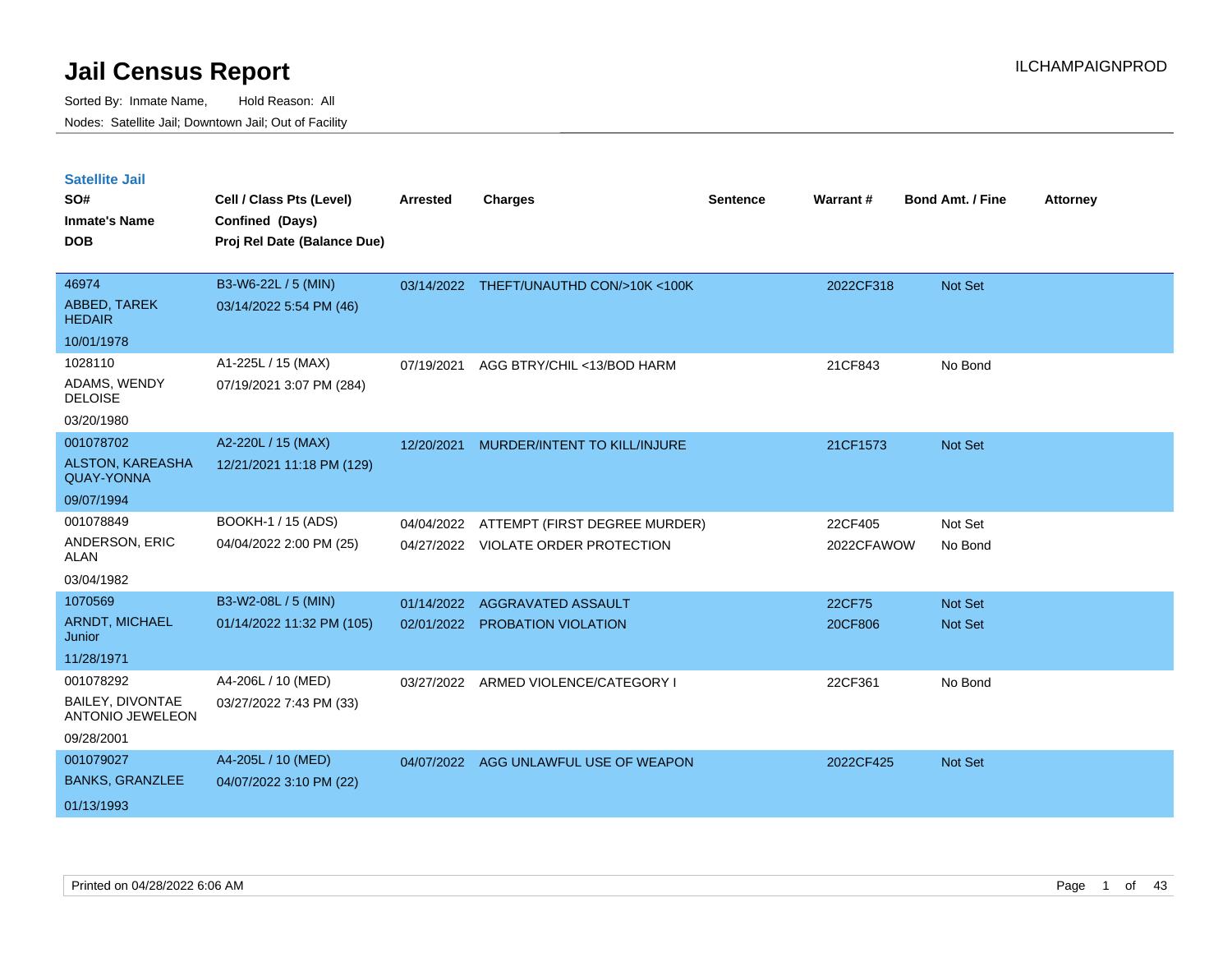| SO#<br><b>Charges</b><br>Warrant#<br><b>Bond Amt. / Fine</b><br>Cell / Class Pts (Level)<br><b>Arrested</b><br><b>Sentence</b>                          | <b>Attorney</b> |
|---------------------------------------------------------------------------------------------------------------------------------------------------------|-----------------|
| <b>Inmate's Name</b><br>Confined (Days)                                                                                                                 |                 |
| <b>DOB</b><br>Proj Rel Date (Balance Due)                                                                                                               |                 |
|                                                                                                                                                         |                 |
| 001078565<br>B1-104U / 15 (MAX)<br>11/05/2021<br>POSSESSION OF STOLEN FIREARM<br>21CF1366<br>Not Set                                                    |                 |
| <b>BARBER, MARK</b><br>11/05/2021 7:40 AM (175)<br>11/05/2021<br>RECEIVE/POSS/SELL STOLEN VEH<br>2021CF1309<br>25000.00                                 |                 |
| <b>ANTHONY, Junior</b><br><b>BURGLARY</b><br>Not Set<br>11/05/2021<br>21CF1369                                                                          |                 |
| 09/24/2003                                                                                                                                              |                 |
| 518851<br>A4-104L / 10 (MED)<br>01/11/2022<br>DRIVING ON REVOKED LICENSE<br>2020TR16539<br>1500.00                                                      |                 |
| BARKER, ALEXANDER<br>01/11/2022 2:37 PM (108)<br>OBSTRUCTING IDENTIFICATION<br>2020CM222<br>01/11/2022<br>1500.00                                       |                 |
| <b>MASSIE</b><br>01/11/2022 FELON POSS/USE WEAPON/FIREARM<br>20CF361<br>15000.00                                                                        |                 |
| 09/24/1986<br>POSS AMT CON SUB EXCEPT(A)/(D)<br>2020CF863<br>01/11/2022<br>15000.00                                                                     |                 |
| BAD CHK/OBTAIN CON PROP/>150<br>20CF192<br>01/11/2022<br>15000.00                                                                                       |                 |
| 01/11/2022<br>BAD CHK/OBTAIN CON PROP/>150<br>19CF1686<br>15000.00                                                                                      |                 |
| 01/11/2022<br>METH DELIVERY/15<100 GRAMS<br>20CF1383<br>No Bond<br>20y (DOC)                                                                            |                 |
| 969121<br><b>BOOKH-4 / 15 (MAX)</b><br>11/25/2021<br><b>CRIM TRESPASS TO RESIDENCE</b><br>21CF1444<br>Not Set                                           |                 |
| <b>BECKLEY, ANTHONY</b><br>11/25/2021 7:16 PM (155)<br>11/25/2021<br>HOME INVASION/GREAT BOD HARM<br>2021CF840<br>No Bond<br>4y (DOC)<br><b>PATRICK</b> |                 |
| 06/30/1989                                                                                                                                              |                 |
| 001078969<br>B1-104L / 10 (MED)<br>03/22/2022 AGG UNLAWFUL USE WEAPON/PERSON<br>22CF345<br>Not Set                                                      |                 |
| BEVERLY, SAYVION<br>03/22/2022 10:20 PM (38)<br><b>LAMONTE</b>                                                                                          |                 |
| 11/20/2002                                                                                                                                              |                 |
| A3-214L / 10 (ADS)<br>64848<br>20CF1099<br>04/23/2022<br>DOM BTRY/BOD HARM/4+ PRECONV<br>25000.00                                                       |                 |
| <b>BLISSIT, ANTHONY</b><br>04/23/2022 1:31 AM (6)<br>04/23/2022<br><b>ESCAPE/VIOLATE ELEC MONITORING</b><br>21CF372<br>25000.00                         |                 |
| <b>LATHEN</b><br>04/23/2022 HRSMT/THREATEN PERSON/KILL<br>21CF339<br>25000.00                                                                           |                 |
| 02/16/1985                                                                                                                                              |                 |
| 923208<br>B3-W7-26L / 10 (MED)<br>22CF92<br>Not Set<br>01/22/2022<br><b>CRIM TRES TO RES/PERS PRESENT</b>                                               |                 |
| BREADY, ANDREW<br>01/22/2022 7:43 PM (97)<br><b>NICHOLAS</b>                                                                                            |                 |
| 06/08/1988                                                                                                                                              |                 |
| 25694<br><b>BOOKH-7 / 5 (ADS)</b>                                                                                                                       |                 |
| 04/25/2022 BURGLARY<br>22CF506<br>Not Set<br><b>BROADWAY, ELLIS</b><br>04/25/2022 3:23 PM (4)                                                           |                 |
| Junior                                                                                                                                                  |                 |
| 10/02/1960                                                                                                                                              |                 |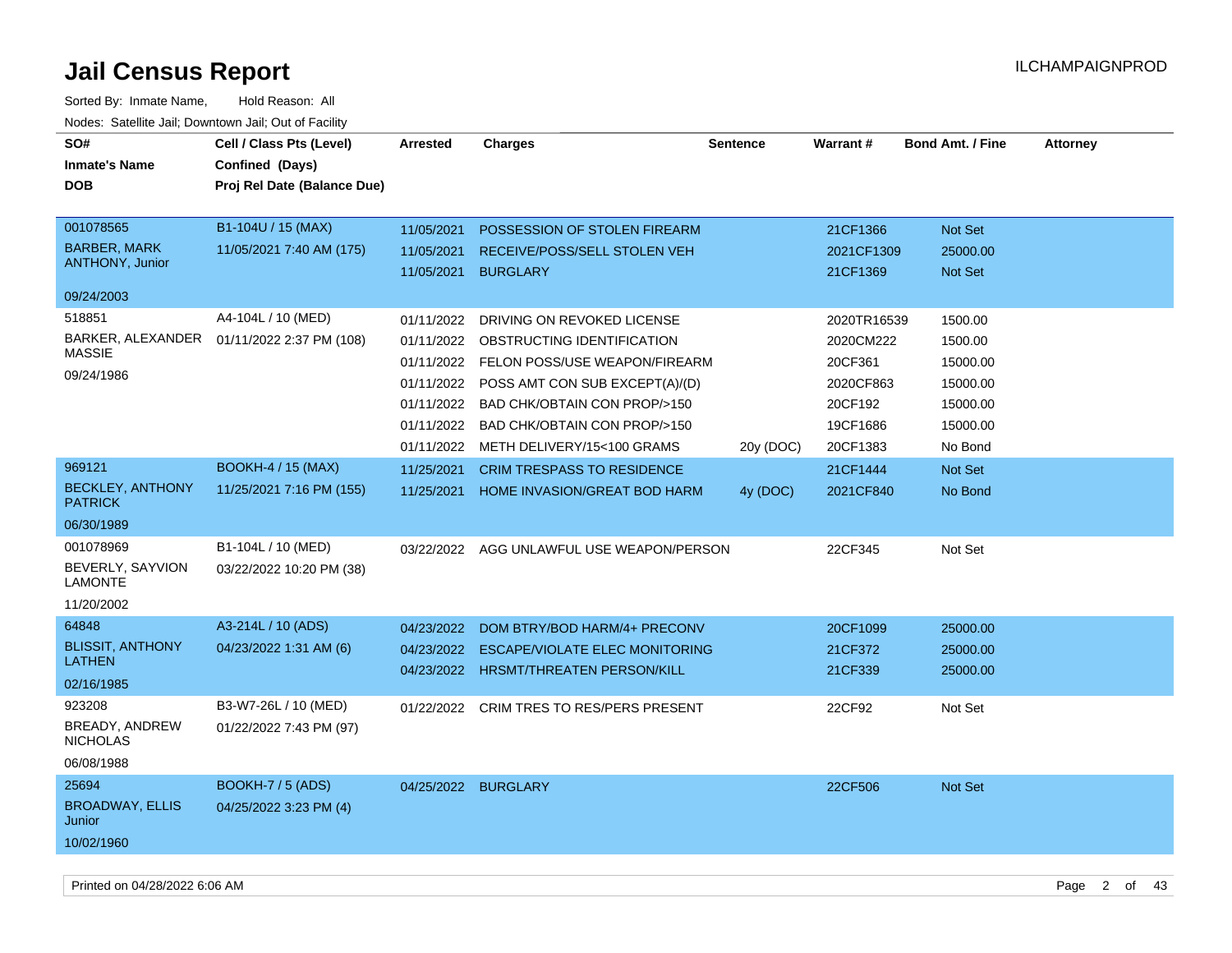| rouco. Calcinic Jan, Downtown Jan, Out of Facility |                                             |                   |                                           |                 |                 |                         |                 |
|----------------------------------------------------|---------------------------------------------|-------------------|-------------------------------------------|-----------------|-----------------|-------------------------|-----------------|
| SO#                                                | Cell / Class Pts (Level)                    | <b>Arrested</b>   | <b>Charges</b>                            | <b>Sentence</b> | <b>Warrant#</b> | <b>Bond Amt. / Fine</b> | <b>Attorney</b> |
| Inmate's Name                                      | Confined (Days)                             |                   |                                           |                 |                 |                         |                 |
| DOB                                                | Proj Rel Date (Balance Due)                 |                   |                                           |                 |                 |                         |                 |
|                                                    |                                             |                   |                                           |                 |                 |                         |                 |
| 61675                                              | B1-202L / 10 (MED)                          |                   | 02/10/2022 AGG DISCHARGE FIREARM/OCC BLDG |                 | 20CF374         | 100000.00               |                 |
| <b>BROWN, ANTONIO</b><br><b>BURNETT</b>            | 02/10/2022 3:28 PM (78)                     |                   |                                           |                 |                 |                         |                 |
| 03/04/1983                                         |                                             |                   |                                           |                 |                 |                         |                 |
| 51247                                              | B1-202U / 10 (MED)                          | 04/15/2021        | FELON POSS/USE WEAPON/FIREARM             |                 | 21CF411         | Not Set                 |                 |
| <b>BROWN, DANTE</b><br>MAURICE                     | 04/15/2021 6:24 PM (379)                    |                   |                                           |                 |                 |                         |                 |
| 04/19/1979                                         |                                             |                   |                                           |                 |                 |                         |                 |
| 1015739                                            | <b>BOOKH-2 / 5 (MIN)</b>                    | 04/14/2022        | <b>CRIMINAL TRESPASS BUILDING</b>         |                 | 22CM114         | 100.00                  |                 |
|                                                    | BROWN, JERI CHANCY 04/14/2022 10:11 PM (15) |                   | 04/19/2022 AGGRAVATED BATTERY             |                 | 2021CF1260      | <b>Not Set</b>          |                 |
|                                                    |                                             |                   |                                           |                 |                 |                         |                 |
| 03/07/1989                                         |                                             |                   |                                           |                 |                 |                         |                 |
| 990921                                             | B4-121L / 15 (MAX)                          | 01/20/2022        | MFG/DEL 1<15 GR COCAINE/ANLG              |                 | 19CF369         | 25000.00                |                 |
| <b>BROWN, QUINTIN</b><br>MARSHAUN                  | 01/20/2022 7:19 PM (99)                     |                   | 01/20/2022 ARMED HABITUAL CRIMINAL        |                 | 21CF935         | 750000.00               |                 |
| 09/26/1991                                         |                                             |                   |                                           |                 |                 |                         |                 |
| 29957                                              | B4-222L / 15 (MAX)                          | 11/13/2021        | FELON POSS/USE WEAPON/FIREARM             |                 | 21CF1390        | Not Set                 |                 |
| <b>BROWN, RODNEY</b><br>Louis                      | 11/13/2021 8:57 PM (167)                    | 11/13/2021        | AGG CRIM SX AB/>5 YR OLDER VIC            |                 | 2019CF0718      | 250000.00               |                 |
| 01/07/1968                                         |                                             |                   |                                           |                 |                 |                         |                 |
| 981645                                             | B4-225L / 15 (MAX)                          | 01/27/2022 MURDER |                                           |                 | 22CF114         | 1000000.00              |                 |
| BRUMFIELD,<br>JONATHAN EZEKEIL                     | 01/27/2022 8:15 PM (92)                     |                   |                                           |                 |                 |                         |                 |
| 08/03/1989                                         |                                             |                   |                                           |                 |                 |                         |                 |
| 1047579                                            | A1-124L / 10 (MED)                          |                   | 02/24/2022 ARMED ROBBERY/NO FIREARM       |                 | 22CF232         | <b>Not Set</b>          |                 |
| <b>BUTLER, TAMYRA</b><br>COSHAWN                   | 02/24/2022 5:40 AM (64)                     |                   |                                           |                 |                 |                         |                 |
| 07/06/1988                                         |                                             |                   |                                           |                 |                 |                         |                 |
| 39474                                              | B1-101U / 10 (ADS)                          | 07/06/2021        | MFG/DEL 15<100 GR HEROIN/ANLG             |                 | 21CF792         | Not Set                 |                 |
| CAMPBELL, AARON<br>JACOB                           | 07/06/2021 11:56 PM (297)                   |                   |                                           |                 |                 |                         |                 |
| 07/18/1974                                         |                                             |                   |                                           |                 |                 |                         |                 |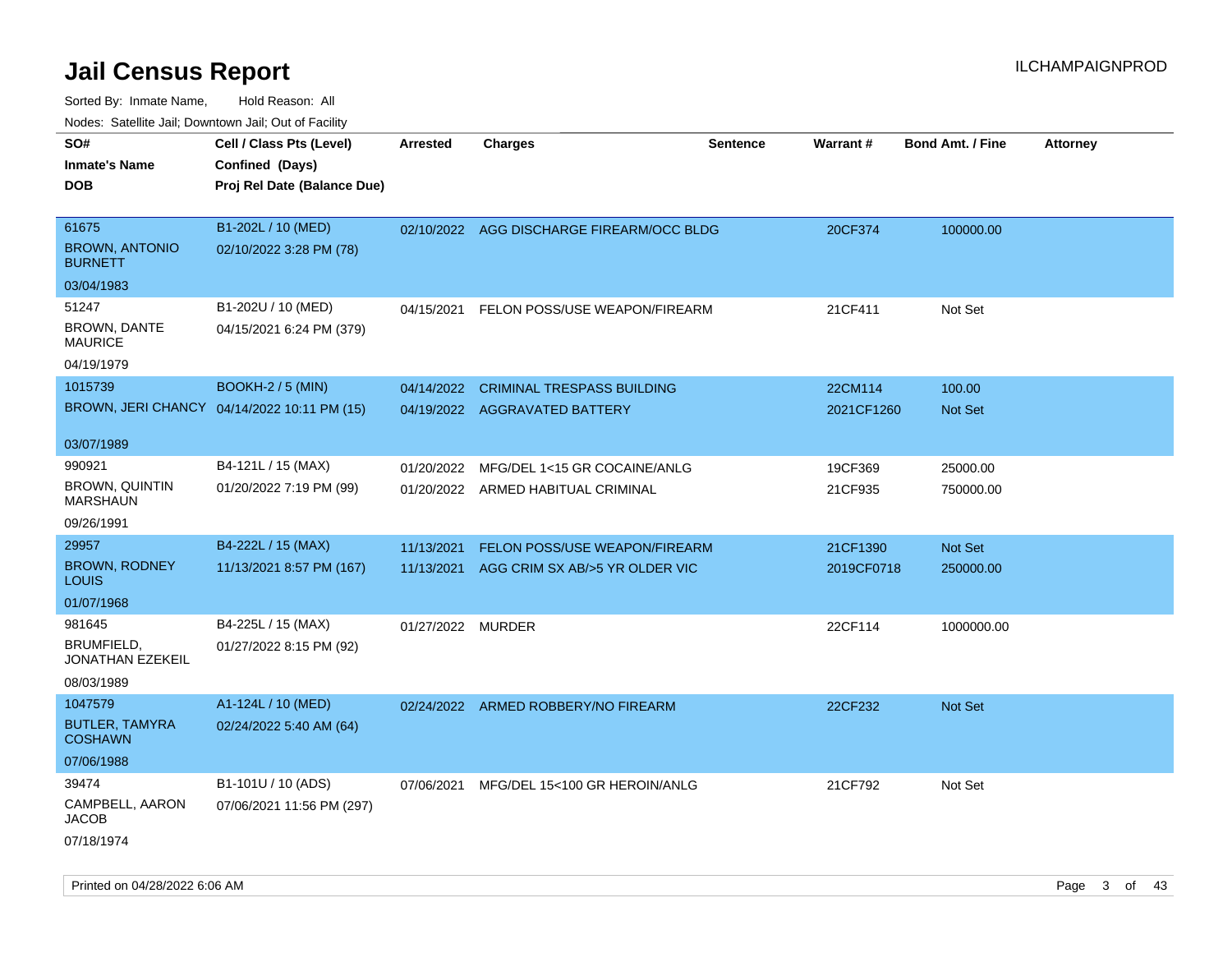| SO#                                | Cell / Class Pts (Level)    | Arrested         | <b>Charges</b>                           | <b>Sentence</b> | Warrant#   | <b>Bond Amt. / Fine</b> | <b>Attorney</b> |
|------------------------------------|-----------------------------|------------------|------------------------------------------|-----------------|------------|-------------------------|-----------------|
| <b>Inmate's Name</b>               | Confined (Days)             |                  |                                          |                 |            |                         |                 |
| <b>DOB</b>                         | Proj Rel Date (Balance Due) |                  |                                          |                 |            |                         |                 |
|                                    |                             |                  |                                          |                 |            |                         |                 |
| 533450                             | A2-223L / 5 (ADS)           | 04/25/2022 THEFT |                                          |                 | 22CF503    | <b>Not Set</b>          |                 |
| CAMPBELL,                          | 04/25/2022 7:24 PM (4)      | 04/26/2022 THEFT |                                          |                 | 22CF511    | Not Set                 |                 |
| <b>ELIZABETH TAEHEE</b>            |                             |                  | 04/26/2022 POSSESSION OF METH<5 GRAMS    |                 | 22CF512    | Not Set                 |                 |
| 11/11/1979                         |                             |                  |                                          |                 |            |                         |                 |
| 1060436                            | B1-106U / 10 (MED)          | 01/06/2022       | AGGRAVATED UNLAWFUL RESTRAINT            |                 | 22CF29     | Not Set                 |                 |
| CARTER, DERESHEO<br><b>DEWAYNE</b> | 01/06/2022 8:43 PM (113)    |                  | 01/06/2022 FELON ESCAPE/PEACE OFFICER    |                 | 22CF28     | Not Set                 |                 |
| 09/10/1991                         |                             |                  |                                          |                 |            |                         |                 |
| 001077353                          | B1-106L / 15 (MAX)          | 02/12/2022       | FELON POSS/USE WEAPON/FIREARM            |                 | 22CF173    | No Bond                 |                 |
| CARTER, JAMES                      | 02/13/2022 1:19 AM (75)     |                  | 02/12/2022 ALCOHOL SALES - MINOR 19-20   |                 | 2020OV127  | 1000.00                 |                 |
| <b>IVORY</b>                       |                             |                  |                                          |                 |            |                         |                 |
| 08/12/2000                         |                             |                  |                                          |                 |            |                         |                 |
| 1029088                            | B1-107L / 10 (MED)          | 12/21/2021       | FELON POSS/USE FIREARM PRIOR             |                 | 21CF1338   | 250000.00               |                 |
| CHAPPLE, MALIK<br><b>BIANCO</b>    | 12/22/2021 10:02 AM (128)   |                  |                                          |                 |            |                         |                 |
| 10/25/1994                         |                             |                  |                                          |                 |            |                         |                 |
| 1072407                            | A2-121L / 10 (MED)          | 04/17/2022       | FORGERY/ISSUE/DELIVER DOCUMENT           |                 | 2021CF1159 | 24820.00                |                 |
| <b>CLARK, AMY KANANI</b>           | 04/17/2022 1:20 AM (12)     |                  | 04/17/2022 AGG BATTERY/PEACE OFFICER     |                 | 22CF473    | No Bond                 |                 |
|                                    |                             |                  |                                          |                 |            |                         |                 |
| 11/29/1988                         |                             |                  |                                          |                 |            |                         |                 |
| 001079108                          | A2-223U / 10 (ADS)          |                  | 04/26/2022 FUGITIVE FROM JUSTICE         |                 | 22CF504    | Not Set                 |                 |
| CLARK, HOLLY LYNN                  | 04/26/2022 4:36 AM (3)      |                  |                                          |                 |            |                         |                 |
|                                    |                             |                  |                                          |                 |            |                         |                 |
| 05/09/1993                         |                             |                  |                                          |                 |            |                         |                 |
| 001078812                          | B1-207U / 15 (MAX)          |                  | 02/01/2022 ARMED ROBBERY/ARMED W/FIREARM |                 | 22CF145    | <b>Not Set</b>          |                 |
| COBB, SINTRAE<br><b>SANCHEZ</b>    | 02/01/2022 8:33 PM (87)     |                  |                                          |                 |            |                         |                 |
| 07/05/2002                         |                             |                  |                                          |                 |            |                         |                 |
| 001077485                          | A1-227U / 15 (MAX)          | 12/21/2021       | MURDER/INTENT TO KILL/INJURE             |                 | 2021CF1282 | 1000000.00              |                 |
| COLBERT, ARIEANA<br><b>FELICIA</b> | 12/21/2021 2:08 PM (129)    |                  |                                          |                 |            |                         |                 |
| 12/13/2000                         |                             |                  |                                          |                 |            |                         |                 |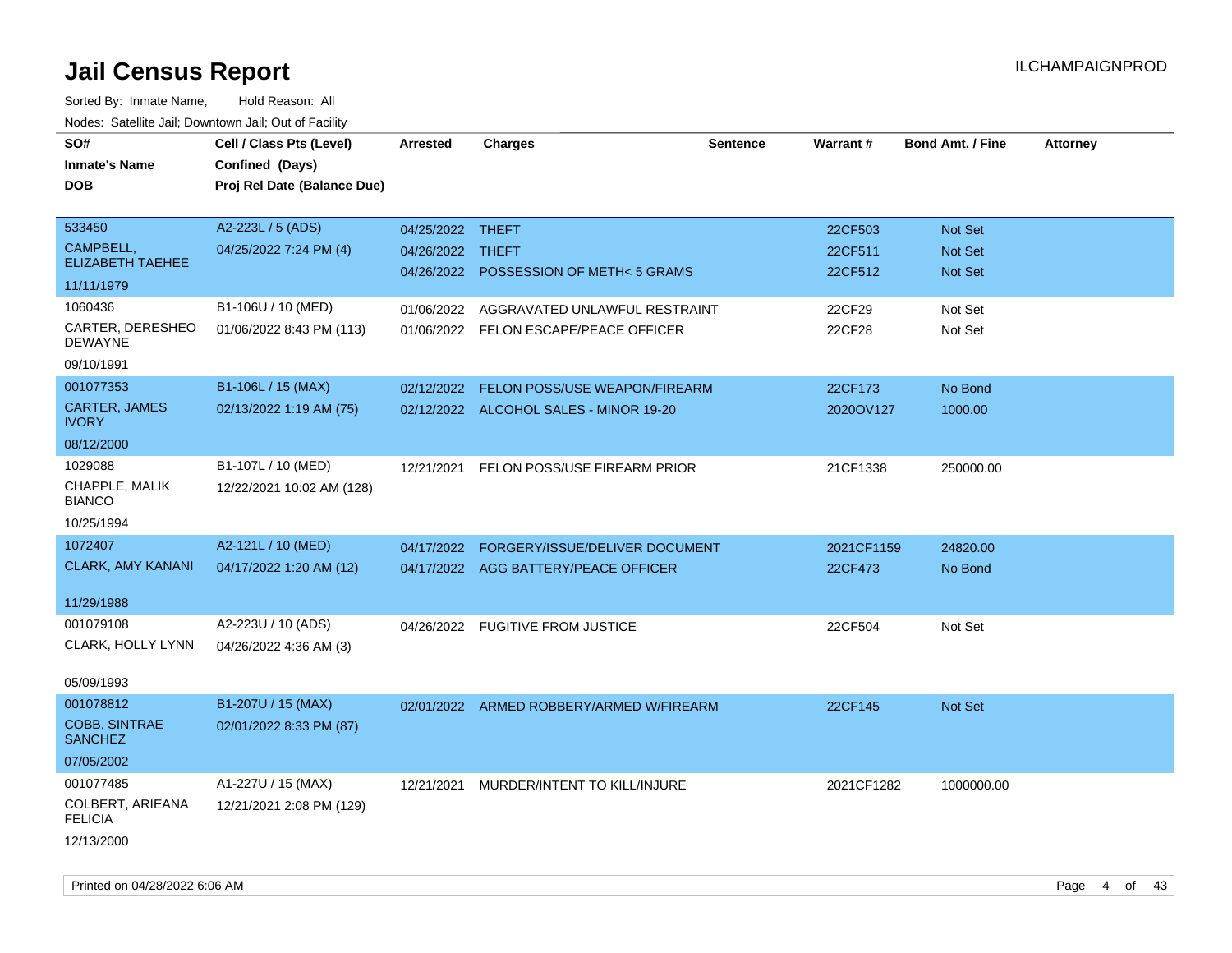| roaco. Oatomto dan, Downtown dan, Oat or Fability |                                              |            |                                           |                 |                 |                         |                 |
|---------------------------------------------------|----------------------------------------------|------------|-------------------------------------------|-----------------|-----------------|-------------------------|-----------------|
| SO#                                               | Cell / Class Pts (Level)                     | Arrested   | <b>Charges</b>                            | <b>Sentence</b> | <b>Warrant#</b> | <b>Bond Amt. / Fine</b> | <b>Attorney</b> |
| <b>Inmate's Name</b>                              | Confined (Days)                              |            |                                           |                 |                 |                         |                 |
| <b>DOB</b>                                        | Proj Rel Date (Balance Due)                  |            |                                           |                 |                 |                         |                 |
|                                                   |                                              |            |                                           |                 |                 |                         |                 |
| 34805                                             | B4-227U / 15 (MAX)                           | 10/01/2021 | <b>DOMESTIC BATTERY</b>                   |                 | 21CF1183        | Not Set                 |                 |
|                                                   | CONERLY, KIN JOSEPH 10/01/2021 1:53 AM (210) | 10/01/2021 | ARMED HABITUAL CRIMINAL                   |                 | 21CF1184        | <b>Not Set</b>          |                 |
|                                                   |                                              | 10/06/2021 | POSS STOLEN VEHICLE > \$25,000            |                 | 19CF1786        | <b>Not Set</b>          |                 |
| 11/16/1971                                        |                                              |            |                                           |                 |                 |                         |                 |
| 001077549                                         | B2-T3-10L / 10 (SPH)                         | 12/22/2020 | PRED CRIM SEX ASLT/VICTIM <13             |                 | 2020CF1469      | Not Set                 |                 |
| CRISTOBAL-MATEO,<br><b>CRISTOBAL</b>              | 12/22/2020 1:17 PM (493)                     |            |                                           |                 |                 |                         |                 |
| 12/02/1988                                        |                                              |            |                                           |                 |                 |                         |                 |
| 1066482                                           | <b>BOOKH-5 / 15 (MAX)</b>                    | 04/24/2022 | AGG ROBBERY/INDICATE ARM W/FIR            |                 | 22CF500         | No Bond                 |                 |
| DANGERFIELD,                                      | 04/24/2022 12:22 PM (5)                      | 04/26/2022 | <b>RETAIL THEFT</b>                       |                 | 21CF811         | Not Set                 |                 |
| <b>AMANTAE ESSTAVION</b>                          |                                              |            | 04/26/2022 CRIM DAMAGE TO PROPERTY <\$500 |                 | 21CM239         | Not Set                 |                 |
| 01/11/1998                                        |                                              |            |                                           |                 |                 |                         |                 |
| 998245                                            | A3-216U / 5 (MIN)                            |            | 04/14/2022 VIOLATE SEX OFFENDER REGIS     | 3y (DOC)        | 21CF1317        | No Bond                 |                 |
| DAVIS, JEREMY<br><b>EDWARD</b>                    | 04/14/2022 1:15 PM (15)                      |            |                                           |                 |                 |                         |                 |
| 12/20/1990                                        |                                              |            |                                           |                 |                 |                         |                 |
| 1023587                                           | A4-102L / 15 (MAX)                           | 09/24/2021 | MFG/DEL CANNABIS/2.5-10 GRAMS             |                 | 21CF1155        | Not Set                 |                 |
| <b>DAVIS, MARTIN</b><br><b>DENNIS</b>             | 09/24/2021 9:38 PM (217)                     | 09/24/2021 | ARMED HABITUAL CRIMINAL                   |                 | 2021-CF681      | 500000.00               |                 |
| 12/02/1994                                        |                                              |            |                                           |                 |                 |                         |                 |
| 56972                                             | B3-W8-32L / 10 (MED)                         | 08/30/2021 | POSS STOLEN VEHICLE > \$25,000            |                 | 21CF1044        | Not Set                 |                 |
| DAY, DANIEL JOSEPH                                | 08/30/2021 3:07 PM (242)                     | 09/04/2021 | <b>BURGLARY</b>                           |                 | 21CF1054        | Not Set                 |                 |
|                                                   |                                              |            |                                           |                 |                 |                         |                 |
| 10/16/1982                                        |                                              |            |                                           |                 |                 |                         |                 |
| 62982                                             | B3-W3-10L / 5 (MIN)                          | 04/07/2022 | DRIVING ON REVOKED LICENSE                | 60d (CJ)        |                 | No Bond                 |                 |
| DEGARMO, ARTHUR<br><b>JOSEPH</b>                  | 04/07/2022 12:36 PM (22)                     |            | 04/07/2022 DRIVING ON REVOKED LICENSE     |                 |                 | No Bond                 |                 |
| 03/27/1978                                        | 5/6/2022 (0.00)                              |            |                                           |                 |                 |                         |                 |
| 001079106                                         | A3-217L / 10 (ADS)                           |            | 04/25/2022 BATTERY/MAKES PHYSICAL CONTACT |                 | 22CM130         | Not Set                 |                 |
| DENNIGER-BRADLEY,<br><b>TYAIRE L</b>              | 04/25/2022 4:21 PM (4)                       |            |                                           |                 |                 |                         |                 |
| 06/29/1990                                        |                                              |            |                                           |                 |                 |                         |                 |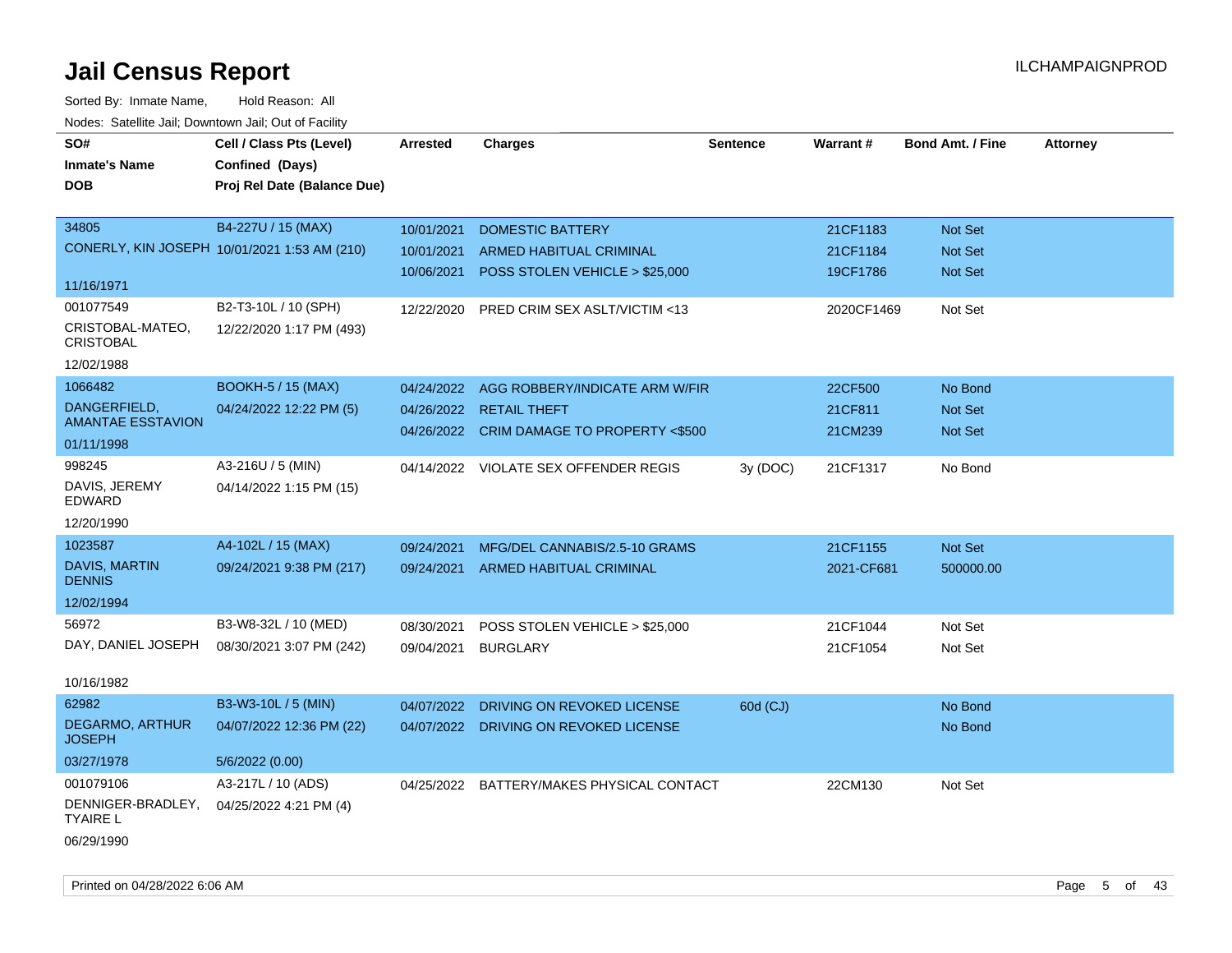| ivous. Saleling Jali, Downlown Jali, Out of Facility |                             |                      |                                         |                 |            |                         |                 |
|------------------------------------------------------|-----------------------------|----------------------|-----------------------------------------|-----------------|------------|-------------------------|-----------------|
| SO#                                                  | Cell / Class Pts (Level)    | <b>Arrested</b>      | <b>Charges</b>                          | <b>Sentence</b> | Warrant#   | <b>Bond Amt. / Fine</b> | <b>Attorney</b> |
| <b>Inmate's Name</b>                                 | Confined (Days)             |                      |                                         |                 |            |                         |                 |
| <b>DOB</b>                                           | Proj Rel Date (Balance Due) |                      |                                         |                 |            |                         |                 |
|                                                      |                             |                      |                                         |                 |            |                         |                 |
| 001079047                                            | B1-206U / 10 (MED)          |                      | 04/10/2022 HOME INVASION/CAUSE INJURY   |                 | 22CF432    | Not Set                 |                 |
| DILLARD, WILDON<br><b>JEROME</b>                     | 04/11/2022 1:54 AM (18)     |                      |                                         |                 |            |                         |                 |
| 03/27/1971                                           |                             |                      |                                         |                 |            |                         |                 |
| 36298                                                | A3-117L / 5 (SPH)           | 03/11/2022 AGG DUI/3 |                                         |                 | 21CF380    | Not Set                 |                 |
| DUCEY, SCOTT<br><b>ROBERT</b>                        | 03/11/2022 12:49 PM (49)    |                      |                                         |                 |            |                         |                 |
| 04/02/1969                                           |                             |                      |                                         |                 |            |                         |                 |
| 1024895                                              | B1-103L / 10 (MED)          | 12/15/2021           | MFG/DEL 100<400 GR COCA/ANLG            |                 | 21CF1535   | Not Set                 |                 |
| <b>EDWARDS, GEORGE</b><br><b>CORTEZ</b>              | 12/15/2021 12:26 PM (135)   | 12/15/2021           | <b>AGGRAVATED BATTERY</b>               |                 | 21CF1536   | <b>Not Set</b>          |                 |
| 06/19/1994                                           |                             |                      |                                         |                 |            |                         |                 |
| 1074720                                              | B2-DR / 15 (SPH)            | 01/19/2022           | PRED CRIM SEX ASLT/VICTIM <13           |                 | 21CF1414   | 500000.00               |                 |
| ELVIR-REYES, JORGE<br>LEONARDO                       | 01/19/2022 1:43 PM (100)    |                      |                                         |                 |            |                         |                 |
| 06/03/1988                                           |                             |                      |                                         |                 |            |                         |                 |
| 43977                                                | B2-T1-02L / 5 (SPH)         | 12/20/2021           | AGG FLEEING POLICE/21 MPH OVER          |                 | 21CF1566   | Not Set                 |                 |
| <b>EMKES, DOUGLAS</b><br><b>ALAN</b>                 | 12/20/2021 9:59 AM (130)    | 12/20/2021           | <b>PAROLE REVOCATION</b>                |                 |            | No Bond                 |                 |
| 06/08/1959                                           |                             |                      |                                         |                 |            |                         |                 |
| 987328                                               | A2-123L / 10 (MED)          | 12/11/2021           | AGG ASLT PEACE OFF/FIRE/ER WRK          |                 | 21CF1515   | Not Set                 |                 |
| ERVIN, DEIDRA ANN<br><b>RUTH</b>                     | 12/11/2021 8:48 PM (139)    |                      |                                         |                 |            |                         |                 |
| 04/15/1991                                           |                             |                      |                                         |                 |            |                         |                 |
| 1026175                                              | B3-W4-14L / 10 (MED)        | 02/06/2022           | <b>FELON FAIL/RETURN FRM FURLOUGH</b>   |                 | 21CF1554   | No Bond                 |                 |
| FALCONER, AVERY<br>FOX.                              | 02/06/2022 4:49 AM (82)     | 02/06/2022           | <b>CITY OV ARREST</b>                   |                 | 2021-OV-65 | 1000.00                 |                 |
| 04/07/1989                                           |                             |                      | 02/07/2022 MFG/DEL 1<15 GR COCAINE/ANLG | 6y (DOC)        | 2019CF1617 | No Bond                 |                 |
| 66468                                                | A4-106L / 15 (MAX)          | 03/06/2022 MURDER    |                                         |                 | 22CF273    | 1000000.00              |                 |
| FERRELL, BRIAN<br>JAMAL                              | 03/06/2022 9:04 PM (54)     |                      |                                         |                 |            |                         |                 |
| 11/15/1985                                           |                             |                      |                                         |                 |            |                         |                 |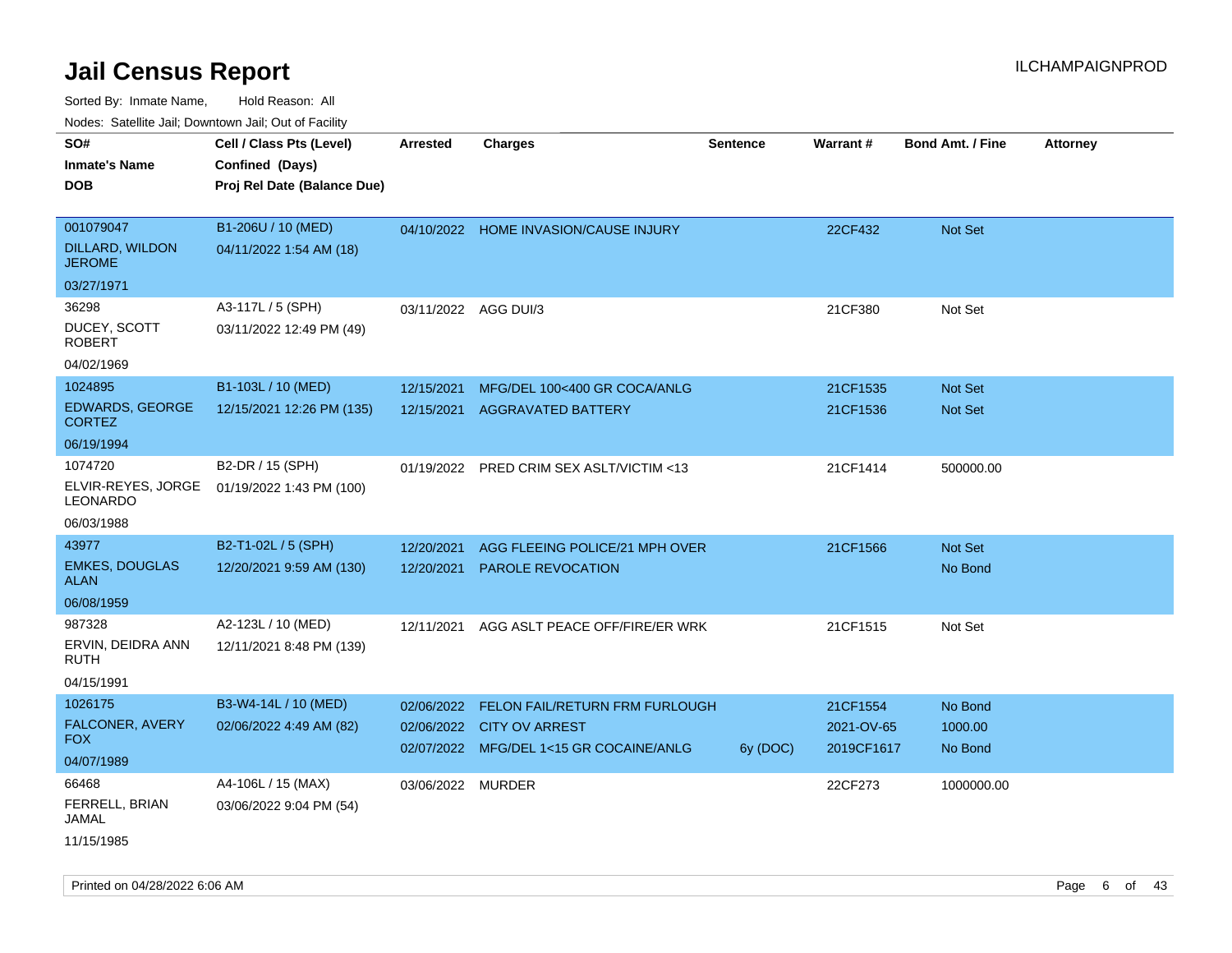| SO#                                        | Cell / Class Pts (Level)                     | <b>Arrested</b> | <b>Charges</b>                            | <b>Sentence</b> | Warrant#   | <b>Bond Amt. / Fine</b> | <b>Attorney</b> |
|--------------------------------------------|----------------------------------------------|-----------------|-------------------------------------------|-----------------|------------|-------------------------|-----------------|
| <b>Inmate's Name</b>                       | Confined (Days)                              |                 |                                           |                 |            |                         |                 |
| DOB                                        | Proj Rel Date (Balance Due)                  |                 |                                           |                 |            |                         |                 |
|                                            |                                              |                 |                                           |                 |            |                         |                 |
| 962759                                     | B2-T4-15U / 15 (SPH)                         | 07/16/2021      | <b>METH DELIVERY&lt;5 GRAMS</b>           |                 | 21CF833    | Not Set                 |                 |
|                                            | FINLEY, KEVIN DANTE 07/16/2021 9:44 PM (287) | 07/29/2021      | AGG CRIM SEX ASSAULT/FELONY               |                 | 21CF891    | No Bond                 |                 |
| 12/28/1988                                 |                                              |                 |                                           |                 |            |                         |                 |
| 001078961                                  | B1-201L / 10 (MED)                           | 03/21/2022      | AGG BATTERY/DISCHARGE FIREARM             |                 | 22CF39     | 750000.00               |                 |
| <b>FISCHER, KYRE</b><br>ORLANDO            | 03/21/2022 1:21 PM (39)                      |                 |                                           |                 |            |                         |                 |
| 04/14/2002                                 |                                              |                 |                                           |                 |            |                         |                 |
| 1039744                                    | B4-225U / 15 (MAX)                           | 12/06/2021      | <b>MURDER</b>                             |                 | 20CF959    | 1000000.00              |                 |
| <b>FONVILLE, TREVOY</b><br><b>JERMAINE</b> | 12/06/2021 10:52 AM (144)                    |                 |                                           |                 |            |                         |                 |
| 01/13/1996                                 |                                              |                 |                                           |                 |            |                         |                 |
| 001077819                                  | A3-113U / 15 (ADS)                           | 04/06/2022      | MURDER/INTENT TO KILL/INJURE              |                 | 22CF416    | Not Set                 |                 |
| FORTUNE, DOMINIC<br><b>AUGUSTUS</b>        | 04/06/2022 7:15 AM (23)                      |                 |                                           |                 |            |                         |                 |
| 02/16/1999                                 |                                              |                 |                                           |                 |            |                         |                 |
| 001078863                                  | B4-122L / 15 (MAX)                           |                 | 02/19/2022 POSSESSION OF STOLEN FIREARM   |                 | 22CF203    | Not Set                 |                 |
| FOSTER, JOHN<br><b>CARELL</b>              | 02/19/2022 6:01 AM (69)                      |                 |                                           |                 |            |                         |                 |
| 03/13/1981                                 |                                              |                 |                                           |                 |            |                         |                 |
| 518395                                     | B2-T3-12L / 15 (SPH)                         | 07/07/2020      | <b>CRIMINAL SEXUAL ASSAULT</b>            |                 | 2020-CF735 | 250000.00               |                 |
|                                            | FRANDLE, MARK RYAN 07/07/2020 3:42 PM (661)  |                 |                                           |                 |            |                         |                 |
| 09/10/1985                                 |                                              |                 |                                           |                 |            |                         |                 |
| 001079034                                  | B4-123L / 10 (MED)                           |                 | 04/08/2022 POSS FIR FOID EXPIRED/NOT ELIG |                 | 22CF434    | No Bond                 |                 |
| FRANKLIN, MICHAEL<br><b>ANDRAE</b>         | 04/08/2022 1:53 PM (21)                      |                 |                                           |                 |            |                         |                 |
| 12/18/1997                                 |                                              |                 |                                           |                 |            |                         |                 |
| 001077934                                  | A1-125L / 10 (MED)                           | 08/22/2021      | AGG DUI/ACCIDENT/DEATH                    |                 | 21CF1024   | Not Set                 |                 |
| FREED, LOGAN<br><b>SUZANNE</b>             | 08/22/2021 11:45 PM (250)                    | 08/22/2021      | DOMESTIC BATTERY                          |                 | 21 CM 172  | 10000.00                |                 |
| 08/18/1996                                 |                                              |                 |                                           |                 |            |                         |                 |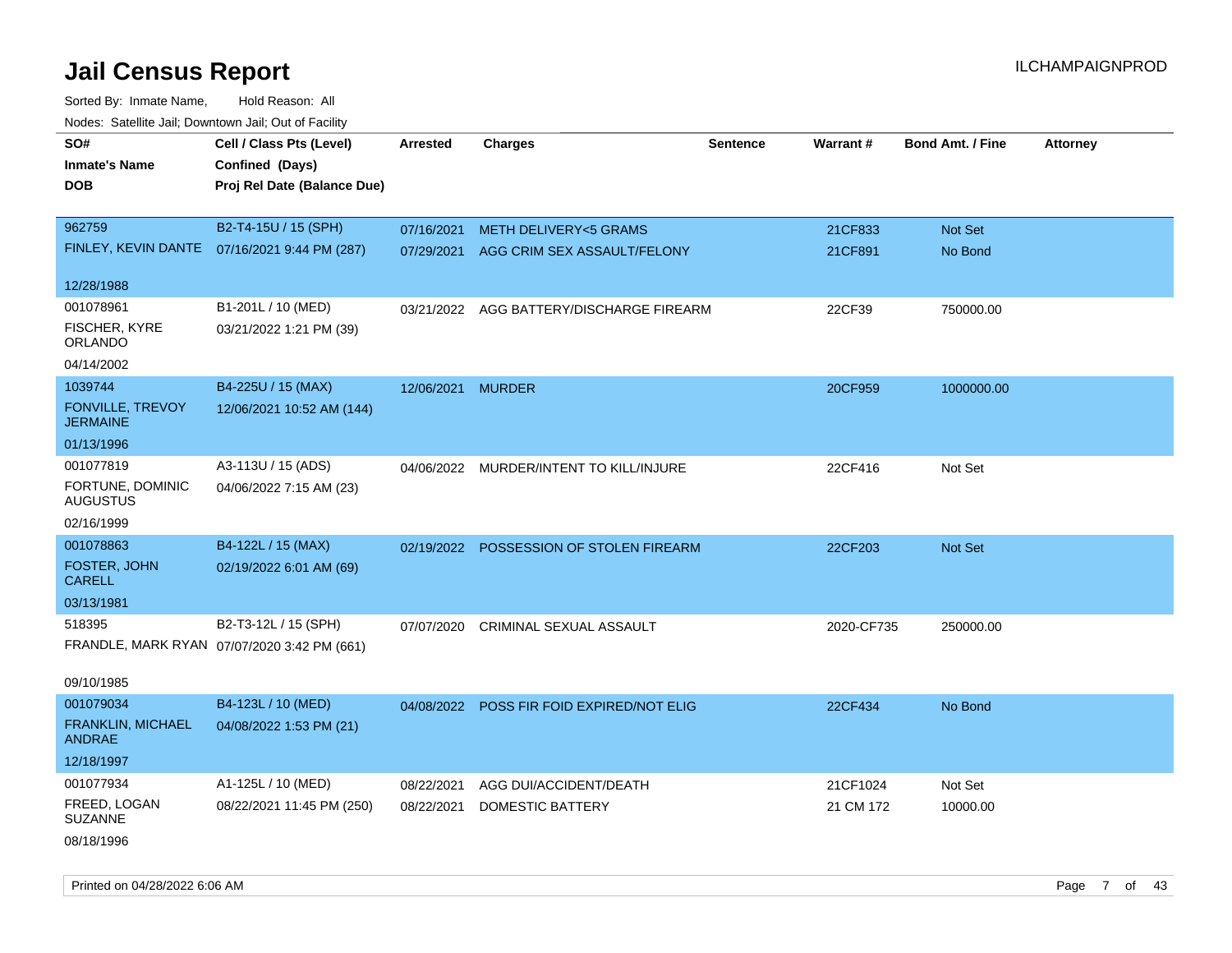| SO#<br><b>Inmate's Name</b>                      | Cell / Class Pts (Level)<br>Confined (Days)    | Arrested                 | <b>Charges</b>                                                              | <b>Sentence</b> | Warrant#                 | <b>Bond Amt. / Fine</b> | <b>Attorney</b> |
|--------------------------------------------------|------------------------------------------------|--------------------------|-----------------------------------------------------------------------------|-----------------|--------------------------|-------------------------|-----------------|
| <b>DOB</b>                                       | Proj Rel Date (Balance Due)                    |                          |                                                                             |                 |                          |                         |                 |
| 001078290<br>FREEMAN, ANGEL<br><b>JANILA KAY</b> | A1-224L / 10 (ADS)<br>08/19/2021 1:26 AM (253) | 08/19/2021               | MACHINE GUN/AUTO WEAPON/VEH                                                 |                 | 21CF1012                 | Not Set                 |                 |
| 12/25/1995                                       |                                                |                          |                                                                             |                 |                          |                         |                 |
| 591514                                           | B2-T3-11U / 10 (SPH)                           | 02/25/2022               | AGG CRIM SEX ABUSE/THREAT LIFE                                              |                 | 22CF135                  | Not Set                 |                 |
|                                                  | GAMBLE, SCOTT PAUL 02/25/2022 6:08 PM (63)     |                          | 02/25/2022 AGG CRIM SEX ABUSE/VIC 13-17                                     |                 | 22CF230                  | 100000.00               |                 |
| 09/06/1968                                       |                                                |                          |                                                                             |                 |                          |                         |                 |
| 001078154                                        | B4-226U / 10 (MED)                             | 01/09/2022               | DRVG UNDER INFLU OF ALCOHOL                                                 |                 | 2021 DT 182              | 5000.00                 |                 |
| <b>GENTRY, DAMON</b><br><b>LIONEL</b>            | 01/09/2022 4:41 PM (110)                       |                          | 01/09/2022 AGG DOMESTIC BATTERY/STRANGLE                                    |                 | 2021 CF 1396             | 50000.00                |                 |
| 12/25/1971                                       |                                                |                          |                                                                             |                 |                          |                         |                 |
| 1064590                                          | BOOKH-7 / 10 (ADS)                             | 04/26/2022               | OPERATE UNINSURED MTR VEHICLE                                               |                 | 2022TRAWOW               | Not Set                 |                 |
| GIPSON, JERRION<br>CONTREAL                      | 04/26/2022 7:43 PM (3)                         | 04/26/2022               | DISREG OFFL TRAFFIC-CON DEVICE<br>04/26/2022 AGG RECK DRVG/INCLINE/BOD HARM |                 | 2022TRAWOW<br>2022CFAWOW | Not Set<br>No Bond      |                 |
| 05/21/1996                                       |                                                |                          |                                                                             |                 |                          |                         |                 |
| 001078633                                        | B2-T4-13U / 25 (SPH)                           | 12/01/2021               | PRED CRIM SEX ASLT/VICTIM <13                                               |                 | 21CF1416                 | 250000.00               |                 |
| GONZALEZ-GUILLEN,<br><b>EDWARD</b>               | 12/01/2021 12:08 PM (149)                      |                          |                                                                             |                 |                          |                         |                 |
| 08/25/2002                                       |                                                |                          |                                                                             |                 |                          |                         |                 |
| 1031794                                          | A4-105L / 15 (MAX)                             | 04/19/2022               | DOMESTIC BATTERY                                                            |                 | 21CF662                  | 25000.00                |                 |
| GOODWIN, ANTHONY<br><b>DWAYNE</b>                | 04/19/2022 3:51 PM (10)                        |                          | 04/19/2022 RESIST/OBSTRUCTING A PEACE OFFICE                                |                 | 20CM553                  | 1000.00                 |                 |
| 07/03/1986                                       |                                                |                          | 04/19/2022 BATTERY/MAKES PHYSICAL CONTACT                                   |                 | 21CM175                  | 1000.00                 |                 |
| 001078607                                        | B4-221L / 15 (MAX)                             | 11/22/2021               | FELON POSS/USE FIREARM/PAROLE                                               |                 | 21CF1437                 | <b>Not Set</b>          |                 |
| <b>GRAY, WILLIAM</b><br>DA'VON                   | 11/22/2021 2:57 PM (158)                       | 11/22/2021               | ATTEMPT (FIRST DEGREE MURDER)                                               |                 | 21CF1435                 | Not Set                 |                 |
| 04/18/1984                                       |                                                |                          |                                                                             |                 |                          |                         |                 |
| 56342                                            | B1-207L / 10 (MED)                             | 10/21/2021               | THEFT CONTROL INTENT <\$500                                                 |                 | 17CF1451                 | 10000.00                |                 |
| <b>GRIFFIN, NATHAN</b><br>EUGENE                 | 10/21/2021 4:20 PM (190)                       | 10/21/2021<br>10/21/2021 | DRIVING ON REVOKED LICENSE<br>ARMED HABITUAL CRIMINAL                       |                 | 20TR1979<br>21CF1279     | 3000.00<br>Not Set      |                 |
| 02/24/1969                                       |                                                |                          |                                                                             |                 |                          |                         |                 |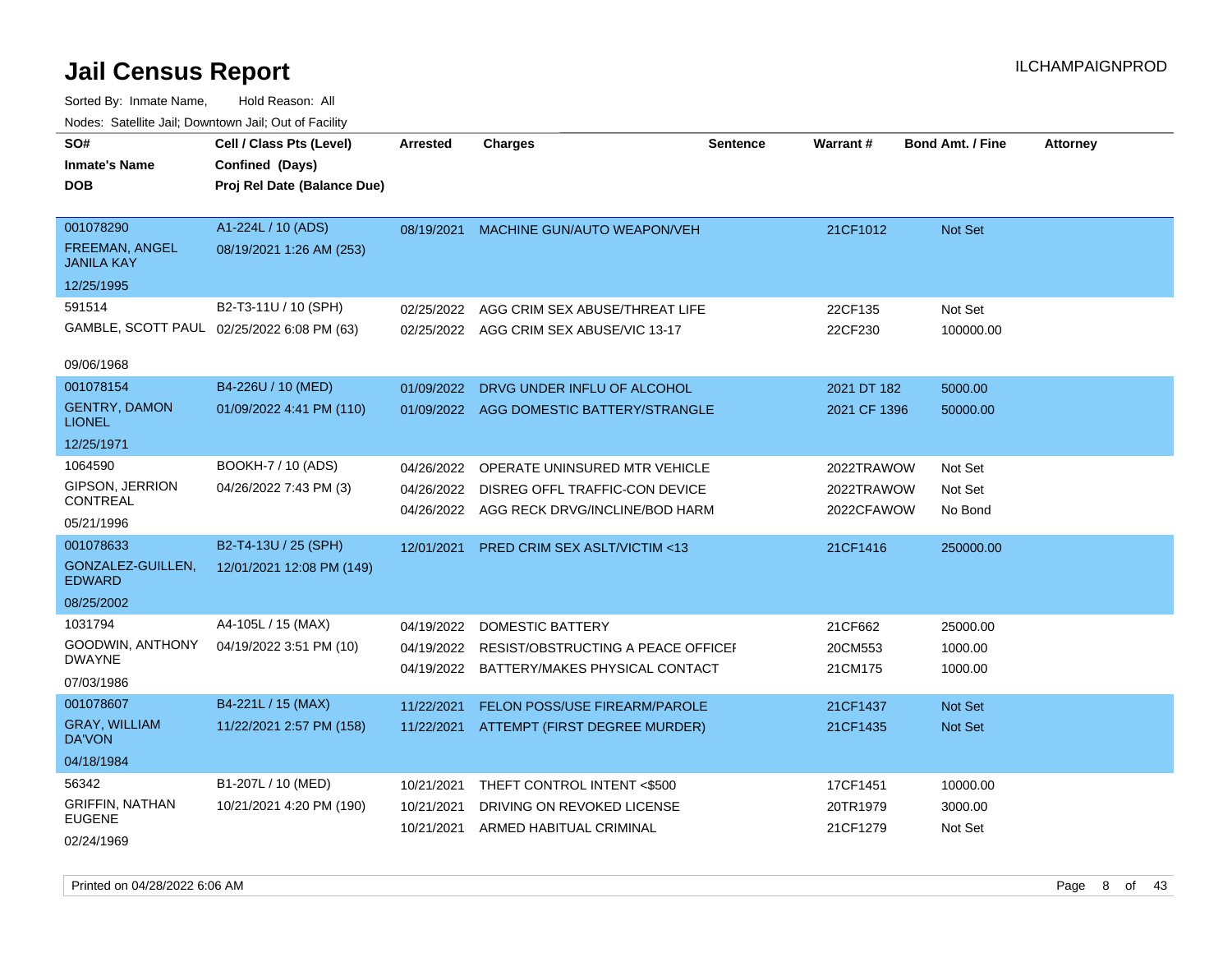| SO#<br><b>Inmate's Name</b><br><b>DOB</b>                                                                  | Cell / Class Pts (Level)<br>Confined (Days)<br>Proj Rel Date (Balance Due) | Arrested                                                           | <b>Charges</b>                                                                                                                                                                                                         | <b>Sentence</b> | Warrant#                                                                | <b>Bond Amt. / Fine</b>                                         | <b>Attorney</b> |
|------------------------------------------------------------------------------------------------------------|----------------------------------------------------------------------------|--------------------------------------------------------------------|------------------------------------------------------------------------------------------------------------------------------------------------------------------------------------------------------------------------|-----------------|-------------------------------------------------------------------------|-----------------------------------------------------------------|-----------------|
| 1027931<br>HARDY, DAMEIAN<br><b>JABOUR</b><br>08/01/1979<br>001079110<br>HERNANDEZ, CESAR<br><b>ALEXIS</b> | BOOKH-8<br>04/26/2022 3:07 AM (3)<br>BOOKH-3<br>04/27/2022 10:40 PM (2)    | 04/26/2022<br>04/26/2022<br>04/27/2022<br>04/27/2022               | POSS STOLEN VEHICLE > \$25,000<br>04/26/2022 CRIM DAMAGE TO PROPERTY <\$500<br>BATTERY/MAKES PHYSICAL CONTACT<br><b>DOMESTIC BATTERY</b><br>INTERF REPT DOMESTIC VIOLENCE<br>04/27/2022 CRIM DAMAGE TO PROPERTY <\$500 |                 | 20CF594<br>20CM782<br>21CM384<br>2022CMAWOW<br>2022CMAWOW<br>2022CFAWOW | 20000.00<br>1000.00<br>1000.00<br>Not Set<br>Not Set<br>Not Set |                 |
| 03/21/1999<br>975293<br>HILL, JACOB MILES<br>02/06/1988                                                    | B2-T4-14L / 15 (SPH)<br>07/21/2021 8:43 PM (282)                           | 07/21/2021<br>07/21/2021<br>07/25/2021<br>08/18/2021<br>09/09/2021 | VIO ORDER/PRIOR VIO OF ORDER<br><b>STALKING</b><br>PAROLE REVOCATION<br><b>HARASS WITNESS/FAMILY MBR/REP</b><br>AGG STALKING/BODILY HARM                                                                               |                 | 21CF914<br>2021CF863<br>CH2104646<br>21CF992<br>21CF1073                | No Bond<br>Not Set<br>Not Set<br>Not Set<br>Not Set             |                 |
| 980939<br>HILL, XAVIER<br><b>LENSHAUN</b><br>06/18/1988                                                    | B3-W7-28L / 10 (MED)<br>03/25/2022 11:15 AM (35)                           |                                                                    | 03/25/2022 RECEIVE/POSS/SELL STOLEN VEH                                                                                                                                                                                |                 | 22CF357                                                                 | Not Set                                                         |                 |
| 975483<br>HUDDLE, ANDREW<br><b>DAVID</b><br>12/08/1985                                                     | B2-T3-09U / 15 (SPH)<br>04/14/2022 12:15 PM (15)                           | 04/14/2022                                                         | <b>PRED CRIM SEX ASLT/VICTIM &lt;13</b>                                                                                                                                                                                | 13y (DOC)       | 20CF1330                                                                | No Bond                                                         |                 |
| 51028<br>HUFFMAN, MICHAEL<br><b>LEONARD</b><br>07/24/1980                                                  | B3-W5-20L / 10 (MED)<br>02/23/2022 3:14 AM (65)                            | 02/23/2022                                                         | AGG FLEEING/2+ CON DEVICES<br>02/23/2022 POSS STOLEN VEHICLE                                                                                                                                                           |                 | 19CF1839<br>20-CF-377                                                   | 50000.00<br>No Bond                                             |                 |
| 953555<br>HUNT, TAVARIS EARL<br>12/29/1987                                                                 | A4-201U / 15 (ADS)<br>04/19/2022 10:32 AM (10)                             | 04/19/2022 WRIT                                                    |                                                                                                                                                                                                                        | 3y (DOC)        | 2021-CF-272                                                             | Not Set                                                         |                 |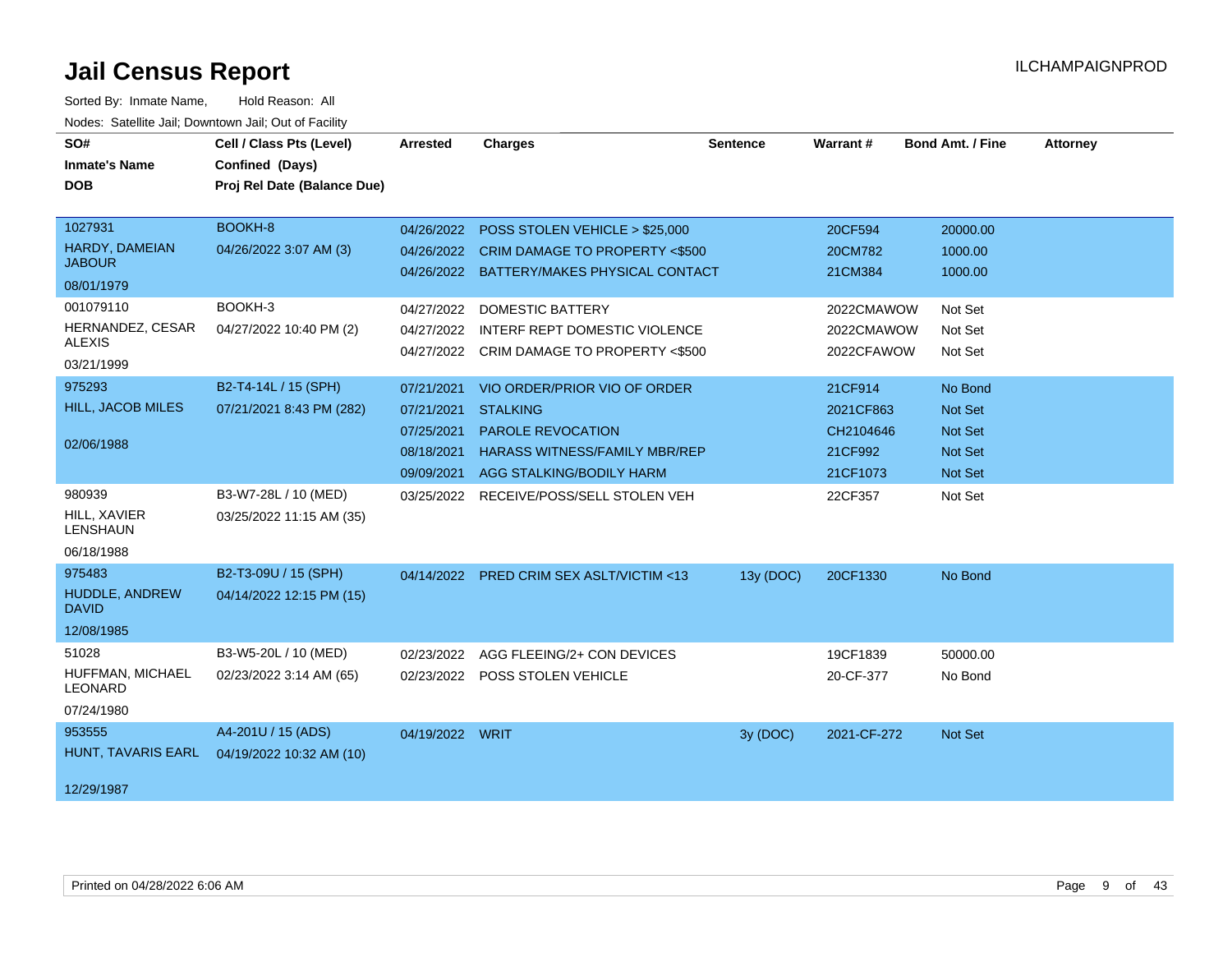| SO#                                        | Cell / Class Pts (Level)    | <b>Arrested</b> | <b>Charges</b>                            | <b>Sentence</b> | <b>Warrant#</b> | <b>Bond Amt. / Fine</b> | <b>Attorney</b> |
|--------------------------------------------|-----------------------------|-----------------|-------------------------------------------|-----------------|-----------------|-------------------------|-----------------|
| <b>Inmate's Name</b>                       | Confined (Days)             |                 |                                           |                 |                 |                         |                 |
| <b>DOB</b>                                 | Proj Rel Date (Balance Due) |                 |                                           |                 |                 |                         |                 |
|                                            |                             |                 |                                           |                 |                 |                         |                 |
| 1061186                                    | A1-224U / 15 (MAX)          | 03/16/2022      | MURDER/STRONG PROB KILL/INJURE            |                 | 22CF329         | No Bond                 |                 |
| <b>INGRAM, CHERELL</b><br><b>LETRISE</b>   | 03/16/2022 10:17 PM (44)    |                 |                                           |                 |                 |                         |                 |
| 10/01/1986                                 |                             |                 |                                           |                 |                 |                         |                 |
| 38993                                      | A4-101L / 15 (MAX)          | 02/13/2021      | ATTEMPT (FIRST DEGREE MURDER)             |                 | 21CF181         | Not Set                 |                 |
| JACKSON, LAMONT<br><b>JEREMIE</b>          | 02/13/2021 7:45 AM (440)    |                 |                                           |                 |                 |                         |                 |
| 07/31/1973                                 |                             |                 |                                           |                 |                 |                         |                 |
| 1076684                                    | BOOKH-3                     |                 | 04/27/2022 CRIMINAL TRESPASS BUILDING     |                 | 22CMAWOW        | 100.00                  |                 |
| <b>JENKINS, KORON</b><br><b>SAMUEL</b>     | 04/27/2022 1:46 PM (2)      |                 |                                           |                 |                 |                         |                 |
| 04/28/2002                                 |                             |                 |                                           |                 |                 |                         |                 |
| 001078703                                  | A1-225U / 15 (ADS)          | 12/20/2021      | MURDER/INTENT TO KILL/INJURE              |                 | 21CF1574        | Not Set                 |                 |
| <b>JOHNS, SHANIQUH</b><br><b>THERESA</b>   | 12/22/2021 6:41 AM (128)    |                 |                                           |                 |                 |                         |                 |
| 04/03/1992                                 |                             |                 |                                           |                 |                 |                         |                 |
| 001079105                                  | BOOKH-7                     | 04/25/2022      | POSS STOLEN VEHICLE > \$25,000            |                 | 22CF505         | Not Set                 |                 |
| JOHNSON, EVERETT<br><b>LEON</b>            | 04/25/2022 3:08 PM (4)      |                 | 04/25/2022 CRIM DAMAGE TO PROPERTY <\$500 |                 | 20CM375         | 3000.00                 |                 |
| 01/22/1965                                 |                             |                 |                                           |                 |                 |                         |                 |
| 001078857                                  | BOOKH-3                     | 04/27/2022      | DRIVING ON SUSPENDED LICENSE              |                 | 21TR25966       | 10000.00                |                 |
| JOHNSTON, JARED                            | 04/27/2022 4:03 PM (2)      | 04/27/2022      | THEFT                                     |                 | 22CF44          | 100000.00               |                 |
| LANE                                       |                             | 04/27/2022      | POSSESS LOOK-ALIKE SUB/1ST                |                 | 22CFAWOW        | Not Set                 |                 |
| 01/02/1987                                 |                             | 04/27/2022      | POSS DRUG PARAPHERNALIA                   |                 | 22CFAWOW        | Not Set                 |                 |
|                                            |                             | 04/27/2022      | POSSESSING A CONTROLLED SUBSTANC          |                 | 22CFAWOW        | Not Set                 |                 |
| 001079089                                  | A3-116L / 15 (ADS)          | 04/22/2022      | <b>PRED CRIM SEX ASLT/VIC &lt;13/FIR</b>  |                 | 21CF858         | 250000.00               |                 |
| JONES, DAVARUIS LEE 04/22/2022 6:34 AM (7) |                             |                 |                                           |                 |                 |                         |                 |
|                                            |                             |                 |                                           |                 |                 |                         |                 |
| 04/21/2001                                 |                             |                 |                                           |                 |                 |                         |                 |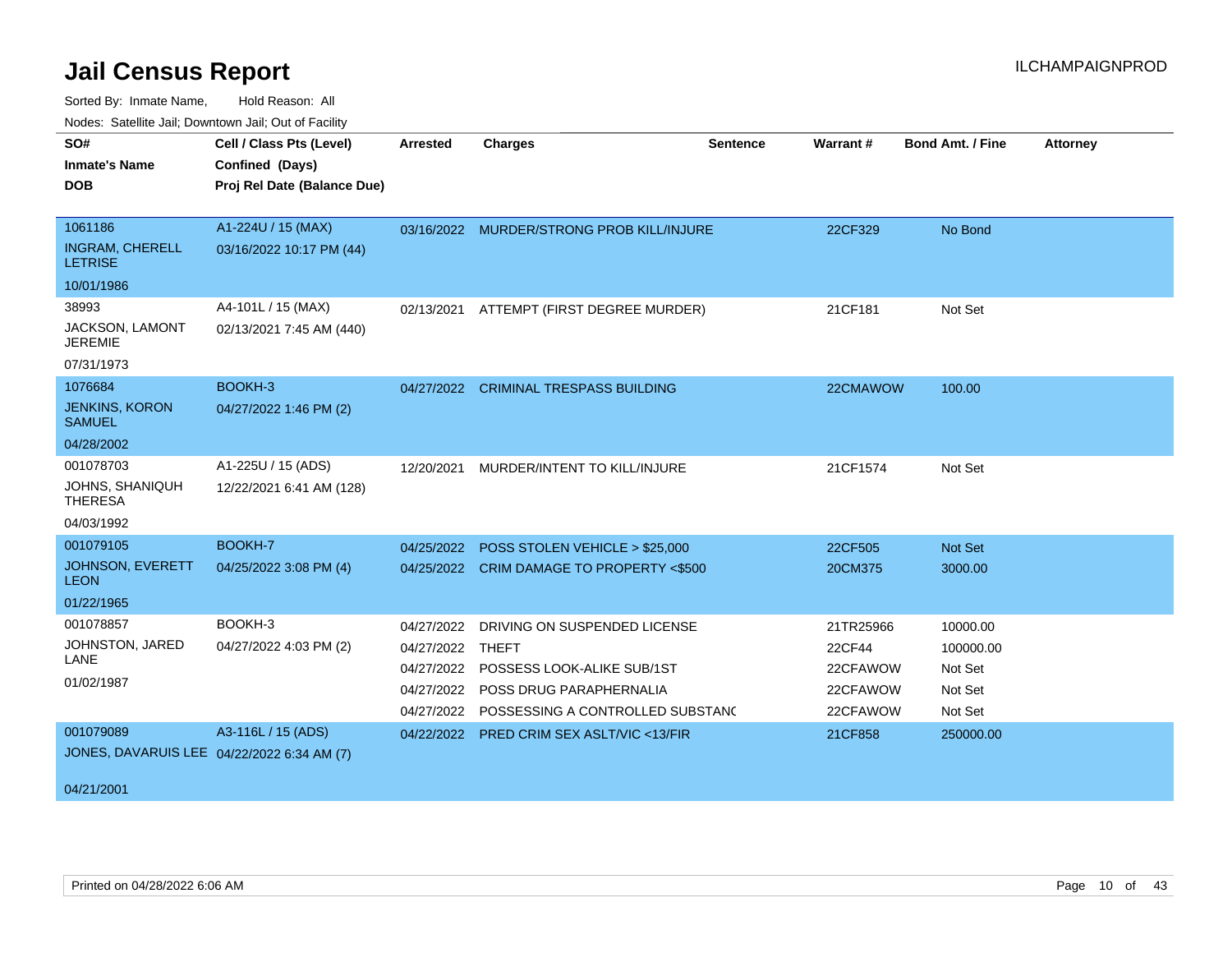| SO#                                    | Cell / Class Pts (Level)    | <b>Arrested</b> | <b>Charges</b>                           | <b>Sentence</b> | Warrant#   | Bond Amt. / Fine | <b>Attorney</b> |
|----------------------------------------|-----------------------------|-----------------|------------------------------------------|-----------------|------------|------------------|-----------------|
| <b>Inmate's Name</b>                   | Confined (Days)             |                 |                                          |                 |            |                  |                 |
| <b>DOB</b>                             | Proj Rel Date (Balance Due) |                 |                                          |                 |            |                  |                 |
|                                        |                             |                 |                                          |                 |            |                  |                 |
| 1042582                                | B1-107U / 15 (MAX)          |                 | 03/10/2022 VIOLATE ORDER PROTECTION      |                 | 22CM61     | Not Set          |                 |
| <b>JONES, DEONTA</b><br><b>DANTRAL</b> | 03/10/2022 4:50 AM (50)     |                 |                                          |                 |            |                  |                 |
| 02/01/1993                             |                             |                 |                                          |                 |            |                  |                 |
| 001078645                              | B3-W1-02L / 10 (MED)        | 12/02/2021      | AGG DISCHARGE FIREARM                    |                 | 21CF1478   | No Bond          |                 |
| <b>JONES, KELVIN</b><br><b>KHYRIC</b>  | 12/02/2021 6:56 PM (148)    |                 |                                          |                 |            |                  |                 |
| 02/27/2001                             |                             |                 |                                          |                 |            |                  |                 |
| 956822                                 | A4-101U / 15 (MAX)          | 11/25/2021      | AGGRAVATED DOMESTIC BATTERY              |                 | 21CF1442   | Not Set          |                 |
| <b>JONES, MARIO</b>                    | 11/25/2021 10:37 AM (155)   | 11/25/2021      | <b>PAROLE REVOCATION</b>                 |                 | CH2106361  | No Bond          |                 |
| <b>NATHANIEL</b>                       |                             | 11/25/2021      | <b>UNLAWFUL RESTRAINT</b>                |                 | 21CF1443   | Not Set          |                 |
| 10/27/1987                             |                             |                 |                                          |                 |            |                  |                 |
| 59668                                  | B2-T1-04L / 10 (SPH)        | 02/11/2022      | FAIL TO RPT CHNG ADDRESS/EMPL            |                 | 20 CF 1241 | 75000.00         |                 |
| JONES, MARTELL<br><b>DEANGELO</b>      | 02/11/2022 3:19 PM (77)     |                 | 02/11/2022 AGGRAVATED ARSON/BODILY HARM  |                 | 22 CF 169  | 75000.00         |                 |
| 07/11/1983                             |                             |                 |                                          |                 |            |                  |                 |
| 1008468                                | B4-125L / 10 (MED)          | 12/01/2021      | FELON POSS/USE WEAPON/FIREARM            |                 | 21CF1472   | Not Set          |                 |
| <b>JONES, MARTEZ</b><br><b>LAMONTE</b> | 12/01/2021 1:28 PM (149)    | 12/02/2021      | PROBATION VIOLATION                      |                 | 20CF1151   | Not Set          |                 |
| 06/22/1993                             |                             |                 |                                          |                 |            |                  |                 |
| 54821                                  | A4-107U / 10 (ADS)          | 04/20/2022      | DRIVING RVK/SUSP DUI/SSS 4-9             |                 | 20CF1477   | 25000.00         |                 |
| <b>JONES, PHILLIP</b><br><b>WAYNE</b>  | 04/20/2022 12:35 PM (9)     |                 | 04/20/2022 POSSESSION OF METH/5<15 GRAMS |                 | 2021CF30   | 25000.00         |                 |
| 09/11/1979                             |                             |                 |                                          |                 |            |                  |                 |
| 994904                                 | B4-127U / 10 (MED)          | 04/21/2022      | <b>RESIDENTIAL ARSON</b>                 |                 | 22CF486    | No Bond          |                 |
| <b>KEIGHER, BRADLY</b><br><b>ALAN</b>  | 04/21/2022 2:51 PM (8)      |                 |                                          |                 |            |                  |                 |
| 10/03/1988                             |                             |                 |                                          |                 |            |                  |                 |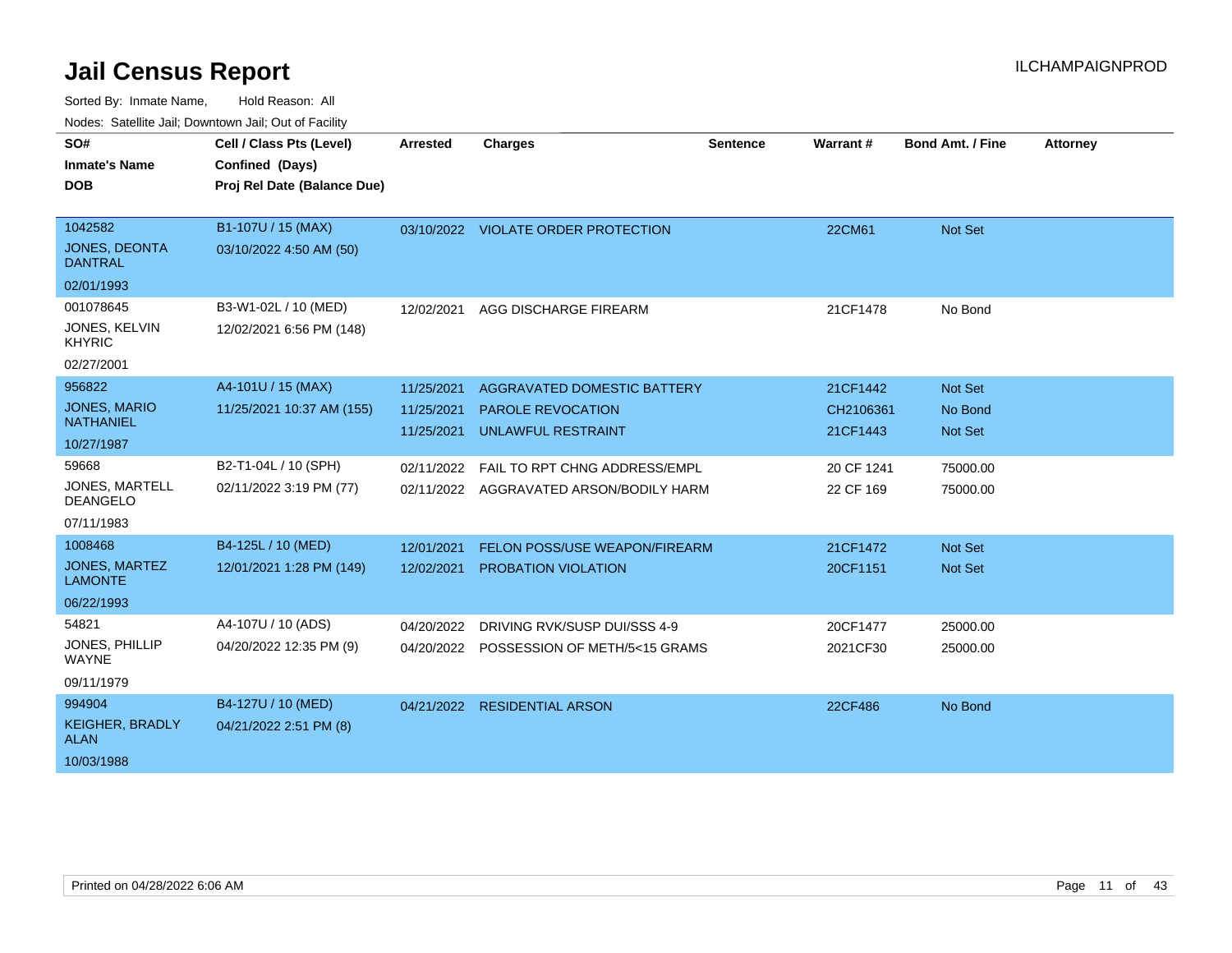| Sorted By: Inmate Name,               | Hold Reason: All                                      |                 |                                           |                 |              |                         |                 |
|---------------------------------------|-------------------------------------------------------|-----------------|-------------------------------------------|-----------------|--------------|-------------------------|-----------------|
|                                       | Nodes: Satellite Jail; Downtown Jail; Out of Facility |                 |                                           |                 |              |                         |                 |
| SO#                                   | Cell / Class Pts (Level)                              | <b>Arrested</b> | <b>Charges</b>                            | <b>Sentence</b> | Warrant#     | <b>Bond Amt. / Fine</b> | <b>Attorney</b> |
| <b>Inmate's Name</b>                  | Confined (Days)                                       |                 |                                           |                 |              |                         |                 |
| <b>DOB</b>                            | Proj Rel Date (Balance Due)                           |                 |                                           |                 |              |                         |                 |
|                                       |                                                       |                 |                                           |                 |              |                         |                 |
| 1000825                               | BOOKF-2                                               | 04/27/2022      | DRIVING ON REVOKED LICENSE                |                 | 2022TRAWOW   | <b>Not Set</b>          |                 |
| <b>KELLEY, MEGAN</b>                  | 04/27/2022 6:19 PM (2)                                | 04/27/2022      | <b>TRANSP/CARRY ALC LIQ/DRIVER</b>        |                 | 2022TRAWOW   | <b>Not Set</b>          |                 |
| <b>MARIE</b>                          |                                                       | 04/27/2022      | POSSESSING A CONTROLLED SUBSTANC          |                 | 2022CFAWOW   | <b>Not Set</b>          |                 |
| 10/31/1991                            |                                                       | 04/27/2022      | POSSESS LOOK-ALIKE SUB/SUBQ               |                 | 2022CFAWOW   | <b>Not Set</b>          |                 |
|                                       |                                                       | 04/27/2022      | POSSESS DRUG PARAPHERNALIA                |                 | 2022CFAWOW   | <b>Not Set</b>          |                 |
|                                       |                                                       | 04/27/2022      | <b>RESIST/OBSTRUCTING A PEACE OFFICEF</b> |                 | 2022CFAWOW   | <b>Not Set</b>          |                 |
|                                       |                                                       | 04/27/2022      | DRIVING ON REVOKED LICENSE                |                 | 2021CF38     | 50000.00                |                 |
|                                       |                                                       | 04/27/2022      | DOMESTIC BTRY/PHYSICAL CONTACT            |                 | 2020CM139    | 5000.00                 |                 |
|                                       |                                                       | 04/27/2022      | <b>RESIST/OBSTRUCTING A PEACE OFFICEF</b> |                 | <b>22CF4</b> | 10000.00                |                 |
|                                       |                                                       | 04/27/2022      | POSSESSION OF METH/5<15 GRAMS             |                 | 21CF965      | 5000.00                 |                 |
|                                       |                                                       | 04/27/2022      | POSSESSION OF METH<5 GRAMS                |                 | 21CF1639     | 75000.00                |                 |
| 44798                                 | A4-107L / 10 (MED)                                    | 04/19/2022      | AGG BATTERY/GOVERNMENT EMP                |                 | 22CF481      | Not Set                 |                 |
| KILLAM, STEVEN<br>WAYNE               | 04/19/2022 5:26 PM (10)                               |                 |                                           |                 |              |                         |                 |
| 03/30/1977                            |                                                       |                 |                                           |                 |              |                         |                 |
| 1041648                               | A4-103L / 15 (MAX)                                    | 01/11/2022      | <b>ARMED HABITUAL CRIMINAL</b>            | $6y$ (DOC)      | 22CF41       | <b>Not Set</b>          |                 |
| LANE, DEMETRIUS<br><b>LAQUAN</b>      | 01/11/2022 5:27 AM (108)                              |                 | 01/11/2022 PAROLE REVOCATION              |                 | CH2200221    | Not Set                 |                 |
| 07/04/1996                            |                                                       |                 |                                           |                 |              |                         |                 |
| 1070011                               | B4-124U / 10 (MED)                                    | 08/03/2021      | AGG DISCH FIREARM/1ST AID PERS            | 10y (DOC)       | 21CF929      | Not Set                 |                 |
| LAWS, WILLIAM<br>ZARAK, Third         | 08/03/2021 3:53 PM (269)                              |                 |                                           |                 |              |                         |                 |
| 07/06/1999                            |                                                       |                 |                                           |                 |              |                         |                 |
| 548089                                | B1-204U / 15 (MAX)                                    |                 | 12/04/2020 ATTEMPT (FIRST DEGREE MURDER)  | 20y (DOC)       | 20CF1378     | Not Set                 |                 |
| <b>LEWIS, LAWRENCE</b><br>PAUL, Third | 12/04/2020 4:42 AM (511)                              |                 |                                           |                 |              |                         |                 |
| 02/08/1993                            |                                                       |                 |                                           |                 |              |                         |                 |
| 001079113                             | BOOKF-2                                               | 04/28/2022      | DUI ALC/INTOX COMPOUND/DRUG               |                 | 22DTAWOW     | 100.00                  |                 |
| LOOR, ARIANA<br><b>ISABELLA</b>       | 04/28/2022 4:18 AM (1)                                | 04/28/2022      | <b>IMPROPER TRAFFIC LANE USAGE</b>        |                 | 22TRAWOW     | Not Set                 |                 |
| 01/26/2002                            |                                                       |                 |                                           |                 |              |                         |                 |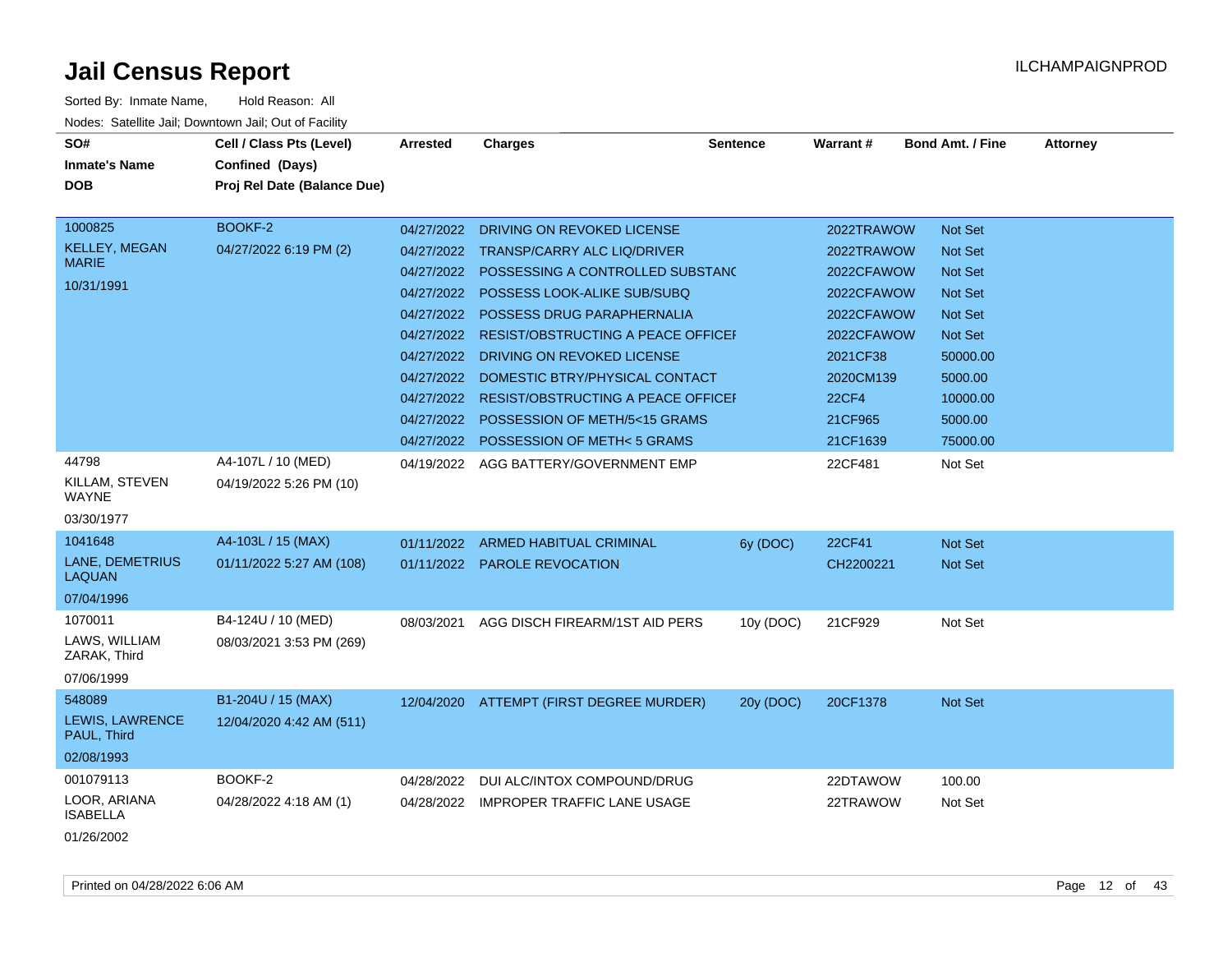| SO#<br><b>Inmate's Name</b><br><b>DOB</b>                                                                       | Cell / Class Pts (Level)<br>Confined (Days)<br>Proj Rel Date (Balance Due)                              | Arrested                               | <b>Charges</b>                                                                                                          | Sentence | <b>Warrant#</b>                             | <b>Bond Amt. / Fine</b>                                | <b>Attorney</b> |
|-----------------------------------------------------------------------------------------------------------------|---------------------------------------------------------------------------------------------------------|----------------------------------------|-------------------------------------------------------------------------------------------------------------------------|----------|---------------------------------------------|--------------------------------------------------------|-----------------|
| 53045<br><b>MARKHAM, HENRY</b><br>EARL                                                                          | B4-127L / 10 (MED)<br>04/21/2022 10:56 PM (8)                                                           | 04/21/2022                             | DOMESTIC BTRY/CONTACT/VIO O/P<br>04/21/2022 AGGRAVATED BATTERY/NURSE                                                    |          | 22CF487                                     | Not Set<br>Not Set                                     |                 |
| 02/10/1981<br>1038892<br>MCCAULEY, TIMOTHY<br>WILLIAM<br>03/05/1989                                             | 6/19/2022 (0.00)<br>B2-T1-03U / 10 (SPH)<br>02/16/2022 8:49 PM (72)                                     | 02/16/2022                             | PRED CRIM SEX ASLT/BODILY HARM                                                                                          |          | 22CF199                                     | No Bond                                                |                 |
| 48792<br>MCCLAIN, HURCHEL<br><b>JOSEPH</b><br>05/01/1979                                                        | B4-126L / 10 (MED)<br>11/20/2021 4:11 AM (160)                                                          | 11/19/2021                             | AGG BATTERY/DISCHARGE FIREARM                                                                                           |          | 21CF1425                                    | Not Set                                                |                 |
| 1005514<br>MCDONALD,<br>RAYTRELL DOMINIQUE<br>03/08/1992                                                        | BOOKH-3<br>04/27/2022 11:11 PM (2)                                                                      | 04/27/2022                             | AGG BATTERY/PEACE OFFICER<br>04/27/2022 UNLAWFUL USE OF A WEAPON                                                        |          | 22CFAWOW<br>22CFAWOW                        | Not Set<br>Not Set                                     |                 |
| 001077938<br>MCGAHA,<br><b>CHRISTOPHER D</b><br>07/27/1991<br>66710<br><b>MEEKS, CASSARIOUS</b><br><b>MONTE</b> | <b>BOOKH-6 / 15 (ADS)</b><br>05/10/2021 7:02 PM (354)<br>A4-207U / 15 (ADS)<br>01/20/2022 11:40 AM (99) | 05/10/2021<br>05/11/2021<br>05/27/2021 | AGG KIDNAPING DISCH FIR/HARM<br><b>MURDER</b><br>ESCAPE FROM DEPT OF CORRECTION<br>01/19/2022 ARMED VIOLENCE/CATEGORY I |          | 21CF532<br>2021-CF-215<br>21CF600<br>22CF88 | <b>Not Set</b><br>No Bond<br><b>Not Set</b><br>Not Set |                 |
| 06/22/1984<br>1043071<br><b>MERRELL-</b><br>SUTHERLAND, ALICIA<br>11/26/1972                                    | A2-120L / 10 (MED)<br>11/08/2021 2:22 AM (172)                                                          | 11/08/2021                             | CRIM DMG/GOVT PROP/<\$500                                                                                               |          | 21CF1378                                    | <b>Not Set</b>                                         |                 |
| 968679<br>MILES, ANTHONY<br><b>MARCUS JERALE</b><br>10/21/1985                                                  | B1-203U / 15 (MAX)<br>04/10/2022 9:29 PM (19)                                                           |                                        | 04/10/2022 ARMED VIOLENCE/CATEGORY I                                                                                    |          | 21CF911                                     | 750000.00                                              |                 |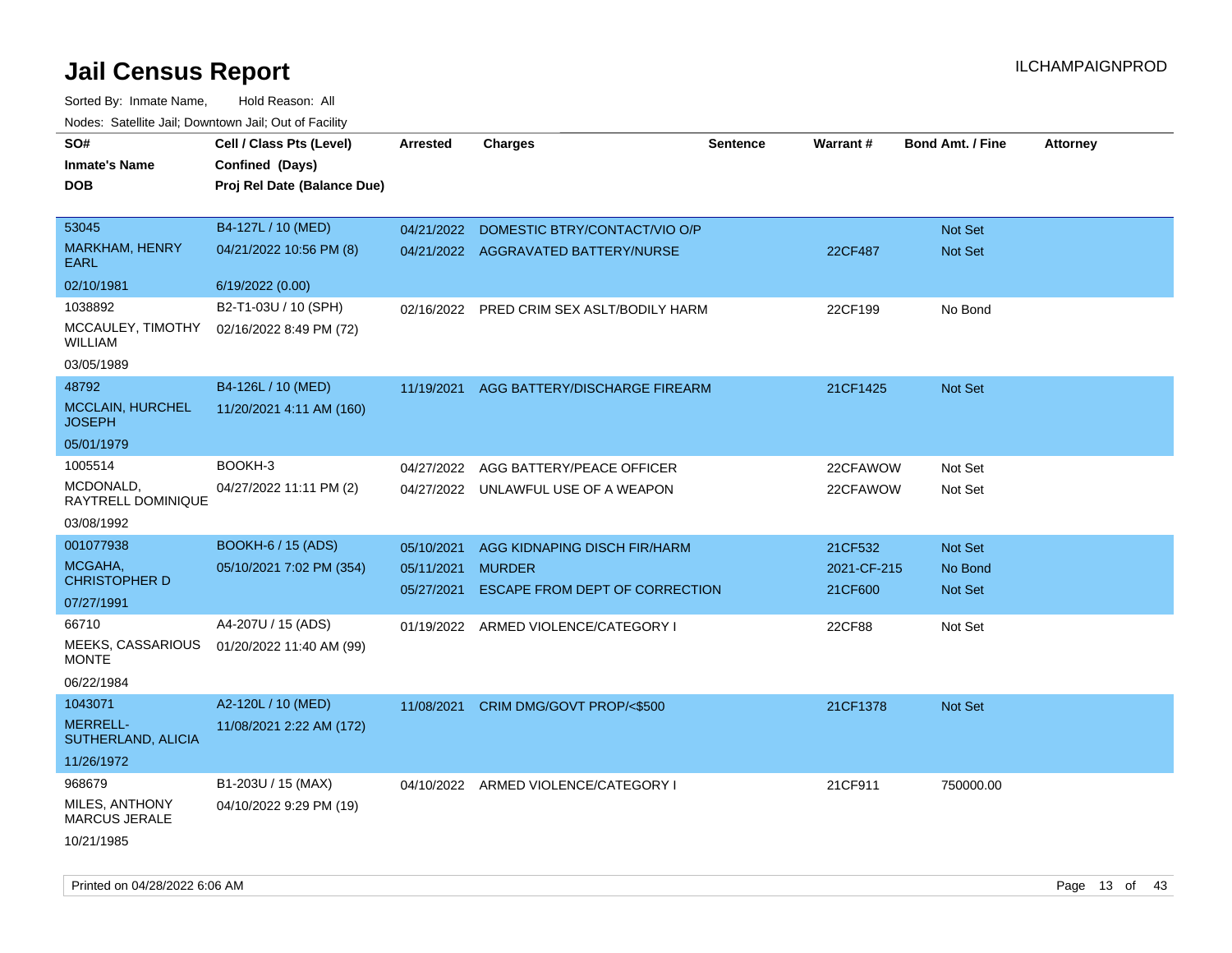| Nodes: Satellite Jali, Downtown Jali, Out of Facility |                                              |                 |                                          |                 |           |                  |                 |
|-------------------------------------------------------|----------------------------------------------|-----------------|------------------------------------------|-----------------|-----------|------------------|-----------------|
| SO#                                                   | Cell / Class Pts (Level)                     | <b>Arrested</b> | <b>Charges</b>                           | <b>Sentence</b> | Warrant#  | Bond Amt. / Fine | <b>Attorney</b> |
| <b>Inmate's Name</b>                                  | Confined (Days)                              |                 |                                          |                 |           |                  |                 |
| <b>DOB</b>                                            | Proj Rel Date (Balance Due)                  |                 |                                          |                 |           |                  |                 |
|                                                       |                                              |                 |                                          |                 |           |                  |                 |
| 41584                                                 | B4-227L / 15 (MAX)                           | 12/01/2021      | <b>ARMED HABITUAL CRIMINAL</b>           |                 | 21CF1467  | Not Set          |                 |
|                                                       | MILLER, JOSE LOVELL 12/02/2021 1:04 AM (148) |                 |                                          |                 |           |                  |                 |
|                                                       |                                              |                 |                                          |                 |           |                  |                 |
| 10/07/1975                                            |                                              |                 |                                          |                 |           |                  |                 |
| 1052889                                               | A3-112L / 10 (MED)                           | 03/31/2022      | AGGRAVATED DOMESTIC BATTERY              |                 | 22CF375   | No Bond          |                 |
| MOORE, JEREMIAH                                       | 03/31/2022 2:39 AM (29)                      |                 |                                          |                 |           |                  |                 |
| <b>THOMAS</b>                                         |                                              |                 |                                          |                 |           |                  |                 |
| 07/21/1996                                            |                                              |                 |                                          |                 |           |                  |                 |
| 539294                                                | B1-205L / 10 (MED)                           | 01/11/2022      | AGG DUI/NO VALID DL                      |                 | 22CF49    | Not Set          |                 |
| MOSLEY, JAMES<br><b>CALVIN</b>                        | 01/11/2022 9:43 PM (108)                     | 01/11/2022      | <b>PAROLE REVOCATION</b>                 |                 | CH2200227 | No Bond          |                 |
| 12/11/1985                                            |                                              |                 |                                          |                 |           |                  |                 |
| 001078814                                             | A3-213U / 5 (MIN)                            |                 |                                          |                 |           |                  |                 |
| MYLES, JENTAVIOUS                                     |                                              |                 | 04/23/2022 VIO BAIL BOND/CLASS 4 OFFENSE |                 | 22CM128   | Not Set          |                 |
| <b>KENTRAIL</b>                                       | 04/23/2022 11:28 PM (6)                      |                 |                                          |                 |           |                  |                 |
| 10/12/2001                                            |                                              |                 |                                          |                 |           |                  |                 |
| 1012617                                               | A4-207L / 10 (MED)                           |                 | 04/01/2022 FELON POSS/USE WEAPON/FIREARM | 2y (CJ)         | 21CF889   | No Bond          |                 |
| NEAL, ANDRE                                           | 04/01/2022 11:56 AM (28)                     |                 |                                          |                 |           |                  |                 |
| <b>LORENZO</b>                                        |                                              |                 |                                          |                 |           |                  |                 |
| 10/11/1993                                            |                                              |                 |                                          |                 |           |                  |                 |
| 001078517                                             | B1-102L / 15 (MAX)                           | 10/19/2021      | ATTEMPT (FIRST DEGREE MURDER)            |                 | 21CF1267  | Not Set          |                 |
| NELSON, RORY                                          | 10/19/2021 3:55 AM (192)                     |                 |                                          |                 |           |                  |                 |
| <b>DEMOND</b>                                         |                                              |                 |                                          |                 |           |                  |                 |
| 08/14/1984                                            |                                              |                 |                                          |                 |           |                  |                 |
| 001078854                                             | B2-T2-05U / 15 (MAX)                         |                 | 02/15/2022 ARMED VIOLENCE/CATEGORY I     |                 | 22CF190   | <b>Not Set</b>   |                 |
| PATNAUDE, MARTY                                       | 02/15/2022 5:12 PM (73)                      |                 | 02/15/2022 AGG BATTERY/DISCHARGE FIREARM |                 | 2019JD22  | No Bond          |                 |
| <b>WW</b>                                             |                                              |                 |                                          |                 |           |                  |                 |
| 08/26/2003                                            |                                              |                 |                                          |                 |           |                  |                 |
| 61251                                                 | A3-114L / 15 (ADS)                           | 12/27/2021      | PRED CRIM SEX ASLT/VICTIM <13            |                 | 21CF651   | No Bond          |                 |
| PETMECKY, JOHN<br><b>ROBERT</b>                       | 12/27/2021 1:52 PM (123)                     |                 |                                          |                 |           |                  |                 |
| 03/09/1983                                            |                                              |                 |                                          |                 |           |                  |                 |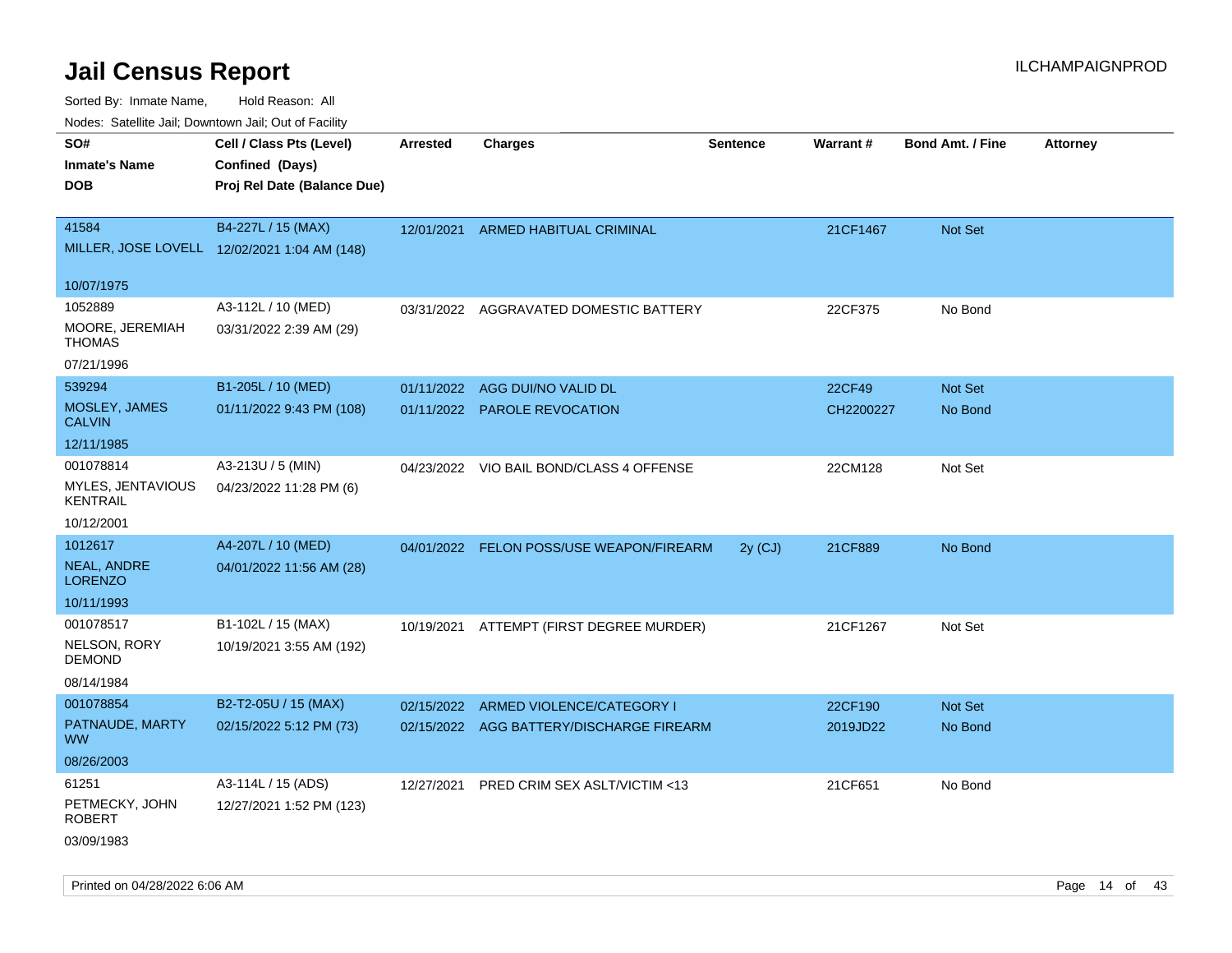| SO#<br>Inmate's Name<br><b>DOB</b>                                       | Cell / Class Pts (Level)<br>Confined (Days)<br>Proj Rel Date (Balance Due) | <b>Arrested</b>          | <b>Charges</b>                                                       | <b>Sentence</b> | Warrant#                   | <b>Bond Amt. / Fine</b> | <b>Attorney</b> |
|--------------------------------------------------------------------------|----------------------------------------------------------------------------|--------------------------|----------------------------------------------------------------------|-----------------|----------------------------|-------------------------|-----------------|
| 1030954<br>PETTIGREW,<br><b>MALCOME JAMIESON</b>                         | B3-W4-16L / 10 (MED)<br>01/15/2022 4:35 AM (104)                           | 01/14/2022               | ARMED VIOLENCE/CATEGORY I<br>01/14/2022 MFG/DEL CANNABIS/10-30 GRAMS |                 | 22CF76<br>2020CF9          | Not Set<br>15000.00     |                 |
| 02/20/1995<br>1059394<br>PHILLIPS, ISAAC<br><b>TERRELL</b><br>12/27/1996 | B3-W1-04L / 5 (MIN)<br>02/16/2022 9:00 AM (72)                             |                          | 02/16/2022 AGG DUI/NO VALID DL                                       |                 | 2020CF1396                 | No Bond                 |                 |
| 1069766<br>PHILLIPS, REBEKAH<br><b>LOUISE</b>                            | A2-220U / 5 (ADS)<br>04/05/2022 2:44 PM (24)                               | 04/05/2022               | DUI ANY AMOUNT OF DRUG<br>04/05/2022 POSS HYPO/SYRINGE/NEEDLES/2ND+  |                 | 17-DT-00267-1<br>20CF460   | No Bond<br>940.00       |                 |
| 09/06/1985<br>1022441<br>PICKENS, DONTRELL<br>DEMAR<br>12/10/1993        | B2-T1-01U / 10 (SPH)<br>10/27/2021 1:39 PM (184)                           | 10/27/2021<br>10/27/2021 | AGG BATTERY/PEACE OFFICER<br>AGG BATTERY/PEACE OFFICER               |                 | 2021 CF 12<br>2020 CF 1488 | No Bond<br>No Bond      |                 |
| 60613<br>POINDEXTER,<br><b>ANTHONY DEVON</b><br>06/14/1978               | <b>BOOKH-8 / 10 (ADS)</b><br>04/26/2022 8:49 PM (3)                        |                          | 04/26/2022 FELON POSS/USE WEAPON/FIREARM                             |                 | 22CF513                    | No Bond                 |                 |
| 1075241<br>QUICK, JORDAN<br><b>MICHAEL</b><br>01/23/2000                 | BOOKH-7<br>04/27/2022 12:29 AM (2)                                         | 04/26/2022               | RESIST/OBSTRUCTING A PEACE OFFICEI<br>04/26/2022 PROBATION VIOLATION |                 | 22CM134<br>2020CF142       | 100.00<br>5000.00       |                 |
| 1069524<br>RAY-DAVIS, KAMARI<br><b>DAYVON</b><br>03/30/2000              | B3-W5-18L / 10 (MED)<br>08/09/2021 2:44 AM (263)                           | 08/08/2021               | MFG/DEL CANNABIS/30-500 GRAMS                                        | 5y (DOC)        | 21CF953                    | Not Set                 |                 |
| 001078482<br><b>REED, MONTRES</b><br><b>ANTRON</b><br>02/26/2004         | B1-204L / 10 (MED)<br>03/14/2022 12:06 PM (46)                             |                          | 03/14/2022 AGG DISCHARGE FIREARM/VEH/SCH                             |                 | 22CF299                    | 250000.00               |                 |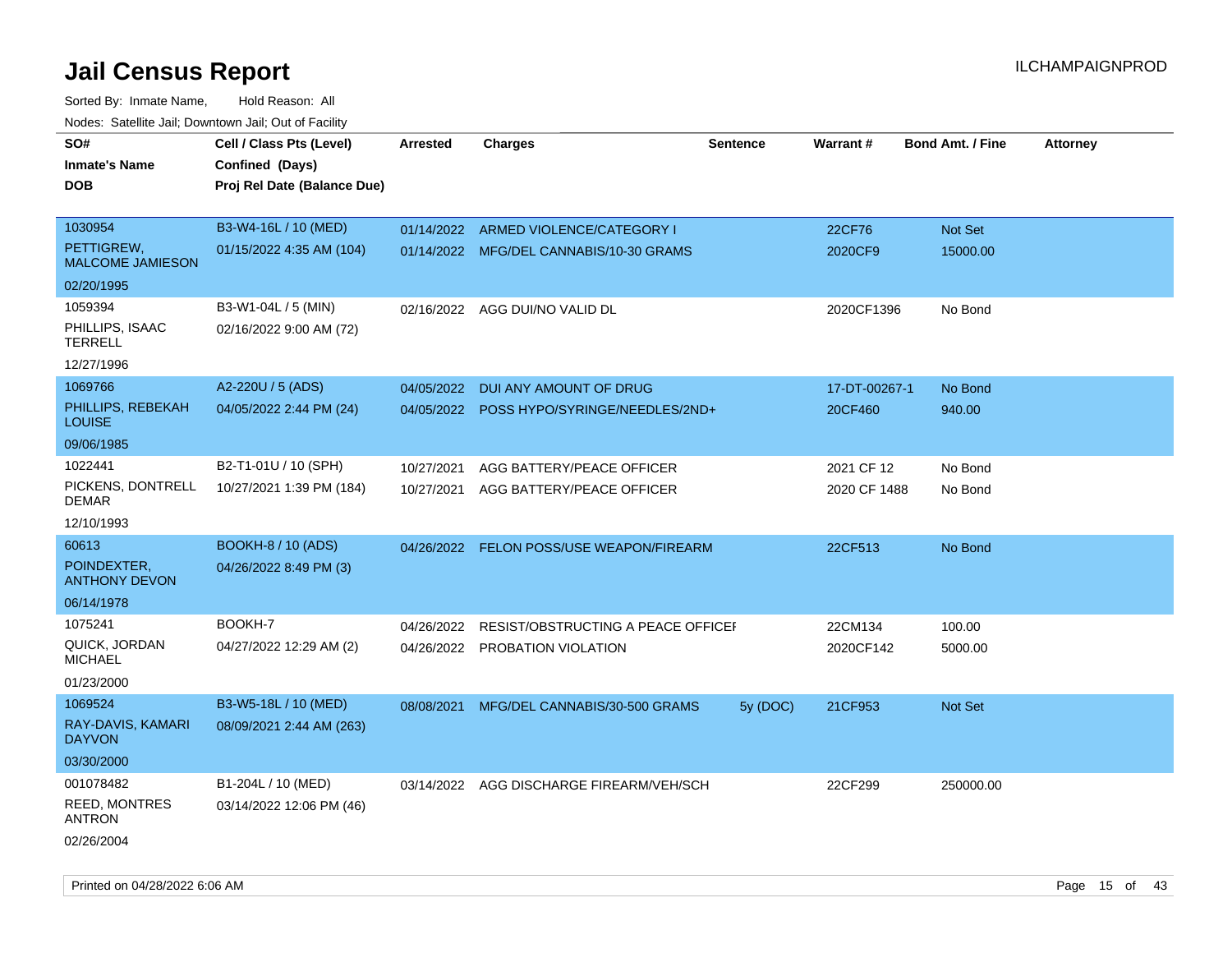| SO#<br><b>Inmate's Name</b><br><b>DOB</b>                                                                             | Cell / Class Pts (Level)<br>Confined (Days)<br>Proj Rel Date (Balance Due)                        | <b>Arrested</b>                                                    | <b>Charges</b>                                                                                                                             | <b>Sentence</b> | <b>Warrant#</b>                                               | <b>Bond Amt. / Fine</b>                                | <b>Attorney</b> |
|-----------------------------------------------------------------------------------------------------------------------|---------------------------------------------------------------------------------------------------|--------------------------------------------------------------------|--------------------------------------------------------------------------------------------------------------------------------------------|-----------------|---------------------------------------------------------------|--------------------------------------------------------|-----------------|
| 45473<br>REXROAD, CALVIN<br><b>ALLEN</b><br>10/04/1970                                                                | A3-111U / 15 (MAX)<br>04/14/2022 5:04 PM (15)                                                     | 04/14/2022                                                         | CHILD SEX OFFEN/EMP DAY CARE                                                                                                               | 5y (DOC)        | 21CF1275                                                      | No Bond                                                |                 |
| 001079048<br>ROBINSON, AMARI<br><b>MICHELLE TAMIRA</b><br>04/10/2004<br>979485<br>RODRIGUEZ, JOSHUA<br><b>ANTHONY</b> | A2-222U / 15 (MAX)<br>04/10/2022 9:44 AM (19)<br>B2-T4-16L / 15 (SPH)<br>03/12/2021 1:57 PM (413) | 04/10/2022<br>04/10/2022<br>04/10/2022<br>04/10/2022<br>03/12/2021 | <b>MURDER</b><br>AGGRAVATED BATTERY<br><b>CRIMINAL DAMAGE</b><br>AGG UNLAWFUL USE WEAPON/PERSON<br><b>PRED CRIM SEX ASLT/VICTIM &lt;13</b> |                 | 21CF649<br>2022-JD-014<br>2022-JD-014<br>21-JD-079<br>21CF282 | 1000000.00<br>Not Set<br>Not Set<br>Not Set<br>Not Set |                 |
| 04/06/1990<br>61330<br>RUFFIN, JONATHON<br>CECIL<br>05/10/1984                                                        | B4-224L / 15 (MAX)<br>12/01/2021 5:34 AM (149)                                                    | 12/01/2021<br>12/01/2021                                           | ARMED HABITUAL CRIMINAL<br><b>PAROLE REVOCATION</b>                                                                                        |                 | 21CF1473<br>CH2107545                                         | Not Set<br>No Bond                                     |                 |
| 001077681<br><b>SALES, ANDREW</b><br><b>KEVIN</b><br>02/25/1979                                                       | B3-W5-17U / 10 (MED)<br>04/08/2022 6:03 PM (21)                                                   | 04/08/2022<br>04/11/2022                                           | CRIM DMG/GOVT PROP/<\$500<br>ELEC HRSMT/OBSCENE/FORC FEL<br>04/11/2022 AGGRAVATED DOMESTIC BATTERY                                         |                 | 22CM101<br>21CF406<br>21CF247                                 | <b>Not Set</b><br>Not Set<br>Not Set                   |                 |
| 001079056<br>SANDERS, JAZONTAE<br>XR.<br>03/13/2002                                                                   | A3-211U / 15 (MAX)<br>04/12/2022 8:34 PM (17)                                                     | 04/12/2022                                                         | AGG UNLAWFUL USE OF WEAPON/VEH                                                                                                             |                 | 22CF450                                                       | Not Set                                                |                 |
| 1071161<br>SANDERS, MARKELL<br>LAMAR<br>02/02/2000                                                                    | B4-124L / 15 (MAX)<br>08/18/2021 6:18 PM (254)                                                    | 08/18/2021                                                         | DELIVERY OF OR POSSESSION OF W/INT                                                                                                         |                 | 21CF1008                                                      | No Bond                                                |                 |
| 001078441<br>SINGLETON, CORRIE<br>DERRELL<br>05/07/1983                                                               | BOOKF-3 / 15 (ADS)<br>10/01/2021 12:36 PM (210)                                                   | 10/01/2021<br>12/20/2021                                           | ARMED HABITUAL CRIMINAL<br>SPEEDING 26-34 MPH OVER LIMIT                                                                                   |                 | 21CF1182<br>2021TR2701                                        | Not Set<br>1000.00                                     |                 |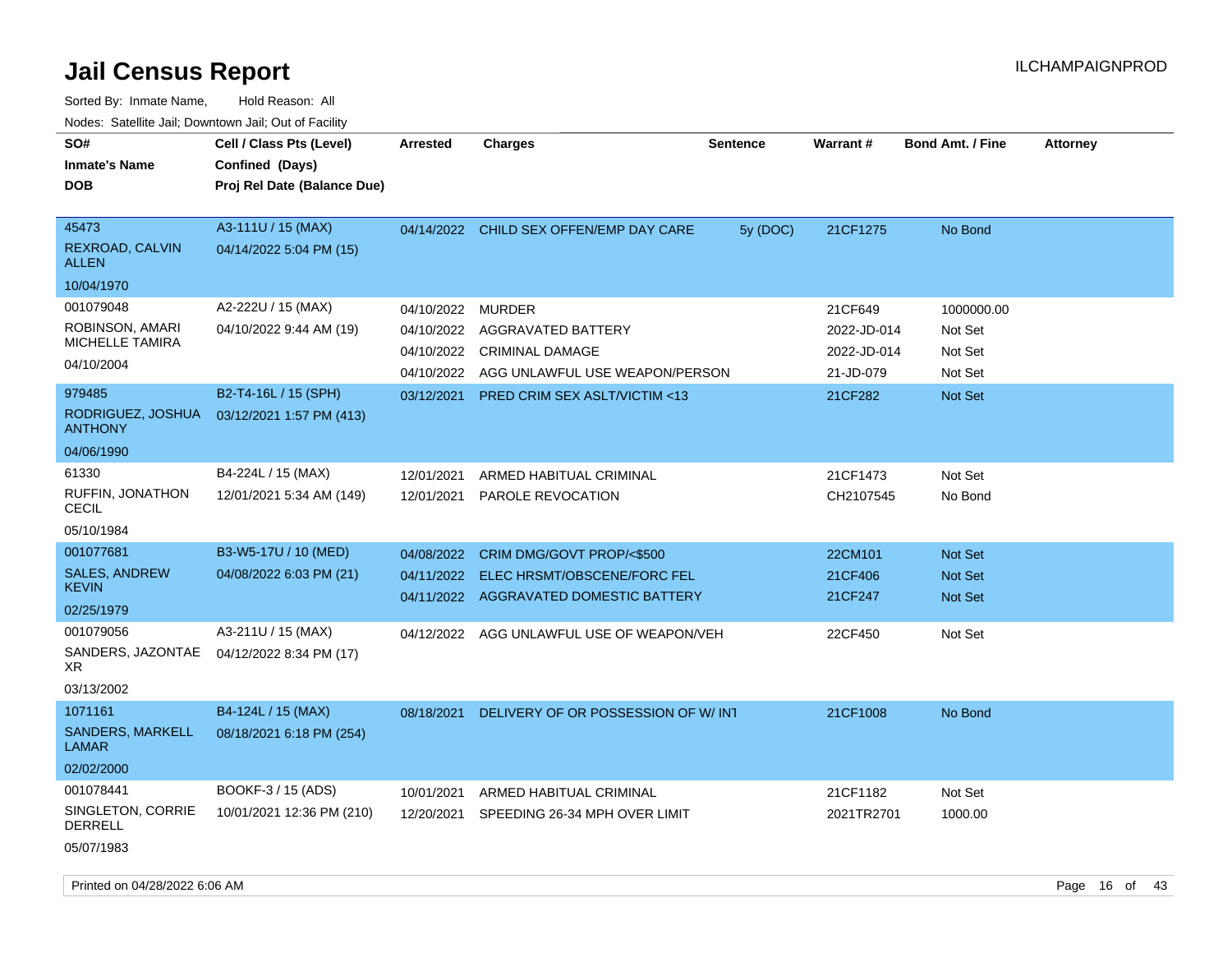| Sorted By: Inmate Name,                               | Hold Reason: All                             |                 |                                              |                 |            |                         |          |
|-------------------------------------------------------|----------------------------------------------|-----------------|----------------------------------------------|-----------------|------------|-------------------------|----------|
| Nodes: Satellite Jail; Downtown Jail; Out of Facility |                                              |                 |                                              |                 |            |                         |          |
| SO#                                                   | Cell / Class Pts (Level)                     | <b>Arrested</b> | <b>Charges</b>                               | <b>Sentence</b> | Warrant#   | <b>Bond Amt. / Fine</b> | Attorney |
| <b>Inmate's Name</b>                                  | Confined (Days)                              |                 |                                              |                 |            |                         |          |
| <b>DOB</b>                                            | Proj Rel Date (Balance Due)                  |                 |                                              |                 |            |                         |          |
|                                                       |                                              |                 |                                              |                 |            |                         |          |
| 537723                                                | B4-121U / 10 (MED)                           |                 | 04/18/2022 FELON POSS/USE WEAPON/FIREARM     | 4y (DOC)        |            | No Bond                 |          |
|                                                       | SMITH, COREY ADRIAN 04/18/2022 9:45 AM (11)  |                 |                                              |                 |            |                         |          |
|                                                       |                                              |                 |                                              |                 |            |                         |          |
| 09/01/1987                                            |                                              |                 |                                              |                 |            |                         |          |
| 001078608                                             | <b>BOOK-OPEN</b>                             | 04/28/2022      | AGG FLEEING POLICE/21 MPH OVER               |                 | 2022CFAWOW | No Bond                 |          |
| SOMERS, DYLAN<br><b>THOMAS</b>                        | 04/28/2022 4:49 AM (1)                       | 04/28/2022      | <b>IMPROPER TRAFFIC LANE USAGE</b>           |                 | 2022TRAWOW | No Bond                 |          |
| 05/18/2000                                            |                                              | 04/28/2022      | DRIVING ON SUSPENDED LICENSE                 |                 | 2022TRAWOW | No Bond                 |          |
|                                                       |                                              | 04/28/2022      | OPERATE UNINSURED MTR VEHICLE                |                 | 2022TRAWOW | No Bond                 |          |
|                                                       |                                              | 04/28/2022      | LEAVING THE SCENE INVOLV VEHICLE             |                 | 2022TRAWOW | No Bond                 |          |
|                                                       |                                              |                 | 04/28/2022 RESIST/OBSTRUCTING A PEACE OFFICE |                 | 2022CFAWOW | No Bond                 |          |
|                                                       |                                              | 04/28/2022      | POSSESSING A CONTROLLED SUBSTAND             |                 | 2022CFAWOW | No Bond                 |          |
|                                                       |                                              | 04/28/2022      | POSSESS DRUG PARAPHERNALIA                   |                 | 2022CFAWOW | No Bond                 |          |
|                                                       |                                              | 04/28/2022      | MFG/DEL CANNABIS/30-500 GRAMS                |                 | 2022CFAWOW | No Bond                 |          |
|                                                       |                                              | 04/28/2022      | POSSESS LOOK-ALIKE SUB/1ST                   |                 | 2022CFAWOW | No Bond                 |          |
| 975068                                                | A3-215U / 15 (ADS)                           | 04/26/2022      | DRVG ON SUSP LICENSE/FTA                     |                 | 19TR17004  | 690.00                  |          |
| <b>SPEARMAN, JOE</b>                                  | 04/26/2022 3:34 PM (3)                       |                 | 04/26/2022 ARMED VIOLENCE/CATEGORY I         |                 | 22CF515    | No Bond                 |          |
| <b>DEMARKUS TERREL</b>                                |                                              |                 |                                              |                 |            |                         |          |
| 12/15/1989                                            |                                              |                 |                                              |                 |            |                         |          |
| 001077770                                             | A1-124U / 5 (MIN)                            |                 | 01/06/2022 RESIDENTIAL BURGLARY              |                 | 21CF319    | Not Set                 |          |
|                                                       | STOFFLE, KELLY ANNE 01/06/2022 3:14 PM (113) |                 |                                              |                 |            |                         |          |
|                                                       |                                              |                 |                                              |                 |            |                         |          |
| 04/12/1989                                            |                                              |                 |                                              |                 |            |                         |          |
| 38305                                                 | B2-T2-06L / 10 (SPH)                         | 03/18/2020      | <b>CRIMINAL SEXUAL ABUSE</b>                 |                 | 20CF-343   | 500000.00               |          |
| STOVER, JOSH<br><b>ANDREW</b>                         | 03/18/2020 10:24 AM (772)                    |                 |                                              |                 |            |                         |          |
| 08/18/1973                                            |                                              |                 |                                              |                 |            |                         |          |
| 001078742                                             | A1-226L / 5 (MIN)                            | 04/01/2022      | <b>BURGLARY</b>                              |                 | 22CF33     | 10000.00                |          |
| TAYLOR, ERIKA LYNN                                    | 04/01/2022 10:15 AM (28)                     |                 |                                              |                 |            |                         |          |
|                                                       |                                              |                 |                                              |                 |            |                         |          |

04/09/1996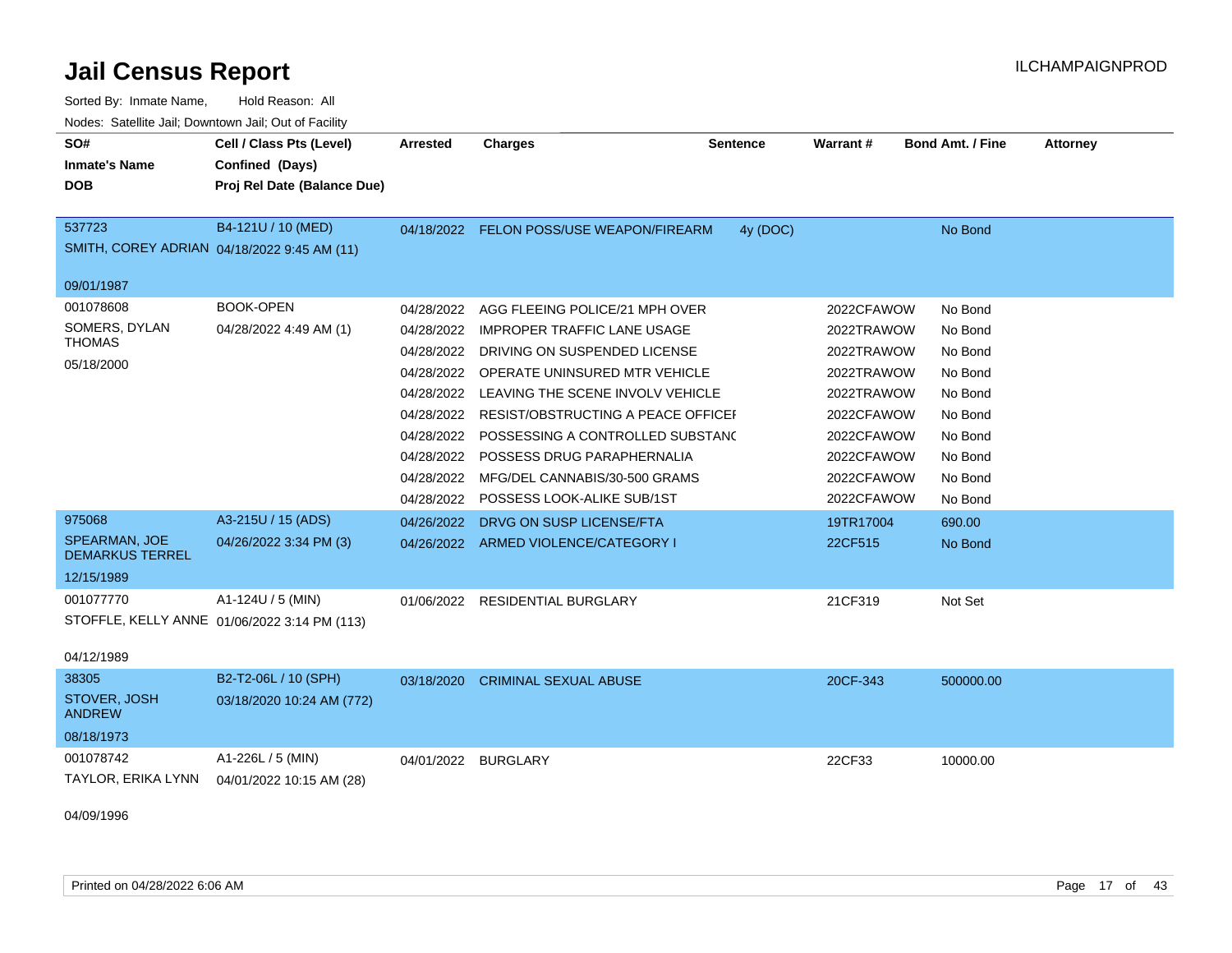| voucs. Oatchite sail, Downtown sail, Out of Facility |                             |                 |                                                    |                 |                 |                         |                 |
|------------------------------------------------------|-----------------------------|-----------------|----------------------------------------------------|-----------------|-----------------|-------------------------|-----------------|
| SO#                                                  | Cell / Class Pts (Level)    | <b>Arrested</b> | <b>Charges</b>                                     | <b>Sentence</b> | <b>Warrant#</b> | <b>Bond Amt. / Fine</b> | <b>Attorney</b> |
| <b>Inmate's Name</b>                                 | Confined (Days)             |                 |                                                    |                 |                 |                         |                 |
| <b>DOB</b>                                           | Proj Rel Date (Balance Due) |                 |                                                    |                 |                 |                         |                 |
|                                                      |                             |                 |                                                    |                 |                 |                         |                 |
| 32058                                                | B4-123U / 15 (MAX)          |                 | 06/14/2021 AGG DISCH FIREARM                       |                 | 21CF690         | <b>Not Set</b>          |                 |
| THOMPSON, STEVEN<br><b>ONEAL</b>                     | 06/14/2021 6:44 AM (319)    |                 |                                                    |                 |                 |                         |                 |
| 03/14/1969                                           |                             |                 |                                                    |                 |                 |                         |                 |
| 001078792                                            | B4-122U / 15 (MAX)          | 01/24/2022      | <b>FUGITIVE FROM JUSTICE</b>                       |                 | 22CF99          | Not Set                 |                 |
| TRAMBLE, TOM<br><b>MARCUS</b>                        | 01/24/2022 10:24 AM (95)    |                 | 01/24/2022 ARMED VIOLENCE/CATEGORY I               |                 | 22CF101         | Not Set                 |                 |
| 02/28/1985                                           |                             |                 |                                                    |                 |                 |                         |                 |
| 1076325                                              | B1-105U / 15 (MAX)          | 03/25/2022      | AGG UUW/LOADED/NO FCCA/FOID                        |                 | 2020CF742       | 25000.00                |                 |
| <b>TURNER, PRINTISS</b>                              | 03/25/2022 3:15 PM (35)     | 03/25/2022      | <b>MURDER</b>                                      |                 | 2021CF1071      | 1500000.00              |                 |
| VASHAWN-DEMAN,                                       |                             | 03/25/2022      | DOMESTIC BATTERY                                   |                 | 20CM468         | 1000.00                 |                 |
| 11/10/2001                                           |                             | 03/25/2022      | AGG UUW/LOADED/NO FCCA/FOID                        |                 | 21CF1520        | 50000.00                |                 |
|                                                      |                             |                 | 03/28/2022 FUGITIVE FROM JUSTICE                   |                 | 22CF360         | 50000.00                |                 |
| 50548                                                | B3-W3-12L / 10 (MED)        |                 | 03/29/2022 AGG UNLAWFUL USE OF WEAPON/VEH          |                 | 21CF1067        | No Bond                 |                 |
| <b>VINEYARD, SHORNOR</b><br>JAMAL                    | 03/29/2022 8:51 AM (31)     |                 |                                                    |                 |                 |                         |                 |
| 12/14/1979                                           | 5/19/2022 (0.00)            |                 |                                                    |                 |                 |                         |                 |
| 1076520                                              | B4-223L / 15 (MAX)          |                 | 04/20/2022 ARMED VIOLENCE/CATEGORY I               |                 | 22CF485         | <b>Not Set</b>          |                 |
| WARNER-UDUEBOR,<br><b>JAESEN CHI</b>                 | 04/20/2022 2:56 PM (9)      |                 |                                                    |                 |                 |                         |                 |
| 04/11/2001                                           |                             |                 |                                                    |                 |                 |                         |                 |
| 1070737                                              | A1-126L / 15 (MAX)          | 10/14/2021      | AGG KIDNAPG/<13/INTEL DISABL                       | (DHS)           | 2020CF418       | 250000.00               |                 |
| WASHINGTON,<br>JASTINA VIRGINIA                      | 10/14/2021 12:02 PM (197)   |                 |                                                    |                 |                 |                         |                 |
| 04/11/2000                                           |                             |                 |                                                    |                 |                 |                         |                 |
| 1067610                                              | A4-202L / 15 (MAX)          |                 | 04/12/2022 HOME INVASION/DANGEROUS WEAPON 9y (DOC) |                 | 21CF591         | Not Set                 |                 |
| <b>WASHINGTON,</b><br><b>MARCEDELL PIERRE</b>        | 04/12/2022 5:06 PM (17)     |                 |                                                    |                 |                 |                         |                 |
| 09/13/1996                                           |                             |                 |                                                    |                 |                 |                         |                 |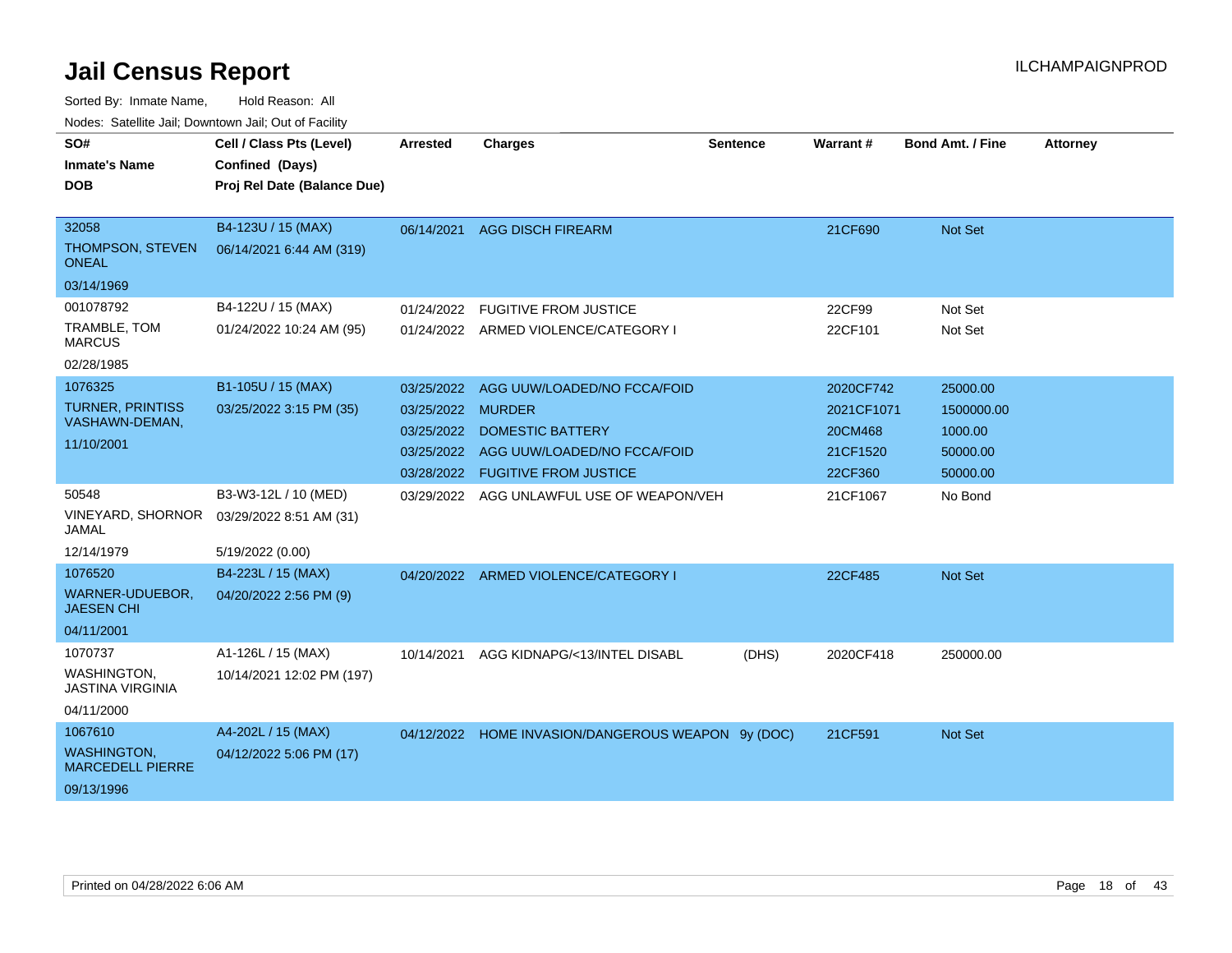| SO#                                       | Cell / Class Pts (Level)    | <b>Arrested</b> | <b>Charges</b>                            | <b>Sentence</b> | Warrant#    | <b>Bond Amt. / Fine</b> | <b>Attorney</b> |
|-------------------------------------------|-----------------------------|-----------------|-------------------------------------------|-----------------|-------------|-------------------------|-----------------|
| <b>Inmate's Name</b>                      | Confined (Days)             |                 |                                           |                 |             |                         |                 |
| DOB                                       | Proj Rel Date (Balance Due) |                 |                                           |                 |             |                         |                 |
|                                           |                             |                 |                                           |                 |             |                         |                 |
| 977140                                    | B1-203L / 10 (MED)          | 10/24/2021      | ARMED HABITUAL CRIMINAL                   |                 | 21CF1289    | Not Set                 |                 |
| <b>WEBSTER, DERRIAL</b><br><b>DEVON</b>   | 10/24/2021 2:46 AM (187)    |                 |                                           |                 |             |                         |                 |
| 01/14/1990                                |                             |                 |                                           |                 |             |                         |                 |
| 001078328                                 | B1-105L / 15 (MAX)          | 08/30/2021      | FELON POSS/USE WEAPON/FIREARM             |                 | 21CF1045    | Not Set                 |                 |
| WHITE, JUSTIN<br><b>STEVEN</b>            | 08/30/2021 10:48 AM (242)   |                 |                                           |                 |             |                         |                 |
| 10/25/1995                                |                             |                 |                                           |                 |             |                         |                 |
| 001077235                                 | A3-215L / 5 (ADS)           | 04/26/2022      | POSSESSING A CONTROLLED SUBSTANC          |                 | 22CF507     | <b>Not Set</b>          |                 |
| <b>WHITLEY, CHARLES</b>                   | 04/26/2022 6:11 PM (3)      | 04/26/2022      | DRIVING/NEVER ISSUED LICENSE              |                 | 21TR6377    | 90.00                   |                 |
|                                           |                             | 04/26/2022      | POSS AMT CON SUB EXCEPT(A)/(D)            |                 | 20CF1077    | 940.00                  |                 |
| 09/03/1975                                |                             | 04/26/2022      | CANC/REVOKE/SUSPEND REGIS/IL              |                 | 21TR8937    | 90.00                   |                 |
|                                           |                             |                 | 04/26/2022 WARRANT OUT OF COUNTY          |                 | 20TR10761   | 3000.00                 |                 |
|                                           |                             | 04/26/2022      | <b>WARRANT OUT OF COUNTY</b>              |                 | 20TR10760   | 3000.00                 |                 |
|                                           |                             | 04/26/2022      | <b>WARRANT OUT OF COUNTY</b>              |                 | 20CM646     | 5000.00                 |                 |
| 963324                                    | A3-212L / 10 (ADS)          | 04/24/2022      | AGG BTRY/PREGNANT/HANDICAPPED             |                 | 16CF1327    | 150000.00               |                 |
| WILLIAMS, HERMAN                          | 04/24/2022 6:46 PM (5)      | 04/24/2022      | CIVIL FTA WARRANT                         |                 | 07F10       | 110000.00               |                 |
| RASHAAD                                   |                             | 04/24/2022      | POSS AMT CON SUB EXCEPT(A)/(D)            |                 | 19CF273     | 150000.00               |                 |
| 12/01/1988                                |                             |                 |                                           |                 |             |                         |                 |
| 638552                                    | B2-T2-08L / 5 (SPH)         | 10/07/2021      | CHILD PORNOGRAPHY/PHOTOGRAPH              |                 | 2021CF1207  | No Bond                 |                 |
| <b>WILLIAMS, MICHAEL</b><br><b>JAMES</b>  | 10/07/2021 12:20 PM (204)   |                 |                                           |                 |             |                         |                 |
| 03/29/1964                                |                             |                 |                                           |                 |             |                         |                 |
| 1066370                                   | B1-101L / 15 (MAX)          | 07/28/2021      | ARMED VIOLENCE/CATEGORY III               |                 | 2021 CF 882 | Not Set                 |                 |
| <b>WILLIAMS, REONTE</b><br>REMIR          | 07/28/2021 5:40 AM (275)    |                 |                                           |                 |             |                         |                 |
| 05/14/1999                                |                             |                 |                                           |                 |             |                         |                 |
| 1051953                                   | A2-221L / 10 (MED)          | 02/02/2022      | DOMESTIC BATTERY/OTHER PRIOR              |                 | 22CF144     | Not Set                 |                 |
| <b>WINSTON, ALYSSIA</b><br><b>LETEECE</b> | 02/02/2022 4:29 AM (86)     |                 | 03/28/2022 AGG ROBBERY/INDICATE ARM W/FIR |                 | 22CF353     | Not Set                 |                 |
| 03/17/1996                                |                             |                 |                                           |                 |             |                         |                 |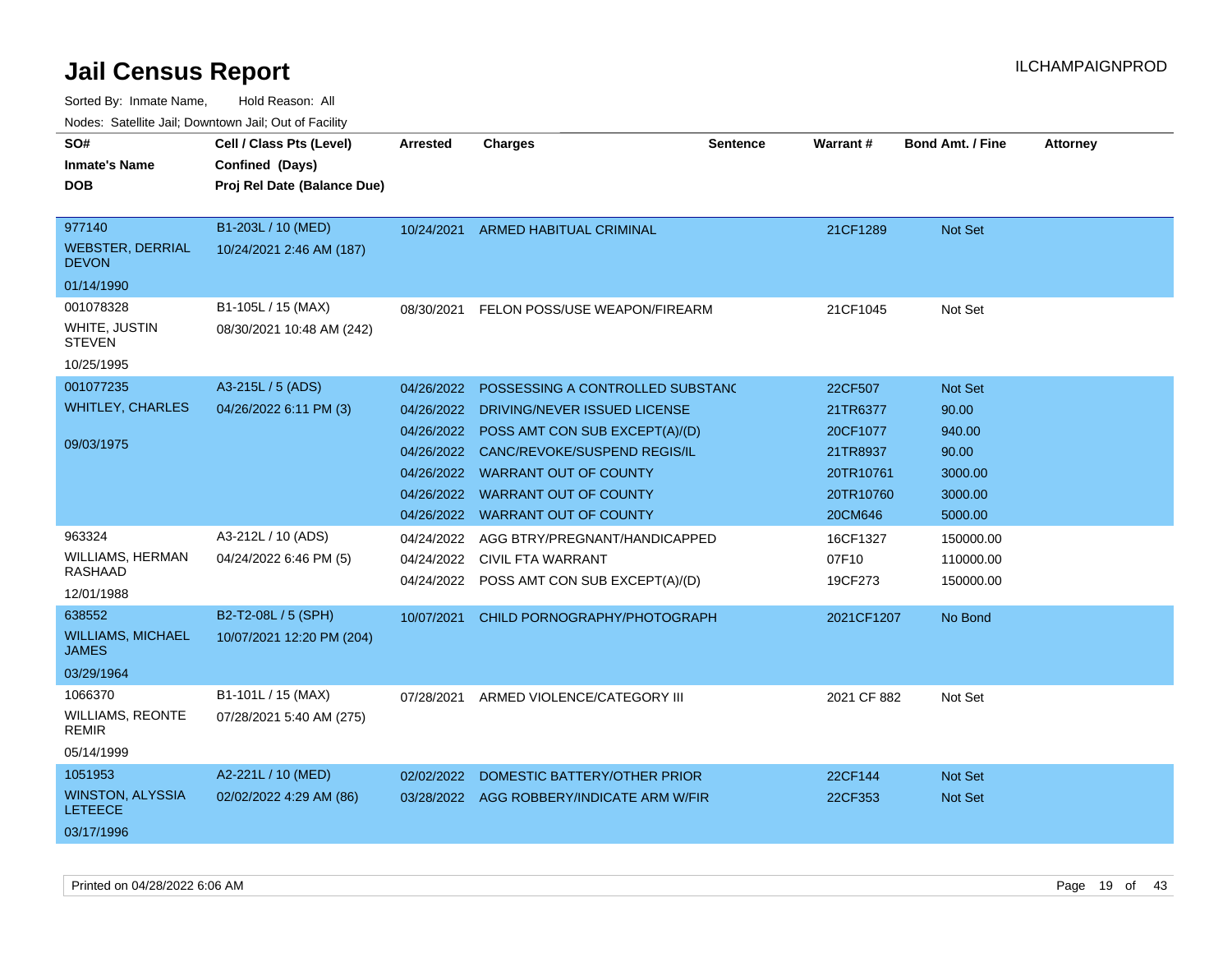| SO#<br><b>Inmate's Name</b>      | Cell / Class Pts (Level)<br>Confined (Days) | Arrested          | <b>Charges</b>                           | <b>Sentence</b> | Warrant # | <b>Bond Amt. / Fine</b> | <b>Attorney</b> |
|----------------------------------|---------------------------------------------|-------------------|------------------------------------------|-----------------|-----------|-------------------------|-----------------|
| <b>DOB</b>                       | Proj Rel Date (Balance Due)                 |                   |                                          |                 |           |                         |                 |
|                                  |                                             |                   |                                          |                 |           |                         |                 |
| 001077731                        | B1-206L / 15 (MAX)                          |                   | 04/12/2022 ATTEMPT (FIRST DEGREE MURDER) |                 | 22CF428   | 1500000.00              |                 |
| YOUNG, AARON<br><b>BLAKE</b>     | 04/12/2022 12:53 PM (17)                    |                   |                                          |                 |           |                         |                 |
| 03/04/2000                       |                                             |                   |                                          |                 |           |                         |                 |
| 001079112                        | BOOKH-3                                     | 04/28/2022        | DOMESTIC BATTERY                         |                 | 22CMAWOW  | Not Set                 |                 |
| YOUNG, WESTON<br>KEITH           | 04/28/2022 12:45 AM (1)                     |                   |                                          |                 |           |                         |                 |
| 11/14/2000                       |                                             |                   |                                          |                 |           |                         |                 |
| <b>Total Satellite Jail: 143</b> |                                             | <b>Males: 121</b> | Females: 22<br>Unknown: 0                |                 |           |                         |                 |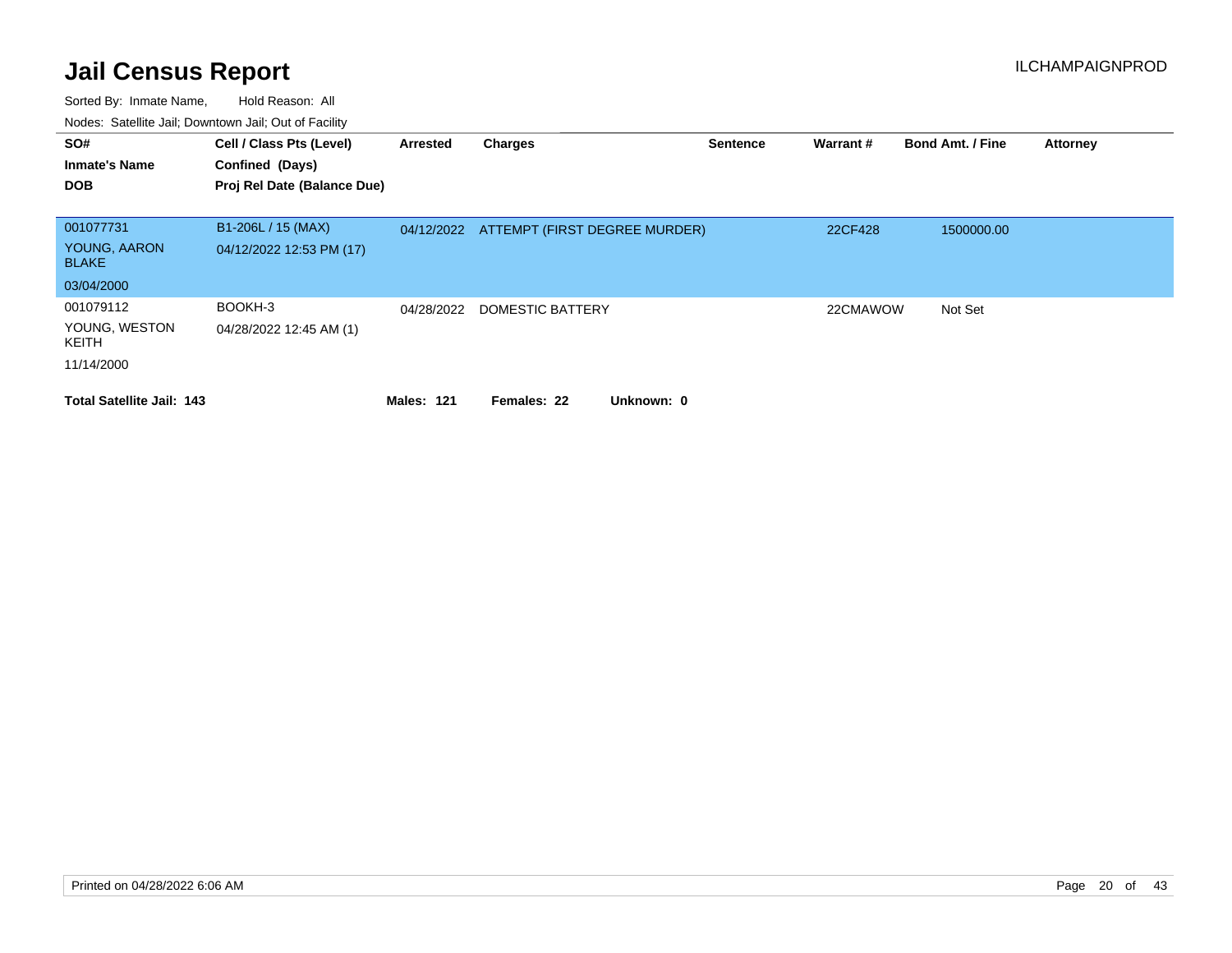Sorted By: Inmate Name, Hold Reason: All Nodes: Satellite Jail; Downtown Jail; Out of Facility

| <b>Downtown Jail</b>                     |                                               |                 |                                         |                 |                 |                         |                 |
|------------------------------------------|-----------------------------------------------|-----------------|-----------------------------------------|-----------------|-----------------|-------------------------|-----------------|
| SO#                                      | Cell / Class Pts (Level)                      | <b>Arrested</b> | <b>Charges</b>                          | <b>Sentence</b> | <b>Warrant#</b> | <b>Bond Amt. / Fine</b> | <b>Attorney</b> |
| <b>Inmate's Name</b>                     | Confined (Days)                               |                 |                                         |                 |                 |                         |                 |
| <b>DOB</b>                               | Proj Rel Date (Balance Due)                   |                 |                                         |                 |                 |                         |                 |
|                                          |                                               |                 |                                         |                 |                 |                         |                 |
| 952871                                   | G3U / 5 (MIN)                                 |                 | 03/13/2022 METH DELIVERY/5<15 GRAMS     |                 | 22CF300         | No Bond                 |                 |
| AUTEBERRY, JOSHUA<br><b>DAVID</b>        | 03/13/2022 7:24 PM (47)                       |                 |                                         |                 |                 |                         |                 |
| 12/28/1984                               |                                               |                 |                                         |                 |                 |                         |                 |
| 001078621                                | K3 / 10 (MED)                                 | 12/23/2021      | <b>RESIDENTIAL BURGLARY</b>             |                 | 21CF1582        | Not Set                 |                 |
|                                          | BAILEY, DANIEL SCOTT 12/23/2021 9:44 AM (127) | 01/14/2022      | <b>PROBATION VIOLATION</b>              |                 | 21CF1445        | Not Set                 |                 |
|                                          |                                               |                 |                                         |                 |                 |                         |                 |
| 05/09/1999                               |                                               |                 |                                         |                 |                 |                         |                 |
| 001078218                                | D1 / 5 (ADS)                                  | 03/23/2022      | <b>CRIMINAL TRESPASS TO LAND</b>        |                 | 21CM340         | 1000.00                 |                 |
| <b>BAKER, REED ALLEN</b>                 | 03/23/2022 6:55 PM (37)                       | 03/23/2022      | <b>DISORDERLY CONDUCT</b>               |                 | 20OV0267        | 1000.00                 |                 |
|                                          |                                               |                 | 03/24/2022 RETAIL THEFT                 |                 | 20CM658         | 5000.00                 |                 |
| 07/28/1981                               |                                               |                 |                                         |                 |                 |                         |                 |
| 517915                                   | G6L / 5 (MIN)                                 | 08/03/2021      | FORGERY/ISSUE/DELIVER DOCUMENT          |                 |                 | No Bond                 |                 |
| BOXLEY, CHARLES<br><b>OMAR</b>           | 08/03/2021 2:18 PM (269)                      | 08/03/2021      | <b>BURGLARY</b>                         |                 | 21CF289         | 20000.00                |                 |
| 01/10/1985                               |                                               | 08/03/2021      | <b>BURGLARY</b>                         |                 | 21CF679         | 20000.00                |                 |
|                                          | E1U / 15 (ADS)                                |                 |                                         |                 |                 |                         |                 |
| 47897                                    |                                               | 01/19/2022      | VIOLATE ORDER PROTECTION                |                 | 22CF85          | <b>Not Set</b>          |                 |
| <b>BRANAMAN,</b><br><b>CLIFFORD EARL</b> | 01/19/2022 9:21 PM (100)                      | 01/19/2022      | DRVG REVOKED/2+/PERS INJ/DEATH          |                 | 22CF84          | <b>Not Set</b>          |                 |
| 03/09/1975                               |                                               |                 | 01/19/2022 PAROLE REVOCATION            |                 | VA2201139       | No Bond                 |                 |
|                                          |                                               | 02/08/2022      | DRIVE REVOKED/RECK HOMIC/3              |                 | 21CF1280        | <b>Not Set</b>          |                 |
|                                          |                                               | 02/08/2022      | DRIVING ON REVOKED LICENSE              |                 | 21TR8305        | <b>Not Set</b>          |                 |
| 995432                                   | 12/10 (ADS)                                   | 12/20/2021      | FAIL TO RPT WKLY/NO FIXED ADDR          |                 | 21CF1559        | Not Set                 |                 |
| <b>BROWN, JAVON</b><br><b>SHANTEZ</b>    | 12/20/2021 2:06 AM (130)                      |                 |                                         |                 |                 |                         |                 |
| 10/14/1991                               |                                               |                 |                                         |                 |                 |                         |                 |
| 001078900                                | J7L / 15 (ADS)                                |                 | 03/02/2022 MURDER/INTENT TO KILL/INJURE |                 | 22CF252         | <b>Not Set</b>          |                 |
| <b>BYRD, ANDREW</b><br><b>DARNELL</b>    | 03/02/2022 11:59 PM (58)                      |                 |                                         |                 |                 |                         |                 |
| 12/30/2003                               |                                               |                 |                                         |                 |                 |                         |                 |

Printed on 04/28/2022 6:06 AM Page 21 of 43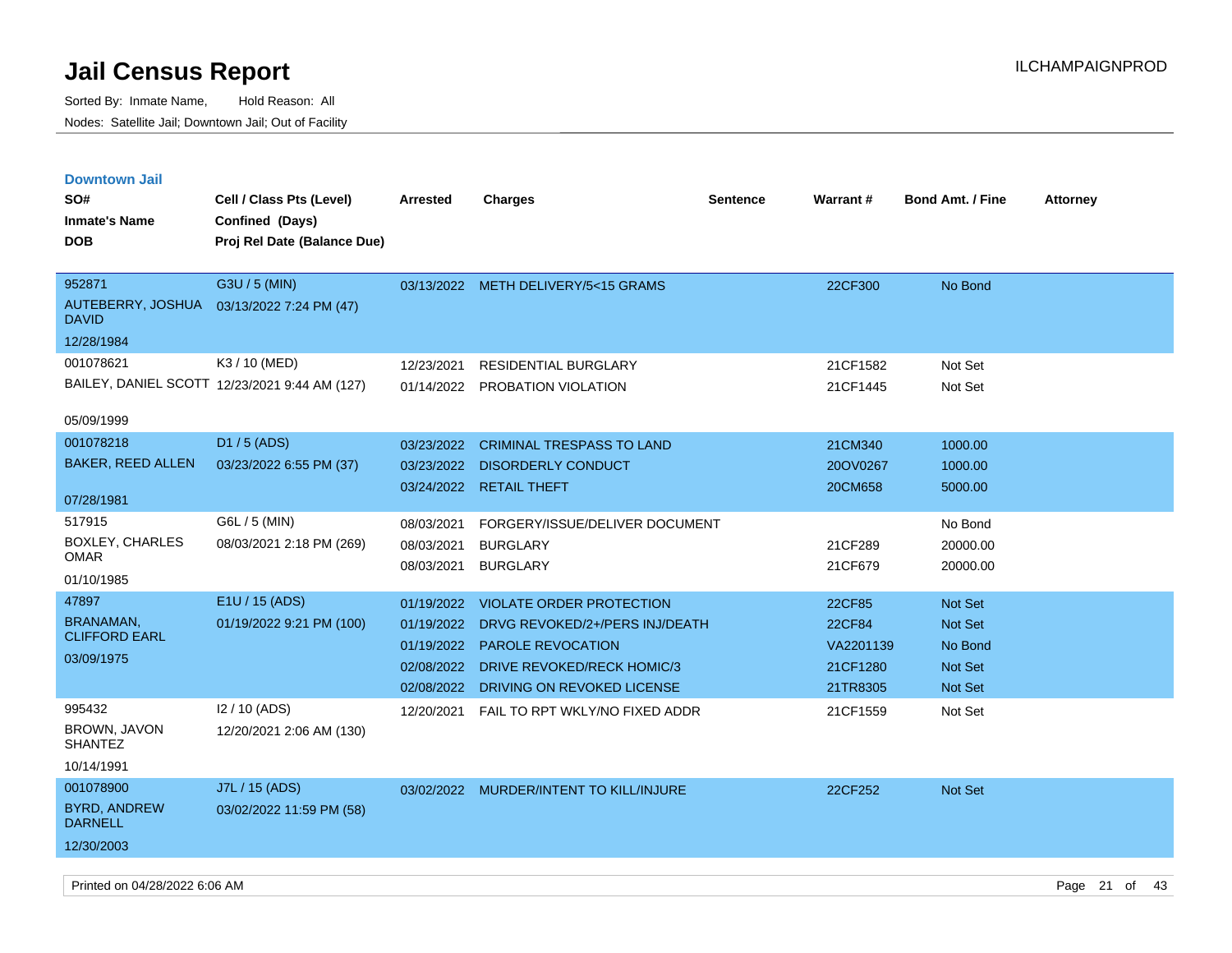Sorted By: Inmate Name, Hold Reason: All

Nodes: Satellite Jail; Downtown Jail; Out of Facility

| SO#                                       | Cell / Class Pts (Level)                    | <b>Arrested</b> | Charges                             | <b>Sentence</b> | <b>Warrant#</b> | <b>Bond Amt. / Fine</b> | <b>Attorney</b> |
|-------------------------------------------|---------------------------------------------|-----------------|-------------------------------------|-----------------|-----------------|-------------------------|-----------------|
| <b>Inmate's Name</b>                      | Confined (Days)                             |                 |                                     |                 |                 |                         |                 |
| <b>DOB</b>                                | Proj Rel Date (Balance Due)                 |                 |                                     |                 |                 |                         |                 |
|                                           |                                             |                 |                                     |                 |                 |                         |                 |
| 001078092                                 | H2U / 10 (ADS)                              | 12/27/2021      | AGG BATTERY/PUBLIC PLACE            |                 | 2021CF1042      | 5000.00                 |                 |
| <b>WILLIAM</b>                            | CHOUNARD, STANLEY 12/27/2021 10:47 PM (123) |                 |                                     |                 |                 |                         |                 |
| 06/25/1986                                |                                             |                 |                                     |                 |                 |                         |                 |
| 56241                                     | E6L / 5 (MIN)                               | 01/13/2022      | VIOLATE ORDER/PRIOR DOM BTRY        |                 | 22CF59          | Not Set                 |                 |
| CLARK, DAMON<br><b>GILLMORE</b>           | 01/13/2022 4:36 AM (106)                    |                 | 04/04/2022 CIVIL FTA WARRANT        |                 | 2007D200        | 100000.00               |                 |
| 12/21/1976                                |                                             |                 |                                     |                 |                 |                         |                 |
| 001078838                                 | D <sub>2</sub> / 15 (ADS)                   | 02/12/2022      | PRED CRIM SEX ASLT/BODILY HARM      |                 | 21CF30          | 150000.00               |                 |
| <b>CLAYTON, KAREEM</b><br><b>JAMAL</b>    | 02/12/2022 8:55 AM (76)                     |                 |                                     |                 |                 |                         |                 |
| 02/03/1974                                |                                             |                 |                                     |                 |                 |                         |                 |
| 001078461                                 | F9L / 10 (MED)                              | 10/07/2021      | AGG DOMESTIC BATTERY/STRANGLE       | 42m (DOC)       | 2021CF1208      | Not Set                 |                 |
| COLE, ERIC JOSE                           | 10/08/2021 12:25 AM (203)                   |                 |                                     |                 |                 |                         |                 |
| 01/24/2002                                |                                             |                 |                                     |                 |                 |                         |                 |
| 1075361                                   | $15/5$ (ADS)                                | 04/16/2021      | <b>BURGLARY</b>                     |                 | 21CF414         | <b>Not Set</b>          |                 |
| <b>COWART, TORREY</b><br>BENJAMEN, Junior | 04/16/2021 9:17 PM (378)                    |                 |                                     |                 |                 |                         |                 |
| 11/22/1987                                |                                             |                 |                                     |                 |                 |                         |                 |
| 1072673                                   | G7L / 5 (MIN)                               |                 | 04/14/2022 VIOLATE ORDER PROTECTION |                 | 2022CM112       | No Bond                 |                 |
| COWART, WILL<br><b>SIMEON</b>             | 04/14/2022 1:19 PM (15)                     |                 |                                     |                 |                 |                         |                 |
| 02/18/1999                                |                                             |                 |                                     |                 |                 |                         |                 |
| 1074319                                   | C7L / 15 (SPH)                              | 10/12/2021      | AGGRAVATED CRUELTY TO ANIMALS       |                 | 21CF1238        | <b>Not Set</b>          |                 |
| <b>CRAIG, DAVUCCI</b><br><b>DAVION</b>    | 10/12/2021 11:36 AM (199)                   | 10/14/2021      | <b>MURDER</b>                       |                 | 21CF1239        | <b>Not Set</b>          |                 |
| 08/02/2001                                |                                             |                 |                                     |                 |                 |                         |                 |
| 571307                                    | J3L / 15 (ADS)                              | 09/14/2020      | CRIM SEXUAL ABUSE/CONSENT           |                 | 2020CF1026      | Not Set                 |                 |
| DOMINGO-<br>CASTANEDA,                    | 09/14/2020 11:19 PM (592)                   | 09/14/2020      | PRED CRIM SEX ASLT/VICTIM <13       |                 | 2020CF1025      | Not Set                 |                 |
| 09/29/1989                                |                                             |                 |                                     |                 |                 |                         |                 |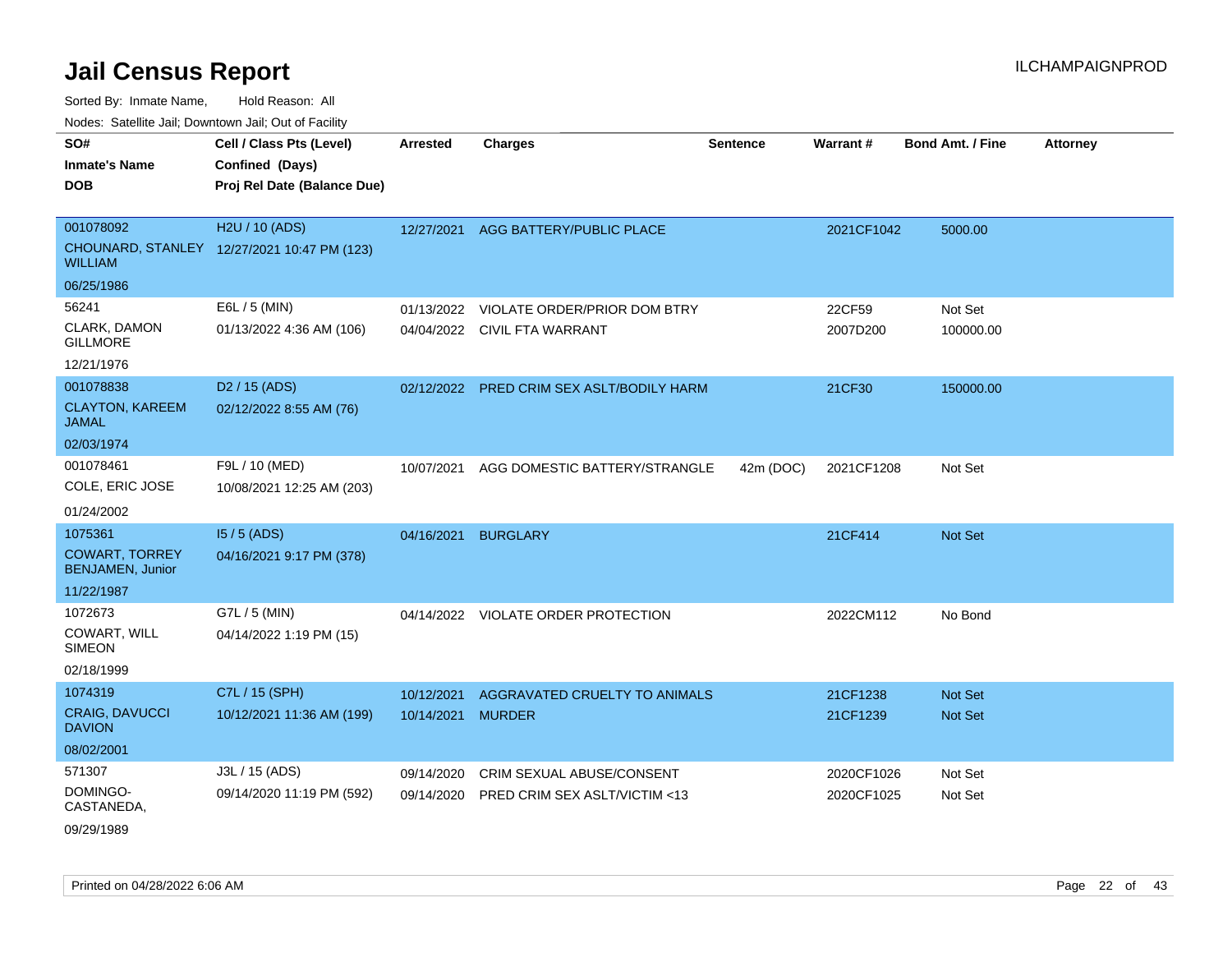| roaco. Odichile Jan, Downtown Jan, Out of Facility |                                             |                 |                                           |                 |             |                         |                 |
|----------------------------------------------------|---------------------------------------------|-----------------|-------------------------------------------|-----------------|-------------|-------------------------|-----------------|
| SO#<br><b>Inmate's Name</b>                        | Cell / Class Pts (Level)<br>Confined (Days) | <b>Arrested</b> | <b>Charges</b>                            | <b>Sentence</b> | Warrant#    | <b>Bond Amt. / Fine</b> | <b>Attorney</b> |
| <b>DOB</b>                                         | Proj Rel Date (Balance Due)                 |                 |                                           |                 |             |                         |                 |
| 527379                                             | D6 / 15 (ADS)                               | 10/25/2021      | <b>ARMED HABITUAL CRIMINAL</b>            |                 | 21CF1297    | Not Set                 |                 |
| DRAKE, MARCELL<br><b>DEON</b>                      | 10/25/2021 5:05 PM (186)                    | 10/27/2021      | AGG DOMESTIC BATTERY/STRANGLE             |                 | 21CF1245    | Not Set                 |                 |
| 04/20/1987                                         |                                             |                 |                                           |                 |             |                         |                 |
| 527081                                             | F1U / 10 (MED)                              | 09/06/2021      | ARSON/REAL/PERSONAL PROP>\$150            |                 | 2021 CF 797 | 25000.00                |                 |
| FERGUSON,<br><b>CHRISTOPHER</b>                    | 09/06/2021 1:18 PM (235)                    |                 |                                           |                 |             |                         |                 |
| 12/21/1981                                         |                                             |                 |                                           |                 |             |                         |                 |
| 524764                                             | G3L / 5 (MIN)                               | 09/18/2021      | METH DELIVERY/15<100 GRAMS                |                 | 21CF627     | 50000.00                |                 |
| <b>FISCUS, ROBERT</b><br><b>LOWELL</b>             | 09/18/2021 10:50 AM (223)                   |                 |                                           |                 |             |                         |                 |
| 02/17/1986                                         |                                             |                 |                                           |                 |             |                         |                 |
| 1068917                                            | H6U / 5 (ADS)                               | 08/11/2021      | VIO ORDER/PRIOR VIO OF ORDER              |                 | 21CF965     | Not Set                 |                 |
| GARCIA, JUAN<br>CARLOS                             | 08/11/2021 9:24 PM (261)                    |                 |                                           |                 |             |                         |                 |
| 10/21/1997                                         |                                             |                 |                                           |                 |             |                         |                 |
| 32913                                              | I1 / 15 (ADS)                               | 12/03/2021      | PRED CRIM SEX ASLT/VICTIM <13             |                 | 21CF1481    | Not Set                 |                 |
| GROB, WARREN A,<br>Junior                          | 12/03/2021 4:24 PM (147)                    |                 |                                           |                 |             |                         |                 |
| 12/07/1950                                         |                                             |                 |                                           |                 |             |                         |                 |
| 001079080                                          | C1U / 15 (MAX)                              |                 | 04/18/2022 FELON POSS/USE WEAPON/FIREARM  |                 | 22CF477     | No Bond                 |                 |
| HARRIS, MILEEK<br><b>JAEQUAN</b>                   | 04/19/2022 12:10 AM (10)                    |                 |                                           |                 |             |                         |                 |
| 08/04/2000                                         |                                             |                 |                                           |                 |             |                         |                 |
| 001078868                                          | C6L / 5 (ADS)                               |                 | 02/24/2022 STALKING/CAUSE FEAR FOR SAFETY |                 | 22CF227     | 150000.00               |                 |
| HARRIS-MINER,<br><b>NICHOLAS</b>                   | 02/24/2022 3:56 PM (64)                     |                 |                                           |                 |             |                         |                 |
| 07/08/1998                                         |                                             |                 |                                           |                 |             |                         |                 |
| 987949                                             | B1 / 10 (SPH)                               |                 | 03/29/2022 FELON POSS/FIREARM             |                 | 22CF365     | Not Set                 |                 |
| HOLT, TERRELL<br>VALENTINO                         | 03/29/2022 12:53 AM (31)                    |                 |                                           |                 |             |                         |                 |
| 02/17/1991                                         |                                             |                 |                                           |                 |             |                         |                 |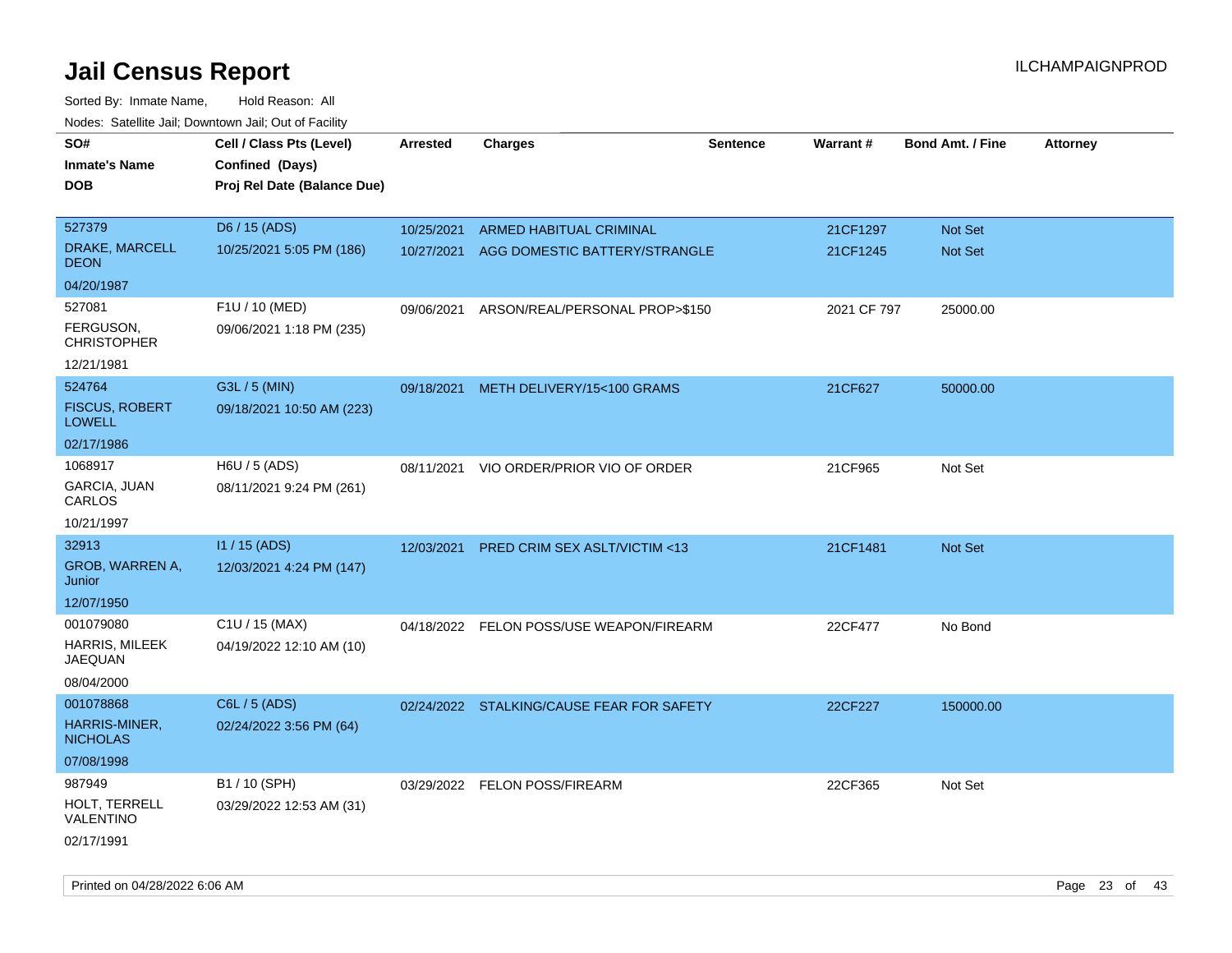| Noues. Salemie Jan, Downtown Jan, Out of Facility |                                             |                  |                                        |                 |           |                         |                 |
|---------------------------------------------------|---------------------------------------------|------------------|----------------------------------------|-----------------|-----------|-------------------------|-----------------|
| SO#                                               | Cell / Class Pts (Level)                    | <b>Arrested</b>  | <b>Charges</b>                         | <b>Sentence</b> | Warrant#  | <b>Bond Amt. / Fine</b> | <b>Attorney</b> |
| <b>Inmate's Name</b>                              | Confined (Days)                             |                  |                                        |                 |           |                         |                 |
| <b>DOB</b>                                        | Proj Rel Date (Balance Due)                 |                  |                                        |                 |           |                         |                 |
|                                                   |                                             |                  |                                        |                 |           |                         |                 |
| 501278                                            | H4U / 5 (ADS)                               |                  | 04/18/2022 INDIRECT CIVIL CONTEMPT     |                 |           | 987.00                  |                 |
| HURSEY, DANIEL<br><b>SCOTT</b>                    | 04/18/2022 9:26 AM (11)                     |                  |                                        |                 |           |                         |                 |
| 08/30/1987                                        | 5/17/2022 (0.00)                            |                  |                                        |                 |           |                         |                 |
| 518711                                            | G5L / 5 (MIN)                               | 01/30/2022 THEFT |                                        |                 | 22CF133   | Not Set                 |                 |
| INGERSON, LUCUS<br>JAMES                          | 01/30/2022 4:57 PM (89)                     |                  |                                        |                 |           |                         |                 |
| 09/16/1979                                        |                                             |                  |                                        |                 |           |                         |                 |
| 001078766                                         | I3 / 5 (ADS)                                | 02/08/2022       | <b>AGGRAVATED BATTERY</b>              |                 | 22CF160   | Not Set                 |                 |
| <b>JOHNSON, IYONZI</b>                            | 02/08/2022 11:56 AM (80)                    | 02/08/2022       | <b>BURGLARY</b>                        |                 | 22CF63    | 3000.00                 |                 |
| 07/16/1994                                        |                                             |                  |                                        |                 |           |                         |                 |
| 1073894                                           | H1L / 5 (ADS)                               | 04/07/2022       | PROBATION VIOLATION                    |                 | 2021CF920 | Not Set                 |                 |
|                                                   | JOKICH, ANTON VEGO  04/07/2022 5:40 PM (22) |                  |                                        |                 |           |                         |                 |
|                                                   |                                             |                  |                                        |                 |           |                         |                 |
| 05/30/1969                                        |                                             |                  |                                        |                 |           |                         |                 |
| 1068501                                           | F3L / 10 (MED)                              | 02/07/2022       | VIO ORDER/NOTICE/PRIOR VIO O/P         | 18m (DOC)       | 22CF156   | No Bond                 |                 |
| KING, JULIUS<br><b>EMANUEL</b>                    | 02/07/2022 7:06 PM (81)                     |                  | 03/29/2022 RESIST/OBSTRUCT WITH INJURY | 18m (DOC)       | 2021CF926 | No Bond                 |                 |
| 04/08/1985                                        |                                             |                  |                                        |                 |           |                         |                 |
| 001078818                                         | D3 / 10 (MED)                               | 02/04/2022       | DOMESTIC BATTERY/OTHER PRIOR           |                 | 22CF148   | Not Set                 |                 |
| KINSEL, EVERAL<br><b>MICHAEL WILLIAM</b>          | 02/04/2022 7:37 PM (84)                     |                  |                                        |                 |           |                         |                 |
| 10/16/1985                                        |                                             |                  |                                        |                 |           |                         |                 |
| 527447                                            | J1L / 10 (ADS)                              | 02/22/2022       | <b>BURGLARY</b>                        |                 | 22CF224   | <b>Not Set</b>          |                 |
| KIRKWOOD, TYLER                                   | 02/22/2022 10:47 AM (66)                    | 02/22/2022       | AGG BATTERY/GREAT BODILY HARM          |                 | 22CF223   | <b>Not Set</b>          |                 |
| <b>JAMES</b>                                      |                                             | 02/23/2022       | <b>BURGLARY</b>                        |                 | 22CF152   | <b>Not Set</b>          |                 |
| 10/04/1985                                        |                                             |                  | 04/05/2022 RESIDENTIAL BURGLARY        |                 | 22CF383   | Not Set                 |                 |
| 001077710                                         | G9U / 5 (MIN)                               | 03/31/2022       | AGG DOMESTIC BATTERY/STRANGLE          |                 | 21CF212   | No Bond                 |                 |
| LANGE, DEVONTAE<br>AND'RE                         | 03/31/2022 2:21 PM (29)                     |                  | 03/31/2022 AGG BATTERY/PUBLIC PLACE    |                 | 21CF279   | No Bond                 |                 |
| 03/05/1994                                        |                                             |                  |                                        |                 |           |                         |                 |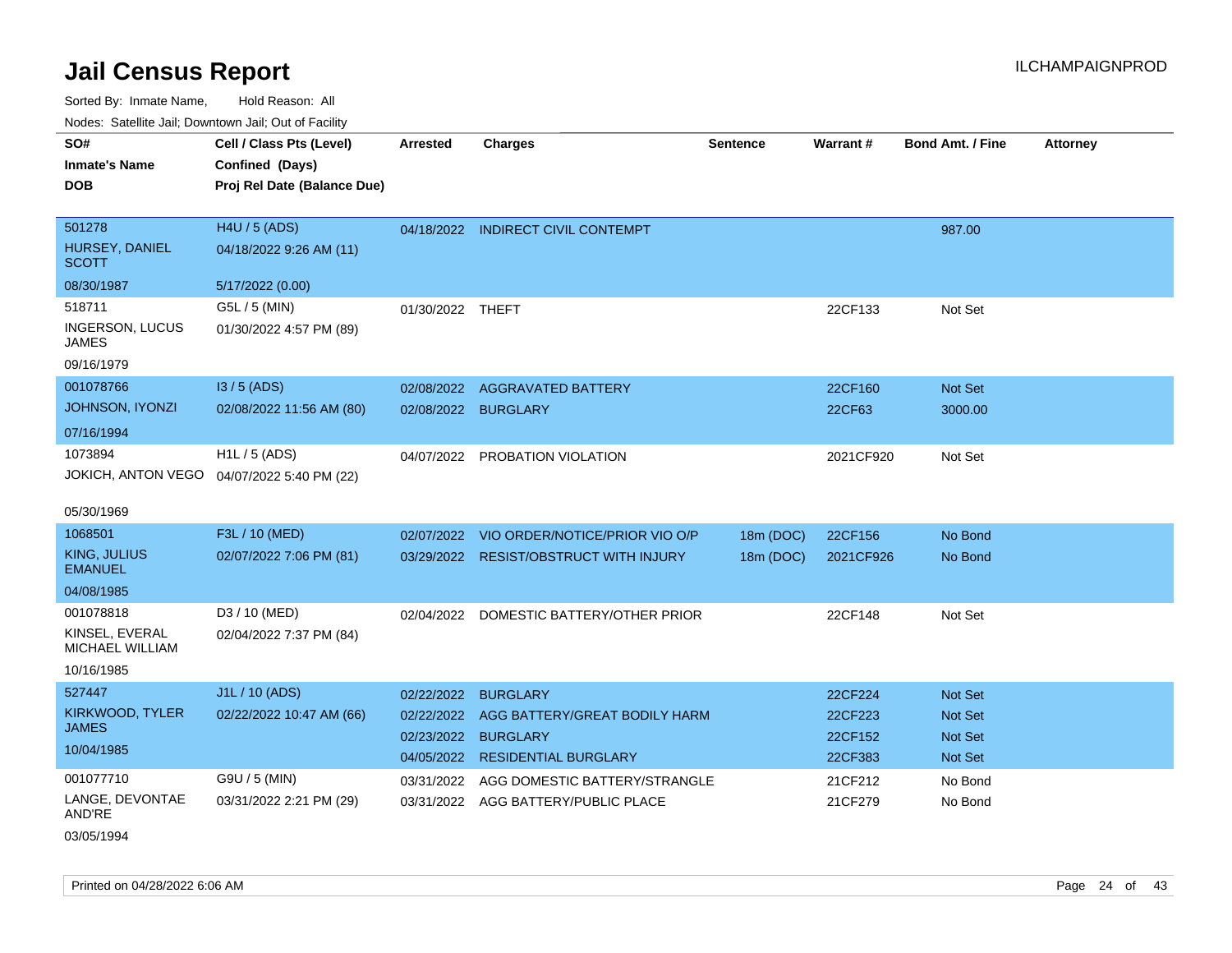Sorted By: Inmate Name, Hold Reason: All Nodes: Satellite Jail; Downtown Jail; Out of Facility

| SO#<br><b>Inmate's Name</b><br><b>DOB</b>    | Cell / Class Pts (Level)<br>Confined (Days)<br>Proj Rel Date (Balance Due) | Arrested             | <b>Charges</b>                                | <b>Sentence</b> | Warrant#   | <b>Bond Amt. / Fine</b> | <b>Attorney</b> |
|----------------------------------------------|----------------------------------------------------------------------------|----------------------|-----------------------------------------------|-----------------|------------|-------------------------|-----------------|
| 29681<br>LENOIR, JOHN<br><b>CHRISTOPHER</b>  | J2L / 15 (ADS)<br>07/14/2020 12:51 PM (654)                                |                      | 07/14/2020 PREDATORY CRIMINAL SEX ASSLT/CHILD |                 | 20CF-781   | 250000.00               |                 |
| 04/20/1966                                   |                                                                            |                      |                                               |                 |            |                         |                 |
| 001078797<br>LEVIN, DANIEL DAVID             | 14 / 10 (ADS)<br>01/26/2022 3:00 PM (93)                                   |                      | 01/26/2022 VIO STALKING NO CONTACT ORDER      |                 | 22CM31     | Not Set                 |                 |
| 08/08/1984                                   |                                                                            |                      |                                               |                 |            |                         |                 |
| 001078320                                    | E2L / 5 (ADS)                                                              | 04/03/2022           | <b>BURGLARY</b>                               |                 | 22CF395    | Not Set                 |                 |
| <b>MARSH, PAUL</b><br>OLUFUNMILAYO           | 04/03/2022 8:37 PM (26)                                                    |                      | 04/03/2022 BURGLARY                           |                 | 22CF396    | <b>Not Set</b>          |                 |
| 07/13/1994                                   |                                                                            |                      |                                               |                 |            |                         |                 |
| 1063030                                      | D4 / 15 (ADS)                                                              | 12/20/2021           | <b>MURDER</b>                                 |                 | 21CF1571   | Not Set                 |                 |
|                                              | MASON, RYAN ONEIAL 12/21/2021 9:30 AM (129)                                | 12/22/2021           | PAROLE REVOCATION                             |                 | CH2107979  | Not Set                 |                 |
| 02/22/1991                                   |                                                                            |                      |                                               |                 |            |                         |                 |
| 1076591                                      | G8U / 5 (MIN)                                                              | 02/22/2022           | DELIVERY OF OR POSSESSION OF W/IN1            |                 | 20CF961    | 500000.00               |                 |
| <b>MATTHEWS,</b><br><b>CHRISTIAN ANTHONY</b> | 02/22/2022 7:42 PM (66)                                                    |                      | 02/23/2022 MAIL FRAUD                         |                 | 2:21CR173  | No Bond                 |                 |
| 03/15/1989                                   |                                                                            |                      |                                               |                 |            |                         |                 |
| 40235                                        | G1L / 5 (MIN)                                                              | 10/04/2021           | AGG DUI/4                                     |                 | 2021CF1145 | 35000.00                |                 |
| MERRIWEATHER,<br><b>MARCUS TODD</b>          | 10/04/2021 4:41 PM (207)                                                   |                      |                                               |                 |            |                         |                 |
| 11/28/1967                                   |                                                                            |                      |                                               |                 |            |                         |                 |
| 1040273                                      | E5U / 15 (ADS)                                                             | 09/30/2021           | <b>PRED CRIM SEX ASLT/VICTIM &lt;13</b>       |                 | 21CF329    | 500000.00               |                 |
| METCALFE, LANELL<br><b>JARON</b>             | 09/30/2021 11:32 PM (211)                                                  |                      |                                               |                 |            |                         |                 |
| 09/22/1988                                   |                                                                            |                      |                                               |                 |            |                         |                 |
| 1042168                                      | G6U / 5 (MIN)                                                              | 02/26/2022 AGG DUI/4 |                                               |                 | 22CF238    | Not Set                 |                 |
| MONTALVO, ANTONIO                            | 02/26/2022 6:14 AM (62)                                                    |                      |                                               |                 |            |                         |                 |

05/03/1976

Printed on 04/28/2022 6:06 AM Page 25 of 43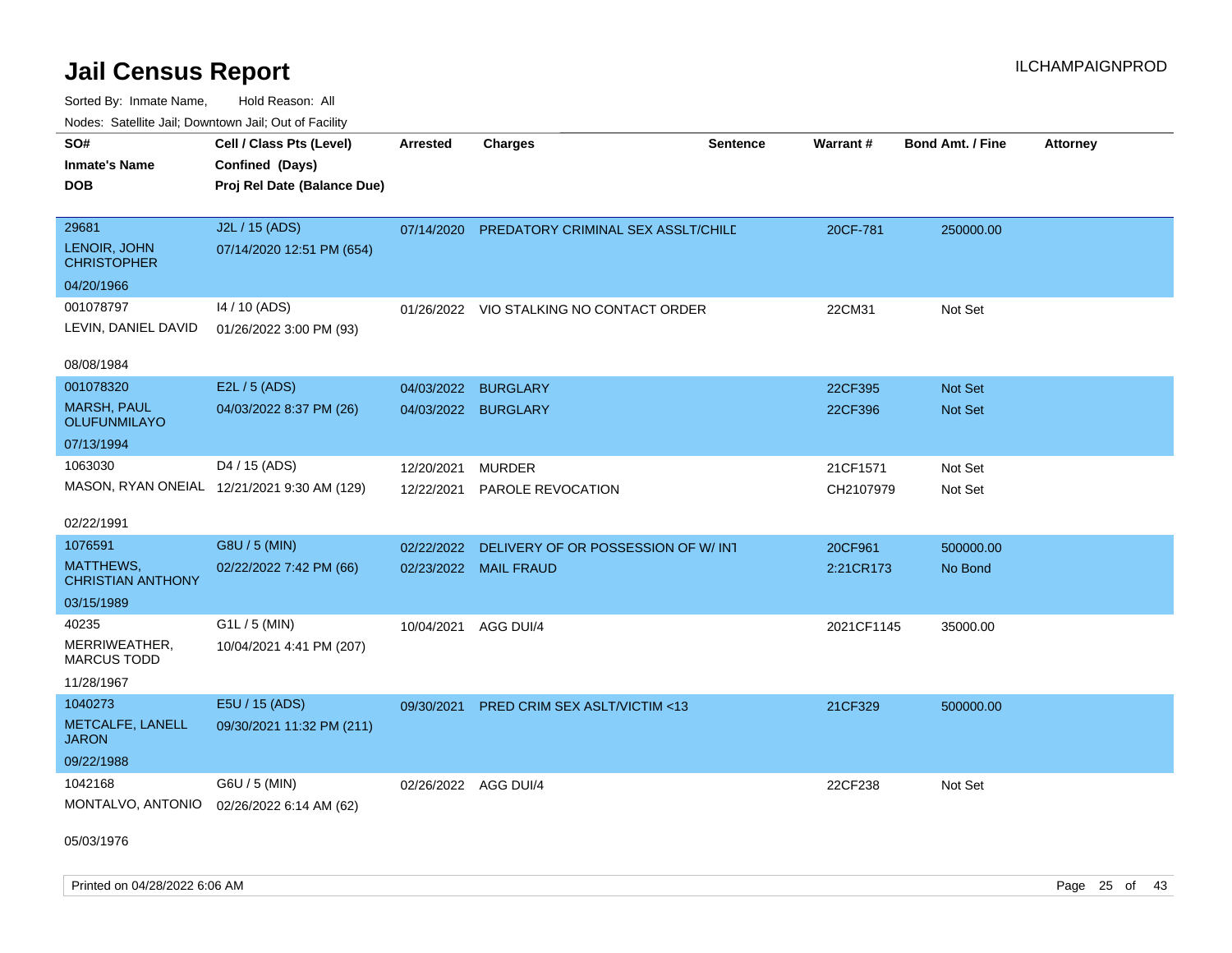| ivuutta. Saltiilitti valli, Duwilluwii Jalli, Out ol Facility |                             |                    |                                              |                 |                 |                         |                 |
|---------------------------------------------------------------|-----------------------------|--------------------|----------------------------------------------|-----------------|-----------------|-------------------------|-----------------|
| SO#                                                           | Cell / Class Pts (Level)    | <b>Arrested</b>    | <b>Charges</b>                               | <b>Sentence</b> | <b>Warrant#</b> | <b>Bond Amt. / Fine</b> | <b>Attorney</b> |
| <b>Inmate's Name</b>                                          | Confined (Days)             |                    |                                              |                 |                 |                         |                 |
| <b>DOB</b>                                                    | Proj Rel Date (Balance Due) |                    |                                              |                 |                 |                         |                 |
|                                                               |                             |                    |                                              |                 |                 |                         |                 |
| 001078993                                                     | J5L / 10 (ADS)              |                    | 03/29/2022 AGG ASLT PEACE OFF/FIRE/ER WRK    |                 | <b>22CM87</b>   | <b>Not Set</b>          |                 |
| MURPHY, JUSTIN RAY                                            | 03/29/2022 6:40 PM (31)     |                    |                                              |                 |                 |                         |                 |
|                                                               |                             |                    |                                              |                 |                 |                         |                 |
| 03/12/1997                                                    |                             |                    |                                              |                 |                 |                         |                 |
| 1067146                                                       | G4U / 5 (MIN)               | 03/23/2022         | LEAVING SCENE-ACCIDENT/DEATH/INJUF 13y (DOC) |                 | 2020CF1197      | No Bond                 |                 |
| OMALLEY, ROBERT<br>FRED                                       | 03/23/2022 5:10 PM (37)     |                    |                                              |                 |                 |                         |                 |
| 04/30/1979                                                    |                             |                    |                                              |                 |                 |                         |                 |
| 001078558                                                     | F8L / 10 (MED)              | 11/03/2021         | UNLAWFUL USE OF A WEAPON                     | 3y (DOC)        | 21CF1352        | <b>Not Set</b>          |                 |
| PARRISH, DOMINIC                                              | 11/03/2021 1:25 PM (177)    |                    |                                              |                 |                 |                         |                 |
| WALTER                                                        |                             |                    |                                              |                 |                 |                         |                 |
| 08/23/2001                                                    |                             |                    |                                              |                 |                 |                         |                 |
| 001078357                                                     | A2L / 15 (SPH)              | 09/17/2021         | ARMED ROBBERY/ARMED W/FIREARM                |                 | 21CF1230        | Not Set                 |                 |
| PETTIGREW, CAREY                                              | 09/17/2021 9:56 AM (224)    | 09/17/2021         | ARMED ROBBERY/ARMED W/FIREARM                |                 | 22-CF-7         | 500000.00               |                 |
| CORNITRIAS DEOBLO                                             |                             | 09/17/2021         | ARMED ROBBERY/ARMED W/FIREARM                |                 | 21CF1128        | Not Set                 |                 |
| 08/31/1986                                                    |                             | 09/17/2021         | ARMED ROBBERY/ARMED W/FIREARM                |                 | 21CF1129        | Not Set                 |                 |
| 1008308                                                       | F2L / 10 (MED)              | 01/30/2022         | AGG BTRY/GREAT BOD HARM/60+                  |                 | 22CF131         | No Bond                 |                 |
| PETTIGREW, MARIO<br><b>TRAVINIO</b>                           | 01/30/2022 6:15 AM (89)     | 01/30/2022 ASSAULT |                                              |                 | 19CM364         | 4000.00                 |                 |
| 08/11/1992                                                    |                             |                    |                                              |                 |                 |                         |                 |
| 1070610                                                       | J6L / 10 (ADS)              | 03/03/2022         | AGG BATTERY/PUBLIC PLACE                     |                 | 21CF930         | Not Set                 |                 |
| PHILLIS, AARON                                                | 03/03/2022 2:49 PM (57)     |                    | 03/03/2022 AGG BATTERY/GREAT BODILY HARM     |                 | 21CF482         | 5000.00                 |                 |
| <b>MONTRELL</b>                                               |                             |                    |                                              |                 |                 |                         |                 |
| 03/26/1999                                                    |                             |                    |                                              |                 |                 |                         |                 |
| 001078005                                                     | E4L / 10 (MED)              | 03/08/2022         | HOME INVASION/CAUSE INJURY                   |                 | 22CF280         | <b>Not Set</b>          |                 |
| PINEX, MARCHELLO D                                            | 03/08/2022 2:54 AM (52)     |                    | 03/08/2022 AGGRAVATED BATTERY/STRANGLE       |                 | 19CR605101      | No Bond                 |                 |
|                                                               |                             |                    |                                              |                 |                 |                         |                 |
| 12/25/1991                                                    |                             |                    |                                              |                 |                 |                         |                 |
| 001077783                                                     | H5U / 10 (ADS)              |                    | 01/05/2022 AGGRAVATED BATTERY                |                 | 21CF325         | Not Set                 |                 |
| RIVERA, DARYL<br><b>ANTONIO</b>                               | 01/05/2022 4:20 PM (114)    |                    |                                              |                 |                 |                         |                 |
| 11/14/1981                                                    |                             |                    |                                              |                 |                 |                         |                 |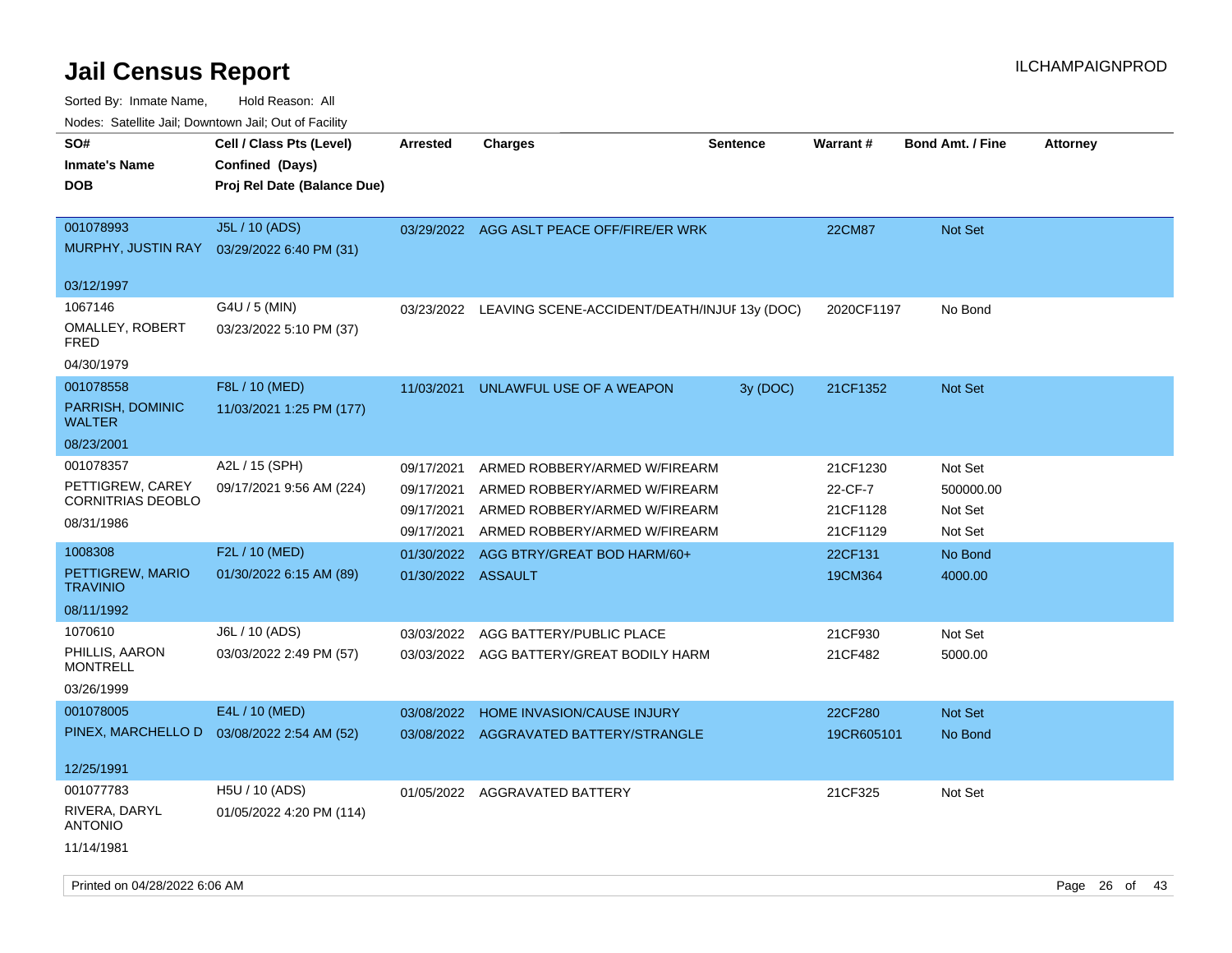| SO#                                     | Cell / Class Pts (Level)                   | <b>Arrested</b>   | <b>Charges</b>                          | <b>Sentence</b> | Warrant#   | Bond Amt. / Fine | <b>Attorney</b> |
|-----------------------------------------|--------------------------------------------|-------------------|-----------------------------------------|-----------------|------------|------------------|-----------------|
| <b>Inmate's Name</b>                    | Confined (Days)                            |                   |                                         |                 |            |                  |                 |
| <b>DOB</b>                              | Proj Rel Date (Balance Due)                |                   |                                         |                 |            |                  |                 |
|                                         |                                            |                   |                                         |                 |            |                  |                 |
| 1072114                                 | A1U / 15 (SPH)                             | 01/17/2021        | ATTEMPT (FIRST DEGREE MURDER)           |                 | 2021CF65   | Not Set          |                 |
|                                         | ROBINSON, DONNELL 01/17/2021 2:40 PM (467) | 01/17/2021        | ARMED ROBBERY/NO FIREARM                |                 | 2020CF824  | 75000.00         |                 |
| <b>LEVON</b>                            |                                            |                   | 02/17/2021 AGGRAVATED BATTERY           | 4y (DOC)        |            | 250000.00        |                 |
| 10/23/2000                              |                                            |                   |                                         |                 |            |                  |                 |
| 1064798                                 | B3 / 15 (ADS)                              | 01/17/2022 MURDER |                                         |                 | 2021CF695  | 1500000.00       |                 |
| <b>STENNIS, BRUCE</b><br><b>DEONTAY</b> | 01/17/2022 1:29 PM (102)                   |                   | 01/17/2022 MFG/DEL 1<15 GR COCAINE/ANLG |                 | 21CF520    | 50000.00         |                 |
| 08/12/1998                              |                                            |                   |                                         |                 |            |                  |                 |
| 1036650                                 | F4U / 10 (MED)                             |                   | 02/16/2022 ARMED VIOLENCE/CATEGORY I    | 10y (DOC)       | 21CF845    | 250000.00        |                 |
| <b>TAYLOR, KORRION</b><br><b>VELEZ</b>  | 02/16/2022 4:33 PM (72)                    |                   |                                         |                 |            |                  |                 |
| 03/18/1997                              |                                            |                   |                                         |                 |            |                  |                 |
| 1066794                                 | G5U / 5 (MIN)                              |                   | 04/15/2022 VIO ORDER/PRIOR VIO OF ORDER |                 | 2021CF1061 | 150000.00        |                 |
| TAYLOR, STANLEY<br><b>JAMES</b>         | 04/15/2022 9:27 AM (14)                    |                   |                                         |                 |            |                  |                 |
| 01/05/1994                              |                                            |                   |                                         |                 |            |                  |                 |
| 1056971                                 | B2 / 10 (SPH)                              | 08/07/2021        | FELON POSS/USE WEAPON/FIREARM           |                 | 21CF948    | No Bond          |                 |
| TRAVIS, DENZEL<br><b>DANTRELL</b>       | 08/07/2021 7:36 AM (265)                   | 08/08/2021        | AGG BATTERY/PUBLIC PLACE                |                 | 2020CF647  | 25000.00         |                 |
| 03/21/1993                              |                                            |                   |                                         |                 |            |                  |                 |
| 001078386                               | F7L / 10 (MED)                             | 09/14/2021        | POSSESSION OF STOLEN FIREARM            | 3y (DOC)        | 2021CF1099 | No Bond          |                 |
| TURNER, AMARIO                          | 09/14/2021 11:42 PM (227)                  |                   |                                         |                 |            |                  |                 |
| 09/23/2002                              |                                            |                   |                                         |                 |            |                  |                 |
| 30108                                   | J4L / 15 (ADS)                             | 07/30/2021 MURDER |                                         |                 | 21CF902    | 2000000.00       |                 |
| VANDYKE, DARYL<br><b>ANTHONY</b>        | 07/30/2021 8:29 PM (273)                   |                   |                                         |                 |            |                  |                 |
| 10/04/1965                              |                                            |                   |                                         |                 |            |                  |                 |
| 968681                                  | D5 / 15 (ADS)                              | 08/27/2021        | AGG CRIM SX AB/VIC 13<18/TRUST          |                 | 2020CF499  | 250000.00        |                 |
| <b>WADE, DEMETRIUS</b><br>DARYL         | 08/27/2021 2:25 AM (245)                   | 08/27/2021        | INDIRECT CRIMINAL CONTEMPT              | 3y (DOC)        | 2021CC16   | No Bond          |                 |
| 01/07/1987                              |                                            |                   |                                         |                 |            |                  |                 |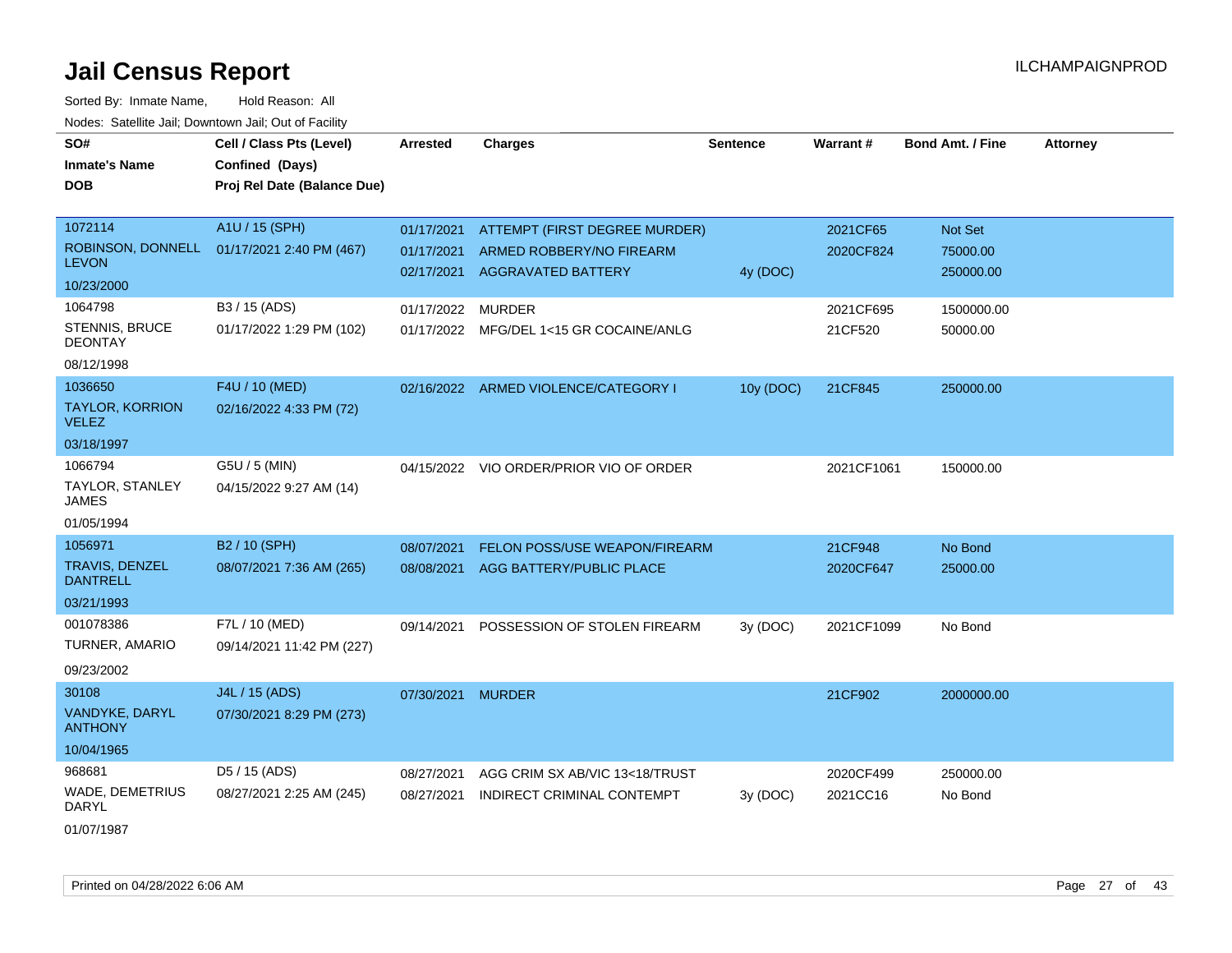| SO#                                               | Cell / Class Pts (Level)    | <b>Arrested</b> | <b>Charges</b>                          | <b>Sentence</b> | Warrant#  | <b>Bond Amt. / Fine</b> | <b>Attorney</b> |
|---------------------------------------------------|-----------------------------|-----------------|-----------------------------------------|-----------------|-----------|-------------------------|-----------------|
| <b>Inmate's Name</b>                              | Confined (Days)             |                 |                                         |                 |           |                         |                 |
| <b>DOB</b>                                        | Proj Rel Date (Balance Due) |                 |                                         |                 |           |                         |                 |
|                                                   |                             |                 |                                         |                 |           |                         |                 |
| 1070971                                           | H3L / 5 (ADS)               | 12/07/2021      | <b>IDENTITY THEFT/&lt;\$300</b>         |                 | 20CF922   | Not Set                 |                 |
| <b>WEIR, CLINTON</b><br><b>HOWARD</b>             | 12/08/2021 3:45 AM (142)    | 12/07/2021      | <b>RECKLESS DRIVING</b>                 |                 | 19TR2348  | <b>Not Set</b>          |                 |
| 03/15/1983                                        |                             |                 |                                         |                 |           |                         |                 |
| 54212                                             | E3U / 10 (ADS)              | 12/21/2021      | ARMED VIOLENCE/CATEGORY I               |                 | 21CF1576  | Not Set                 |                 |
| WHITLOCK, GEORGE                                  | 12/21/2021 1:20 PM (129)    | 12/21/2021      | RECEIVE/POSS/SELL STOLEN VEH            |                 | 2021CF669 | 10000.00                |                 |
| ABRAM                                             |                             | 12/21/2021      | VIOLATE ORDER PROTECTION                |                 | 2021CM391 | 1000.00                 |                 |
| 11/10/1978                                        |                             |                 |                                         |                 |           |                         |                 |
| 1075313                                           | F7U / 15 (MAX)              |                 | 01/29/2022 POSSESSION OF STOLEN FIREARM | 3y (DOC)        | 22CF132   | Not Set                 |                 |
| <b>WILLIAMS, EARDIS</b><br><b>ANTONIO, Junior</b> | 01/29/2022 1:23 AM (90)     |                 |                                         |                 |           |                         |                 |
| 01/21/1999                                        |                             |                 |                                         |                 |           |                         |                 |
| 539662                                            | F6L / 10 (MED)              | 08/14/2021      | DOM BTRY/CONTACT/1-2 PRECONV            | 7y (DOC)        | 2021CF770 | 250000.00               |                 |
| WILLIAMS, JAVONTAE<br><b>DEMAR</b>                | 08/14/2021 1:28 AM (258)    | 08/14/2021      | <b>CITY OV ARREST</b>                   |                 | 2017OV893 | 1000.00                 |                 |
| 07/28/1991                                        |                             |                 |                                         |                 |           |                         |                 |
| 1058072                                           | A2U / 15 (SPH)              | 02/25/2021      | <b>ARMED HABITUAL CRIMINAL</b>          |                 |           | Not Set                 |                 |
| <b>WILLIAMS, KENNETH</b><br><b>BERNARD</b>        | 02/25/2021 3:24 PM (428)    |                 |                                         |                 |           |                         |                 |
| 10/04/1985                                        |                             |                 |                                         |                 |           |                         |                 |
| 001078995                                         | G1U / 5 (MIN)               | 03/29/2022      | <b>METH DELIVERY&lt;5 GRAMS</b>         |                 | 22CF371   | Not Set                 |                 |
| ZINK, PRESTIN L                                   | 03/29/2022 11:33 PM (31)    |                 | 03/29/2022 FUGITIVE FROM JUSTICE        |                 | 22CF370   | Not Set                 |                 |
| 08/19/1997                                        |                             |                 |                                         |                 |           |                         |                 |
| <b>Total Downtown Jail: 61</b>                    |                             | Males: 61       | Females: 0<br>Unknown: 0                |                 |           |                         |                 |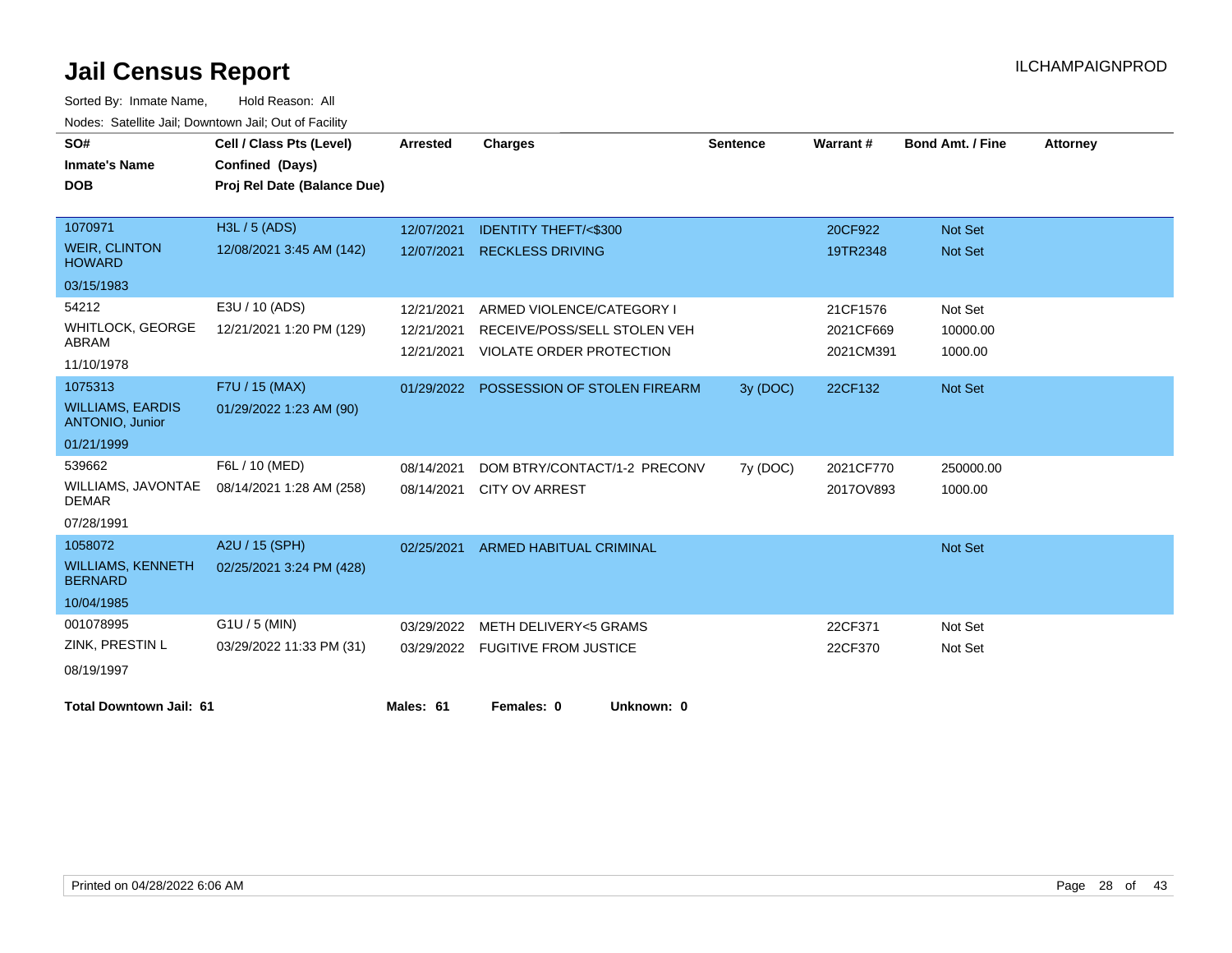|  | <b>Out of Facility</b> |  |
|--|------------------------|--|

| SO#<br><b>Inmate's Name</b><br><b>DOB</b>         | Cell / Class Pts (Level)<br>Confined (Days)<br>Proj Rel Date (Balance Due) | <b>Arrested</b> | <b>Charges</b>                           | <b>Sentence</b> | Warrant#   | <b>Bond Amt. / Fine</b> | <b>Attorney</b> |
|---------------------------------------------------|----------------------------------------------------------------------------|-----------------|------------------------------------------|-----------------|------------|-------------------------|-----------------|
|                                                   |                                                                            |                 |                                          |                 |            |                         |                 |
| 983810                                            | KAN / 15 (MAX)                                                             | 12/14/2021      | ARMED HABITUAL CRIMINAL                  |                 | 21CF1526   | Not Set                 |                 |
| AKINS, KEVIN IVAN                                 | 12/14/2021 5:34 PM (136)                                                   |                 |                                          |                 |            |                         |                 |
| 09/23/1990                                        |                                                                            |                 |                                          |                 |            |                         |                 |
| 548350                                            | EHD                                                                        | 03/29/2022      | AGG DUI/NO VALID DL                      |                 | 2020CF268  | Not Set                 |                 |
| <b>BAILEY, NORBERT</b><br><b>WILLIAM</b>          | 03/29/2022 9:11 AM (31)                                                    |                 |                                          |                 |            |                         |                 |
| 02/14/1992                                        | 5/23/2022 (0.00)                                                           |                 |                                          |                 |            |                         |                 |
| 001077899                                         | <b>KAN / 5 (MIN)</b>                                                       | 03/20/2022      | <b>BURGLARY</b>                          |                 | 21CF593    | 20000.00                |                 |
| <b>BARKSDALE, RAY</b>                             | 03/20/2022 2:40 PM (40)                                                    |                 | 03/20/2022 POSSESSION OF METH/5<15 GRAMS |                 | 21CF655    | 20000.00                |                 |
| <b>SHAWN</b>                                      |                                                                            |                 | 03/20/2022 POSS STOLEN VEHICLE           |                 | 21CF505    | 20000.00                |                 |
| 10/31/1990                                        |                                                                            |                 |                                          |                 |            |                         |                 |
| 19971                                             | EHD                                                                        | 11/09/2021      | DRIVING RVK/SUSP DUI/SSS 4-9             |                 | 2021CF968  | Not Set                 |                 |
| <b>LYNN</b>                                       | BARNESKE, RAYMOND 11/09/2021 9:32 AM (171)                                 |                 |                                          |                 |            |                         |                 |
| 08/17/1961                                        | 5/6/2022 (0.00)                                                            |                 |                                          |                 |            |                         |                 |
| 516062                                            | KAN / 15 (MAX)                                                             | 02/22/2021      | <b>PHONE HARASSMENT/2+</b>               |                 | 20CF194    | 5000.00                 |                 |
| <b>BENNETT, JOHN</b><br><b>MICHAEL</b>            | 02/22/2021 10:47 AM (431)                                                  | 02/22/2021      | AGG DISCH FIR/VEH/PC OFF/FRMAN           |                 | 21CF210    | No Bond                 |                 |
| 04/30/1986                                        |                                                                            |                 |                                          |                 |            |                         |                 |
| 33993                                             | KAN / 10 (MED)                                                             | 06/14/2021      | AGGRAVATED DOMESTIC BATTERY              |                 | 21CF688    | Not Set                 |                 |
| <b>BOOKER, STEPHON</b>                            | 06/14/2021 7:42 PM (319)                                                   | 06/14/2021      | POSSESSING A CONTROLLED SUBSTAND         |                 | 21CF657    | Not Set                 |                 |
| <b>MONTELL</b>                                    |                                                                            | 06/14/2021      | PAROLE REVOCATION                        |                 | CH2103612  | No Bond                 |                 |
| 06/11/1971                                        |                                                                            |                 |                                          |                 |            |                         |                 |
| 35366                                             | <b>EHD</b>                                                                 | 04/05/2022      | DRIVING RVK/SUSP DUI/SSS 4-9             |                 | 2020CF1405 | Not Set                 |                 |
| <b>BRADLEY, EARNEST</b><br><b>ANGELO VALENTIN</b> | 04/05/2022 8:58 AM (24)                                                    | 04/05/2022      | DRIVING RVK/SUSP DUI/SSS 4-9             |                 | 2021CF361  | Not Set                 |                 |
| 07/30/1968                                        | 6/2/2022 (0.00)                                                            |                 |                                          |                 |            |                         |                 |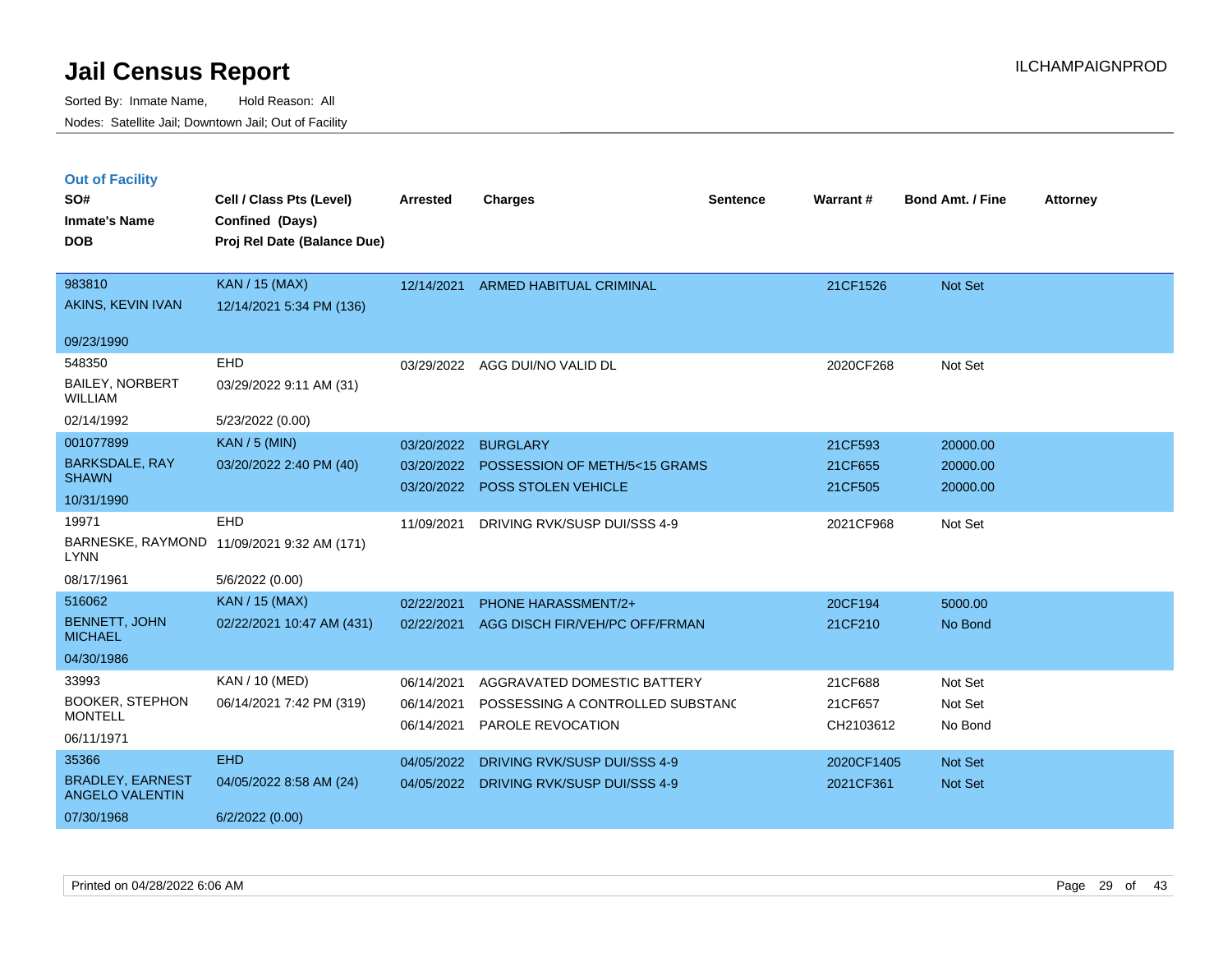| SO#<br><b>Inmate's Name</b><br><b>DOB</b>                                                              | Cell / Class Pts (Level)<br>Confined (Days)<br>Proj Rel Date (Balance Due)                    | Arrested                               | <b>Charges</b>                                                                                                                | <b>Sentence</b> | <b>Warrant#</b>                                 | <b>Bond Amt. / Fine</b>                     | <b>Attorney</b> |
|--------------------------------------------------------------------------------------------------------|-----------------------------------------------------------------------------------------------|----------------------------------------|-------------------------------------------------------------------------------------------------------------------------------|-----------------|-------------------------------------------------|---------------------------------------------|-----------------|
| 1074315<br><b>BRIGGS, PATRICK</b><br><b>MONTAY</b>                                                     | <b>KAN / 15 (MAX)</b><br>08/03/2021 4:56 PM (269)                                             | 07/27/2021                             | AGG DISCHARGE FIREARM/VEH/SCH                                                                                                 |                 | 21CF927                                         | Not Set                                     |                 |
| 08/05/2001<br>001078880<br><b>BROACH, CAREU</b><br>02/27/2003<br>001079000<br><b>BROCK, TONY LAMAR</b> | KAN / 15 (MAX)<br>02/25/2022 3:58 PM (63)<br><b>KAN / 15 (MAX)</b><br>04/01/2022 9:02 AM (28) | 02/25/2022<br>02/25/2022<br>02/25/2022 | PAROLE REVOCATION<br>ARMED VIOLENCE/CATEGORY I<br>AGG DISCHARGE FIREARM/BLDG/SCH<br>04/01/2022 MURDER/STRONG PROB KILL/INJURE |                 | HN-2200660<br>22CF237<br>22600096201<br>22CF102 | No Bond<br>Not Set<br>No Bond<br>2000000.00 |                 |
| 04/01/2004<br>1027929<br><b>BROUGHTON, MARK</b><br>ANTHONY, Junior<br>02/15/1990                       | KAN / 15 (MAX)<br>12/18/2021 2:55 AM (132)                                                    | 12/18/2021                             | HOME INVASION/CAUSE INJURY                                                                                                    |                 | 21CF1560                                        | No Bond                                     |                 |
| 001078065<br><b>BROWN, CHARMAN</b><br><b>LAKEEF</b><br>11/30/2002                                      | <b>KAN / 10 (ADS)</b><br>06/17/2021 12:32 PM (316)                                            | 06/17/2021                             | AGG BATTERY/DISCHARGE FIREARM                                                                                                 |                 | 21CF704                                         | 1000000.00                                  |                 |
| 001078008<br>BROWN, CODY<br><b>RUSSELL</b><br>02/15/2004                                               | KAN / 15 (MAX)<br>02/15/2022 9:17 AM (73)                                                     | 02/15/2022                             | AGG BATTERY/DISCHARGE FIREARM                                                                                                 |                 | 21CF1090                                        | 500000.00                                   |                 |
| 1038554<br><b>BROWN, CORRION</b><br><b>DEVONTAE</b><br>04/19/1995                                      | <b>KAN / 15 (MAX)</b><br>08/18/2021 5:40 PM (254)                                             | 08/18/2021<br>08/18/2021               | DELIVERY OF OR POSSESSION OF W/ INT<br>ARMED HABITUAL CRIMINAL                                                                |                 | 21CF1009<br>21CF1162                            | No Bond<br>Not Set                          |                 |
| 1067476<br><b>BROWN, JAMES</b><br><b>BRONELL</b><br>01/08/1996                                         | KAN / 10 (MED)<br>11/13/2021 2:35 AM (167)                                                    | 11/13/2021<br>11/13/2021               | AGG DOMESTIC BATTERY/STRANGLE<br><b>RESIDENTIAL BURGLARY</b>                                                                  |                 | 20CF575<br>21CF385                              | 5000.00<br>25000.00                         |                 |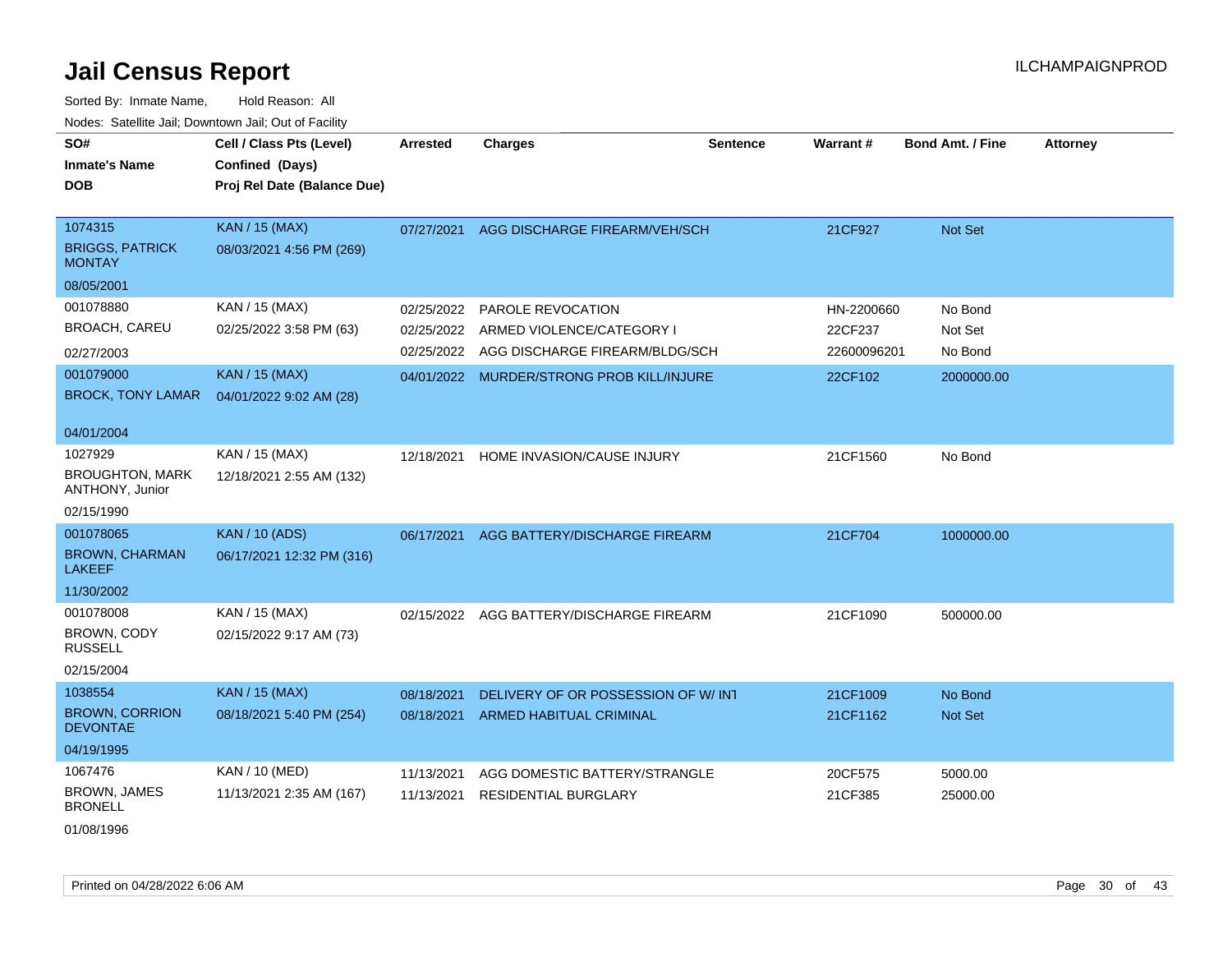| Todoo. Catolino can, Bowritown can, Oat or I domt<br>SO#<br><b>Inmate's Name</b><br><b>DOB</b> | Cell / Class Pts (Level)<br>Confined (Days)<br>Proj Rel Date (Balance Due) | Arrested   | <b>Charges</b>                           | <b>Sentence</b> | <b>Warrant#</b> | <b>Bond Amt. / Fine</b> | <b>Attorney</b> |
|------------------------------------------------------------------------------------------------|----------------------------------------------------------------------------|------------|------------------------------------------|-----------------|-----------------|-------------------------|-----------------|
| 1028357                                                                                        | KAN / 15 (MAX)                                                             | 03/23/2022 | DOMESTIC BATTERY/OTHER PRIOR             |                 | 22CF348         | <b>Not Set</b>          |                 |
| <b>BROWN, MARCUS</b><br><b>RICKELL</b>                                                         | 03/23/2022 7:13 PM (37)                                                    |            | 03/23/2022 FELON POSS/USE WEAPON/FIREARM |                 | 22CF349         | No Bond                 |                 |
| 01/06/1995                                                                                     |                                                                            |            |                                          |                 |                 |                         |                 |
| 1038579                                                                                        | KAN / 15 (MAX)                                                             | 08/18/2021 | FELON POSS/USE WEAPON/FIREARM            |                 | 21CF1010        | Not Set                 |                 |
| <b>BROWN, MARKEL</b><br><b>RIKKI</b>                                                           | 08/18/2021 2:05 PM (254)                                                   |            |                                          |                 |                 |                         |                 |
| 01/06/1995                                                                                     |                                                                            |            |                                          |                 |                 |                         |                 |
| 1003006                                                                                        | <b>KAN / 15 (MAX)</b>                                                      | 08/19/2021 | FELON POSS/USE MACHINE GUN               |                 | 21CF1011        | No Bond                 |                 |
| <b>BROWN, ROCKEITH</b><br><b>JAVONTE</b>                                                       | 08/19/2021 12:55 AM (253)                                                  |            |                                          |                 |                 |                         |                 |
| 07/23/1991                                                                                     |                                                                            |            |                                          |                 |                 |                         |                 |
| 1068812                                                                                        | KAN / 15 (MAX)                                                             | 12/21/2021 | FELON POSS/USE FIREARM PRIOR             |                 | 21CF1568        | Not Set                 |                 |
| BRYANT, DANNY<br><b>EUGENE</b>                                                                 | 12/21/2021 1:50 PM (129)                                                   | 12/21/2021 | AGG DISCHARGE FIREARM/OCC VEH            |                 | 21CF741         | Not Set                 |                 |
| 11/22/1989                                                                                     |                                                                            |            |                                          |                 |                 |                         |                 |
| 987334                                                                                         | <b>KAN / 15 (MAX)</b>                                                      | 03/10/2021 | ATTEMPT (FIRST DEGREE MURDER)            |                 | 19CF689         | <b>Not Set</b>          |                 |
| <b>CAIN, ISAIAH</b><br><b>DEPRIEST</b>                                                         | 03/10/2021 2:22 PM (415)                                                   |            |                                          |                 |                 |                         |                 |
| 12/23/1990                                                                                     |                                                                            |            |                                          |                 |                 |                         |                 |
| 001077954                                                                                      | KAN / 10 (MED)                                                             | 12/21/2021 | <b>RESIDENTIAL BURGLARY</b>              |                 | 21CF1570        | Not Set                 |                 |
|                                                                                                | CALKINS, STEVEN RAY 12/21/2021 6:35 AM (129)                               |            |                                          |                 |                 |                         |                 |
| 01/01/1992                                                                                     |                                                                            |            |                                          |                 |                 |                         |                 |
| 992962                                                                                         | <b>KAN / 15 (ADS)</b>                                                      | 05/25/2021 | MURDER/INTENT TO KILL/INJURE             |                 | 2018CF1045      | 1000000.00              |                 |
| <b>CAMPBELL, KEITH</b><br><b>KNAQEEB</b>                                                       | 05/25/2021 1:19 PM (339)                                                   |            |                                          |                 |                 |                         |                 |
| 07/22/1991                                                                                     |                                                                            |            |                                          |                 |                 |                         |                 |
| 001078953                                                                                      | KAN / 10 (MED)                                                             |            | 03/15/2022 POSSESSION OF STOLEN FIREARM  |                 | 2022CF319       | Not Set                 |                 |
| CAMPBELL,<br><b>MOHAMMED BURNELL</b>                                                           | 03/15/2022 10:50 PM (45)                                                   |            |                                          |                 |                 |                         |                 |
| 09/25/1991                                                                                     |                                                                            |            |                                          |                 |                 |                         |                 |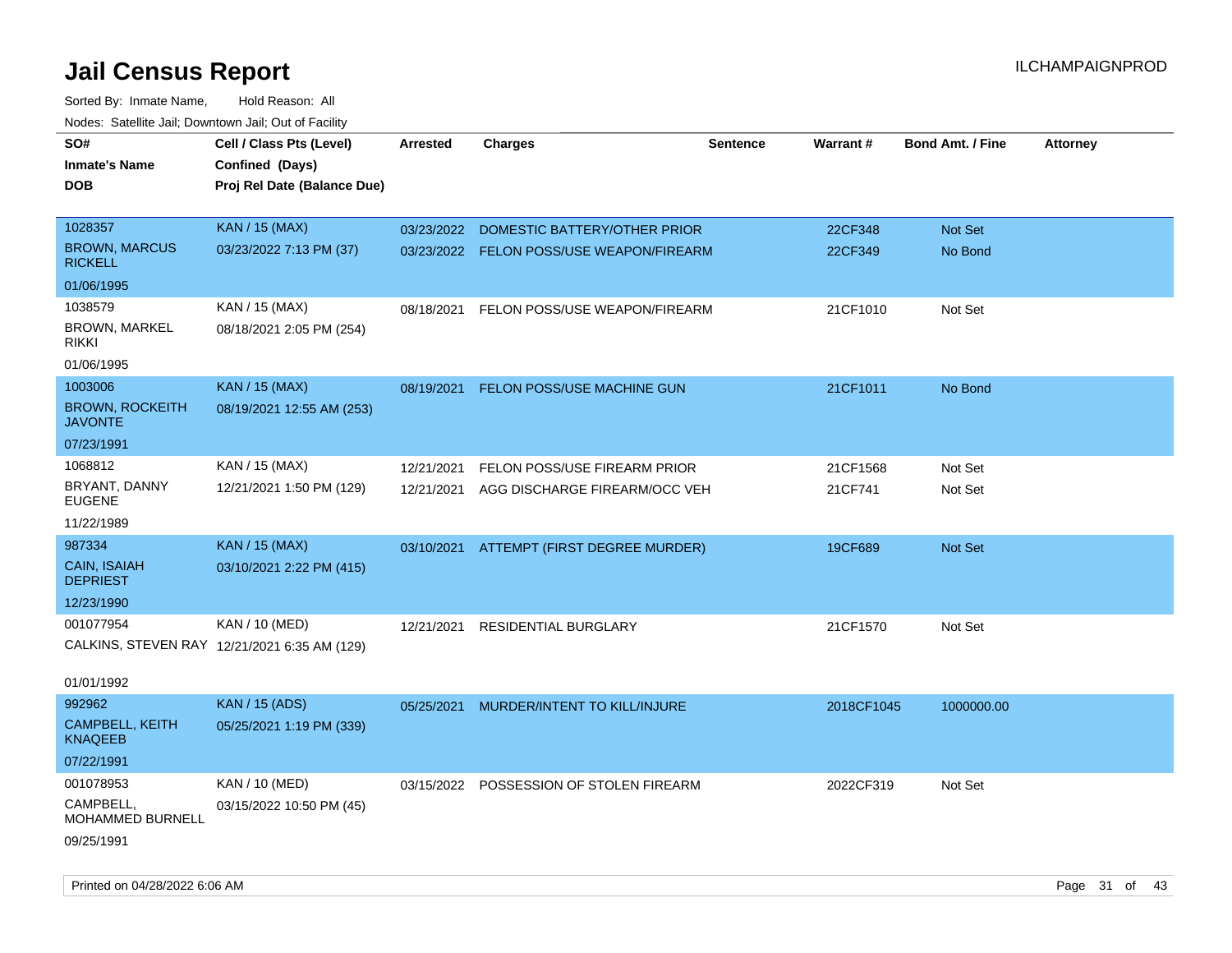| roaco. Calcinio dan, Downtown dan, Oal or Fability |                                                                            |                 |                                               |                 |            |                         |                 |
|----------------------------------------------------|----------------------------------------------------------------------------|-----------------|-----------------------------------------------|-----------------|------------|-------------------------|-----------------|
| SO#<br>Inmate's Name<br><b>DOB</b>                 | Cell / Class Pts (Level)<br>Confined (Days)<br>Proj Rel Date (Balance Due) | <b>Arrested</b> | <b>Charges</b>                                | <b>Sentence</b> | Warrant#   | <b>Bond Amt. / Fine</b> | <b>Attorney</b> |
| 1045467                                            | <b>KAN / 15 (MAX)</b>                                                      | 04/01/2022      | MFG/DEL CANNABIS/30-500 GRAMS                 |                 | 20CF87     | 100000.00 / 34.00       |                 |
| CARPENTER-MOORE,<br>JOSEPH CARL, Junior            | 04/02/2022 5:22 PM (27)                                                    |                 | 04/01/2022 MFG/DEL CANNABIS/30-500 GRAMS      |                 | 19CF1770   | 100000.00 / 34.00       |                 |
| 04/18/1992                                         |                                                                            |                 |                                               |                 |            |                         |                 |
| 001078576                                          | KAN / 15 (MAX)                                                             | 11/09/2021      | UNLAWFUL USE OF A WEAPON                      |                 | 21CF1383   | Not Set                 |                 |
| CARTER, DEMONDRE<br>DAVON                          | 11/09/2021 6:01 PM (171)                                                   |                 |                                               |                 |            |                         |                 |
| 05/27/2001                                         |                                                                            |                 |                                               |                 |            |                         |                 |
| 1064838                                            | <b>KAN</b> / 15 (MAX)                                                      | 04/13/2022      | <b>VIOLATE OP/OTHER PRIOR</b>                 |                 | 2022CM68   | 5000.00                 |                 |
| CARTER, JAMAL                                      | 04/13/2022 6:34 PM (16)                                                    | 04/13/2022      | DRIVING DURING SUSPENSION                     |                 | 2022MT403  | 200.00                  |                 |
| <b>ANTONIO</b>                                     |                                                                            | 04/13/2022      | <b>FELON POSS/USE WEAPON/FIREARM</b>          |                 | 2022CF464  | <b>Not Set</b>          |                 |
| 09/25/1997                                         |                                                                            | 04/18/2022      | <b>CRIMINAL TRESPASS TO PROPERTY</b>          |                 | 2020CF1015 | Not Set                 |                 |
| 1064992<br><b>CARTER, KEJUAN</b><br>JAVONTE        | KAN / 15 (MAX)<br>09/20/2021 11:42 PM (221)                                | 09/20/2021      | ARMED VIOLENCE/CATEGORY I                     |                 | 21CF1137   | Not Set                 |                 |
| 06/27/1998                                         |                                                                            |                 |                                               |                 |            |                         |                 |
| 001078729                                          | <b>KAN / 15 (ADS)</b>                                                      | 01/02/2022      | MURDER/INTENT TO KILL/INJURE                  |                 | 20CF396    | 1000000.00              |                 |
| <b>CARTER, TROY</b><br>DEMON                       | 01/02/2022 10:29 AM (117)                                                  |                 |                                               |                 |            |                         |                 |
| 01/02/2004                                         |                                                                            |                 |                                               |                 |            |                         |                 |
| 957936                                             | KAN / 15 (MAX)                                                             |                 | 03/10/2022 DELIVERY OF OR POSSESSION OF W/INT |                 | 22CF295    | Not Set                 |                 |
| CAVETTE, JUSTIN<br><b>EUGENE</b>                   | 03/10/2022 12:10 PM (50)                                                   |                 |                                               |                 |            |                         |                 |
| 08/02/1988                                         |                                                                            |                 |                                               |                 |            |                         |                 |
| 1048488                                            | <b>KAN / 10 (ADS)</b>                                                      | 12/30/2021      | ARMED VIOLENCE/CATEGORY I                     |                 | 2022CF4    | <b>Not Set</b>          |                 |
| <b>COLSON, WAYNE</b><br><b>ARTHUR, Third</b>       | 12/30/2021 8:27 AM (120)                                                   |                 |                                               |                 |            |                         |                 |
| 10/14/1995                                         |                                                                            |                 |                                               |                 |            |                         |                 |
| 57733                                              | KAN / 15 (SPH)                                                             | 02/25/2020      | <b>HOMICIDE</b>                               |                 | 2020-CF250 | No Bond                 |                 |
| CRAIG, ANTOINE<br>DARRELL                          | 02/25/2020 4:08 PM (794)                                                   | 02/25/2020      | FELON POSS/USE WEAPON/FIREARM                 |                 | 19CF-1827  | No Bond                 |                 |
| 10/09/1982                                         |                                                                            |                 |                                               |                 |            |                         |                 |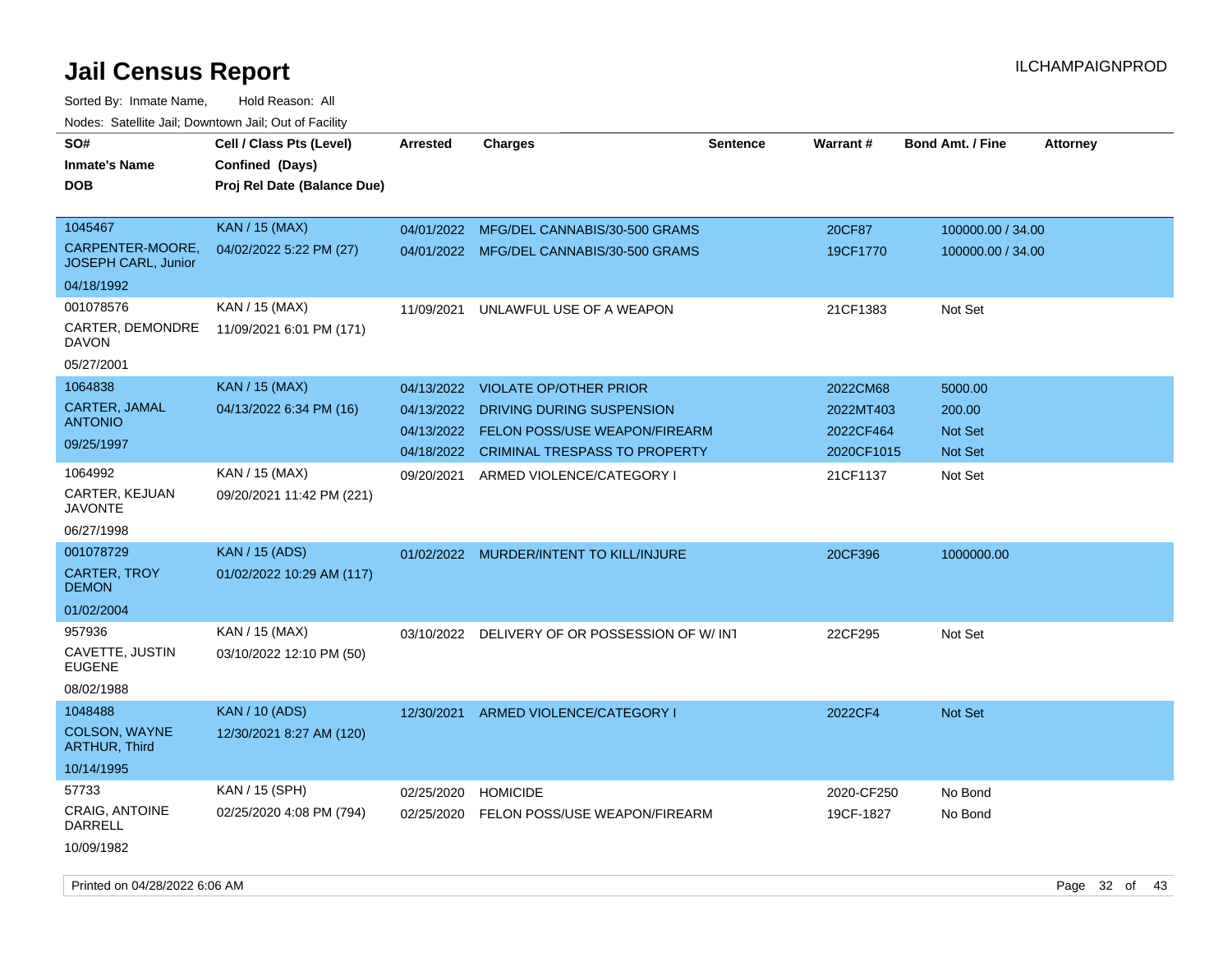| roaco. Catolino dall, Downtown dall, Out of Fability |                             |                     |                                           |                 |            |                         |                 |
|------------------------------------------------------|-----------------------------|---------------------|-------------------------------------------|-----------------|------------|-------------------------|-----------------|
| SO#                                                  | Cell / Class Pts (Level)    | <b>Arrested</b>     | <b>Charges</b>                            | <b>Sentence</b> | Warrant#   | <b>Bond Amt. / Fine</b> | <b>Attorney</b> |
| <b>Inmate's Name</b>                                 | Confined (Days)             |                     |                                           |                 |            |                         |                 |
| <b>DOB</b>                                           | Proj Rel Date (Balance Due) |                     |                                           |                 |            |                         |                 |
|                                                      |                             |                     |                                           |                 |            |                         |                 |
| 001077939                                            | <b>KAN / 10 (MED)</b>       | 05/10/2021          | FIREARM/FOID INVALID/NOT ELIG             |                 | 21CF526    | No Bond                 |                 |
| <b>CROSS, PATRICK</b><br><b>DONTRELLE</b>            | 05/10/2021 7:31 PM (354)    |                     | 06/02/2021 POSS STOLEN VEHICLE > \$25,000 |                 | 21CF612    | Not Set                 |                 |
| 11/07/2001                                           |                             |                     |                                           |                 |            |                         |                 |
| 25022                                                | EHD / 10 (MED)              |                     | 02/17/2022 AGG DUI/2/PASS<16              |                 | 2021CF560  | No Bond                 |                 |
| CRUMP, ROBERT<br><b>ANTHONY</b>                      | 02/17/2022 11:48 AM (71)    |                     |                                           |                 |            |                         |                 |
| 02/06/1966                                           |                             |                     |                                           |                 |            |                         |                 |
| 001077214                                            | <b>KAN / 15 (MAX)</b>       | 12/20/2021          | <b>MURDER</b>                             |                 | 21CF1572   | Not Set                 |                 |
| DAVIS-MURDOCK,<br><b>ERION VASSHAD</b>               | 12/21/2021 10:13 AM (129)   |                     |                                           |                 |            |                         |                 |
| 06/22/1998                                           |                             |                     |                                           |                 |            |                         |                 |
| 001078538                                            | KAN / 10 (ADS)              | 10/26/2021          | <b>CRIM SEX ASSAULT/FORCE</b>             |                 | 21CF1301   | Not Set                 |                 |
| DAWKINS, LEN                                         | 10/26/2021 8:18 PM (185)    |                     |                                           |                 |            |                         |                 |
| 03/23/1987                                           |                             |                     |                                           |                 |            |                         |                 |
| 64070                                                | <b>KAN / 10 (MED)</b>       | 02/18/2022 BURGLARY |                                           |                 | 21CF1176   | 20000.00                |                 |
| DECKER, ANTHONY V                                    | 02/18/2022 6:52 PM (70)     |                     |                                           |                 |            |                         |                 |
|                                                      |                             |                     |                                           |                 |            |                         |                 |
| 11/27/1982                                           |                             |                     |                                           |                 |            |                         |                 |
| 001078223                                            | $KAN / 5$ (MIN)             | 11/09/2021          | AGG DUI/NO VALID DL                       |                 | 21CF1382   | Not Set                 |                 |
| DIEGO-MATEO,<br><b>JOAQUIN</b>                       | 11/09/2021 10:52 PM (171)   |                     |                                           |                 |            |                         |                 |
| 01/23/2002                                           |                             |                     |                                           |                 |            |                         |                 |
| 1061304                                              | KAN / 15 (MAX)              | 10/11/2021          | ARMED HABITUAL CRIMINAL                   |                 | 21CF1226   | No Bond                 |                 |
| DORRIS, KEMION                                       | 10/11/2021 7:30 PM (200)    | 10/11/2021          | <b>ARMED HABITUAL CRIMINAL</b>            |                 | 21CF1227   | No Bond                 |                 |
| <b>DAETOCE</b>                                       |                             | 10/11/2021          | HOME INVASION/FIREARM                     |                 | 21CF1228   | No Bond                 |                 |
| 11/19/1997                                           |                             |                     |                                           |                 |            |                         |                 |
| 23802                                                | EHD                         |                     | 04/26/2022 AGG DUI/NO VALID DL            |                 | 2020CF1065 | Not Set                 |                 |
| DORSEY, JOHNNY<br><b>DUANE</b>                       | 04/26/2022 10:00 AM (3)     |                     |                                           |                 |            |                         |                 |
| 07/05/1962                                           | 5/2/2022 (0.00)             |                     |                                           |                 |            |                         |                 |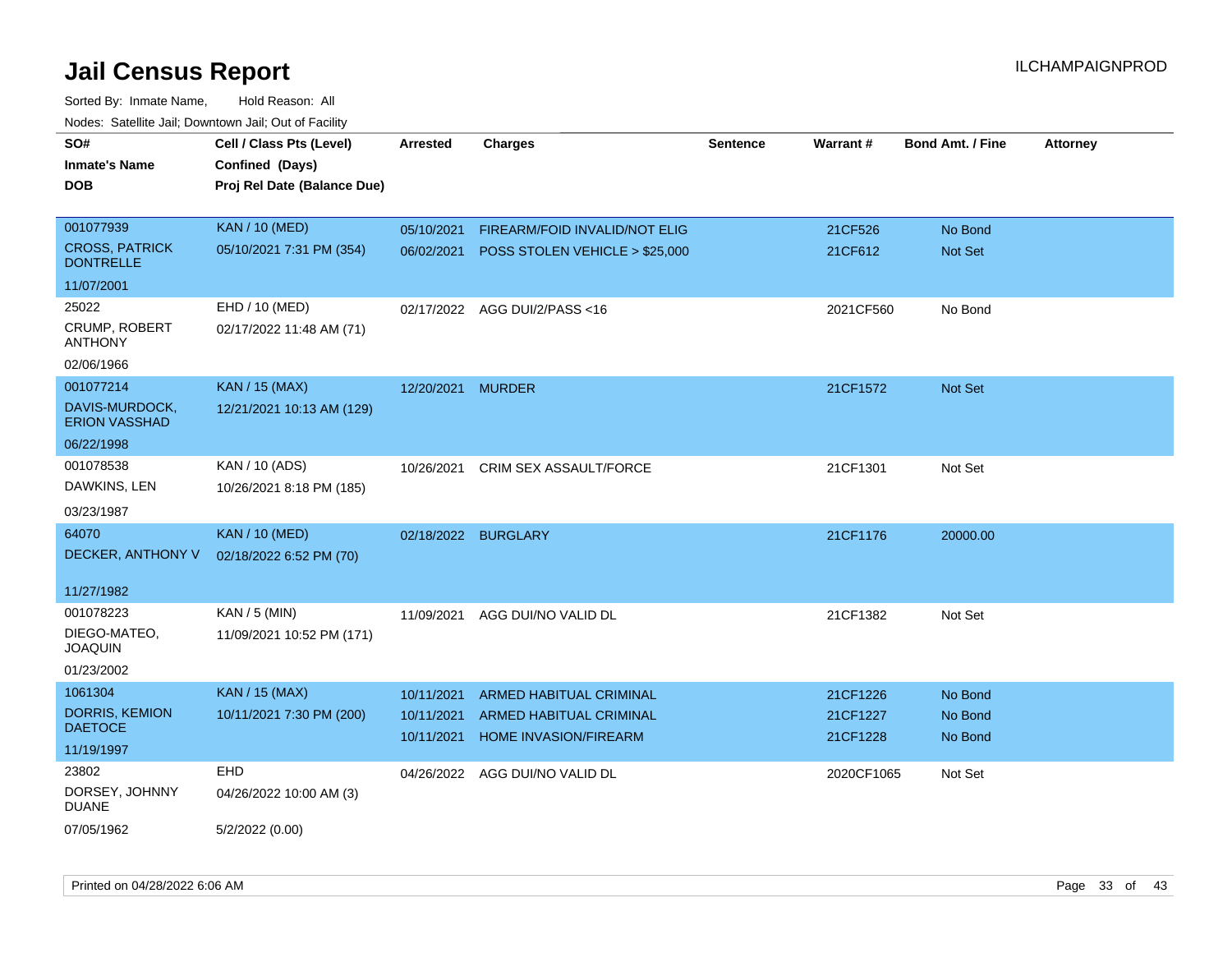Sorted By: Inmate Name, Hold Reason: All Nodes: Satellite Jail; Downtown Jail; Out of Facility

| SO#                                      | Cell / Class Pts (Level)                     | <b>Arrested</b> | <b>Charges</b>                          | <b>Sentence</b> | Warrant#   | <b>Bond Amt. / Fine</b> | <b>Attorney</b> |
|------------------------------------------|----------------------------------------------|-----------------|-----------------------------------------|-----------------|------------|-------------------------|-----------------|
| <b>Inmate's Name</b>                     | Confined (Days)                              |                 |                                         |                 |            |                         |                 |
| <b>DOB</b>                               | Proj Rel Date (Balance Due)                  |                 |                                         |                 |            |                         |                 |
|                                          |                                              |                 |                                         |                 |            |                         |                 |
| 959292                                   | <b>KAN / 15 (ADS)</b>                        | 04/01/2021      | ATTEMPT (FIRST DEGREE MURDER)           |                 | 2020CF565  | 2000000.00              |                 |
| <b>DUNCAN, COREYON</b><br><b>ANTHONY</b> | 04/01/2021 8:46 PM (393)                     | 12/17/2021      | <b>MURDER</b>                           |                 | 21CF1542   | <b>Not Set</b>          |                 |
| 01/17/1989                               |                                              |                 |                                         |                 |            |                         |                 |
| 1053207                                  | KAN / 15 (SPH)                               |                 | 06/06/2019 MURDER/INTENT TO KILL/INJURE |                 | 2019-CF849 | 2000000.00              |                 |
| FAUST, JAQUAVEON<br>LAVELL               | 06/06/2019 2:24 PM (1,058)                   |                 |                                         |                 |            |                         |                 |
| 07/25/1996                               |                                              |                 |                                         |                 |            |                         |                 |
| 001079018                                | <b>EHD</b>                                   | 04/05/2022      | DRIVING RVK/SUSP DUI/SSS 4-9            |                 | 2022CF22   | Not Set                 |                 |
| FINLEY, KEITH DAVID                      | 04/05/2022 10:38 AM (24)                     |                 |                                         |                 |            |                         |                 |
|                                          |                                              |                 |                                         |                 |            |                         |                 |
| 08/23/1963                               | 10/1/2022 (0.00)                             |                 |                                         |                 |            |                         |                 |
| 1075614                                  | KAN / 15 (MAX)                               | 03/19/2022      | AGGRAVATED DOMESTIC BATTERY             |                 | 22CF333    | Not Set                 |                 |
| GANT, TEVIN<br><b>ODELROW</b>            | 03/19/2022 5:29 PM (41)                      | 03/19/2022      | PAROLE REVOCATION                       |                 | CM2201590  | No Bond                 |                 |
| 03/03/1991                               |                                              |                 |                                         |                 |            |                         |                 |
| 1013012                                  | <b>KAN / 15 (MAX)</b>                        | 07/08/2021      | <b>FELON POSS/USE FIREARM PRIOR</b>     |                 | 21CF798    | Not Set                 |                 |
| <b>GARY, XAVIER LAMAR</b>                | 07/08/2021 9:24 AM (295)                     | 07/08/2021      | ATTEMPT (FIRST DEGREE MURDER)           |                 | 2021CF790  | 1000000.00              |                 |
|                                          |                                              | 07/08/2021      | <b>FELON POSS/USE FIREARM PRIOR</b>     |                 | 2020CF650  | 25000.00                |                 |
| 12/14/1991                               |                                              |                 |                                         |                 |            |                         |                 |
| 1065946                                  | KAN / 10 (MED)                               | 09/04/2021      | AGG BATTERY/DISCHARGE FIREARM           |                 | 21CF1057   | 750000.00               |                 |
| GODBOLT, DESMOND<br><b>DEVONTAE</b>      | 09/04/2021 1:17 AM (237)                     | 09/04/2021      | RESIST/OBSTRUCTING A PEACE OFFICEI      |                 | 21CM407    | Not Set                 |                 |
| 11/15/1997                               |                                              |                 |                                         |                 |            |                         |                 |
| 1070118                                  | KAN / 15 (MAX)                               | 08/31/2021      | AGGRAVATED DOMESTIC BATTERY             |                 | 21CF1049   | No Bond                 |                 |
| <b>GRAHAM, CORTEZ</b><br><b>LAMON</b>    | 08/31/2021 9:32 PM (241)                     | 09/02/2021      | <b>PROBATION VIOLATION</b>              |                 | 21CF55     | <b>Not Set</b>          |                 |
| 03/31/1976                               |                                              |                 |                                         |                 |            |                         |                 |
| 1076506                                  | KAN / 15 (MAX)                               | 09/17/2021      | AGG UUW/PERSON/CM THREAT VIOL           |                 | 21CF1131   | Not Set                 |                 |
|                                          | GRAY, JAMARH EMERE 09/17/2021 10:41 AM (224) | 09/20/2021      | <b>DOMESTIC BATTERY</b>                 |                 | 21CM430    | Not Set                 |                 |

06/21/2003

Printed on 04/28/2022 6:06 AM Page 34 of 43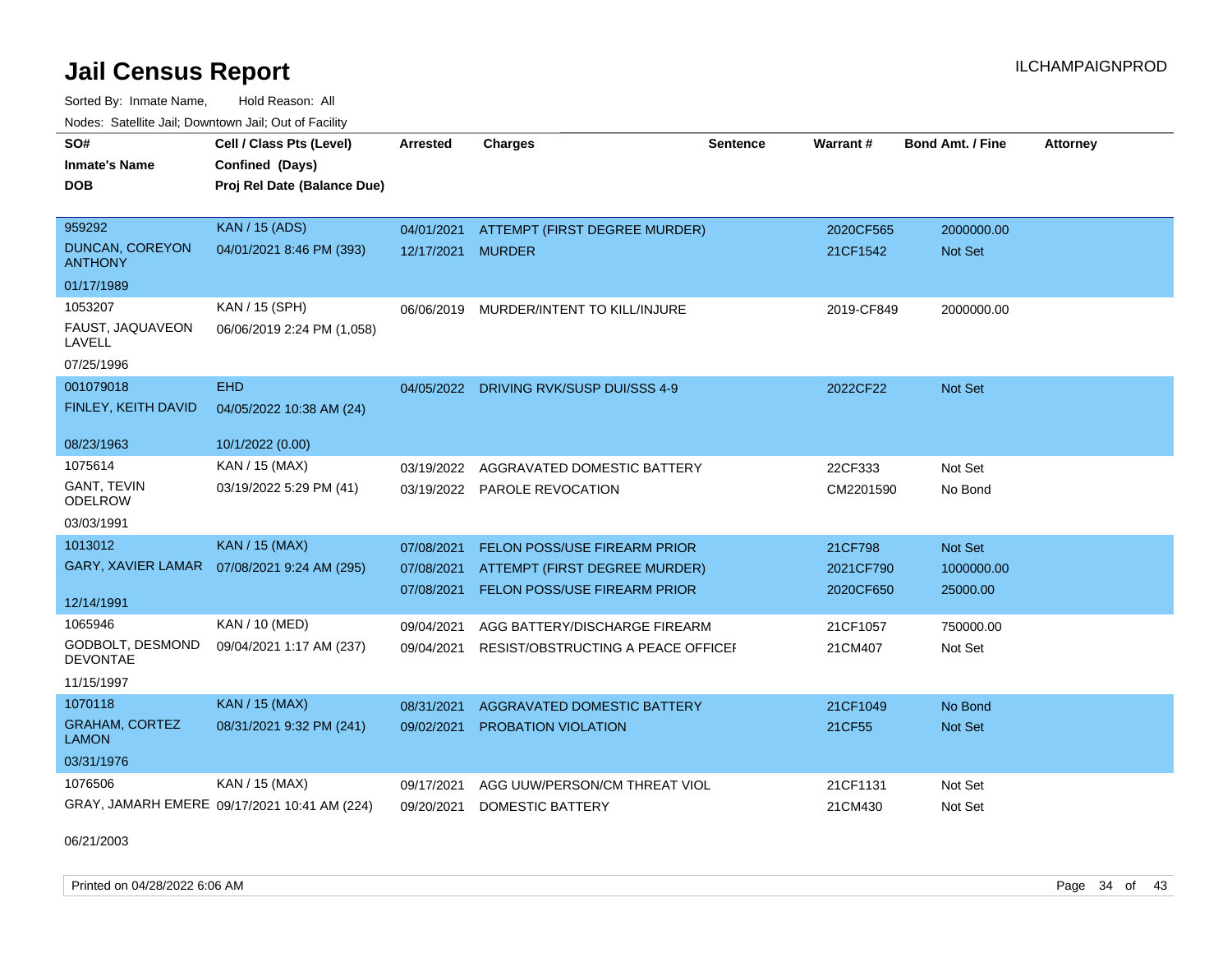| SO#                                     | Cell / Class Pts (Level)    | <b>Arrested</b>      | <b>Charges</b>                       | <b>Sentence</b> | Warrant #  | <b>Bond Amt. / Fine</b> | <b>Attorney</b> |
|-----------------------------------------|-----------------------------|----------------------|--------------------------------------|-----------------|------------|-------------------------|-----------------|
| <b>Inmate's Name</b>                    | Confined (Days)             |                      |                                      |                 |            |                         |                 |
| <b>DOB</b>                              | Proj Rel Date (Balance Due) |                      |                                      |                 |            |                         |                 |
|                                         |                             |                      |                                      |                 |            |                         |                 |
| 1055117                                 | <b>EHD</b>                  |                      | 02/15/2022 AGG BATTERY/PUBLIC PLACE  |                 | 2021CM47   | <b>Not Set</b>          |                 |
| <b>GREAM, JOHN</b><br><b>ROBERT LEE</b> | 02/15/2022 10:44 AM (73)    |                      |                                      |                 |            |                         |                 |
| 08/23/1996                              | 6/13/2022 (0.00)            |                      |                                      |                 |            |                         |                 |
| 001078871                               | $KAN / 5$ (MIN)             | 02/22/2022           | <b>RESIDENTIAL BURGLARY</b>          |                 | 2020JD14   | No Bond                 |                 |
| <b>HARRIS, MARTELL</b>                  | 02/22/2022 3:44 PM (66)     | 02/22/2022           | INDIRECT CRIMINAL CONTEMPT           |                 | 2020CC9    | 20000.00                |                 |
| <b>TE'SHAWN</b>                         |                             | 02/22/2022           | ESCAPE/VIOLATE ELEC MONITORING       |                 | 22CF316    | 150000.00               |                 |
| 07/02/2003                              |                             |                      |                                      |                 |            |                         |                 |
| 1037683                                 | <b>EHD</b>                  | 02/23/2022           | AGG DUI/LIC SUSP OR REVOKED          |                 | 2020CF350  | <b>Not Set</b>          |                 |
| <b>HARRISON, HAROLD</b><br><b>RAY</b>   | 02/23/2022 10:01 AM (65)    | 02/23/2022 AGG DUI/3 |                                      |                 | 2020CF1351 | <b>Not Set</b>          |                 |
| 11/30/1963                              | 5/22/2022 (0.00)            |                      |                                      |                 |            |                         |                 |
| 1073611                                 | KAN / 5 (MIN)               | 02/09/2021           | MFG 15>100 GR ECSTASY/ANALOG         |                 | 21CF121    | 500000.00               |                 |
| HAYES, CAMERON<br><b>TAYLOR MALEEK</b>  | 02/09/2021 3:10 PM (444)    | 02/09/2021           | DELIVERY OF OR POSSESSION OF W/INT   |                 | 21CF160    | Not Set                 |                 |
| 08/10/1998                              |                             |                      |                                      |                 |            |                         |                 |
| 1045186                                 | <b>KAN / 15 (MAX)</b>       | 08/16/2021           | ARMED VIOLENCE/CATEGORY I            |                 | 21CF934    | 1000000.00              |                 |
| HOLBROOK, JOHNNIE                       | 08/16/2021 11:07 AM (256)   | 08/16/2021           | <b>FELON POSS/USE WEAPON/FIREARM</b> |                 | 19CF968    | <b>Not Set</b>          |                 |
| <b>MATHIS</b>                           |                             | 08/16/2021           | AGG FLEEING POLICE/21 MPH OVER       |                 | 21CF988    | <b>Not Set</b>          |                 |
| 07/19/1996                              |                             | 08/16/2021           | FELON POSS/USE WEAPON/FIREARM        |                 | 21CF989    | <b>Not Set</b>          |                 |
|                                         |                             | 03/30/2022 MURDER    |                                      |                 |            | 2000000.00              |                 |
| 972300                                  | KAN / 10 (MED)              | 12/22/2021           | <b>RESIDENTIAL BURGLARY</b>          |                 | 18CF1691   | 25000.00                |                 |
| HOLT, MICHAEL<br><b>TERRELL</b>         | 12/22/2021 8:36 AM (128)    | 12/22/2021           | AGG CRIM SEX ABUSE/VICTIM <9         |                 | 19CF1277   | 250000.00               |                 |
| 12/25/1989                              |                             |                      |                                      |                 |            |                         |                 |
| 001078146                               | <b>KAN</b> / 15 (MAX)       | 07/09/2021           | AGG BATTERY/DISCHARGE FIREARM        |                 | 21CF795    | 1000000.00              |                 |
| HUNT, TEIGAN<br><b>JAZAIREO</b>         | 07/09/2021 12:41 PM (294)   | 07/09/2021           | ARMED ROBBERY/ARMED W/FIREARM        |                 | 21CF806    | <b>Not Set</b>          |                 |
| 05/14/2003                              |                             |                      |                                      |                 |            |                         |                 |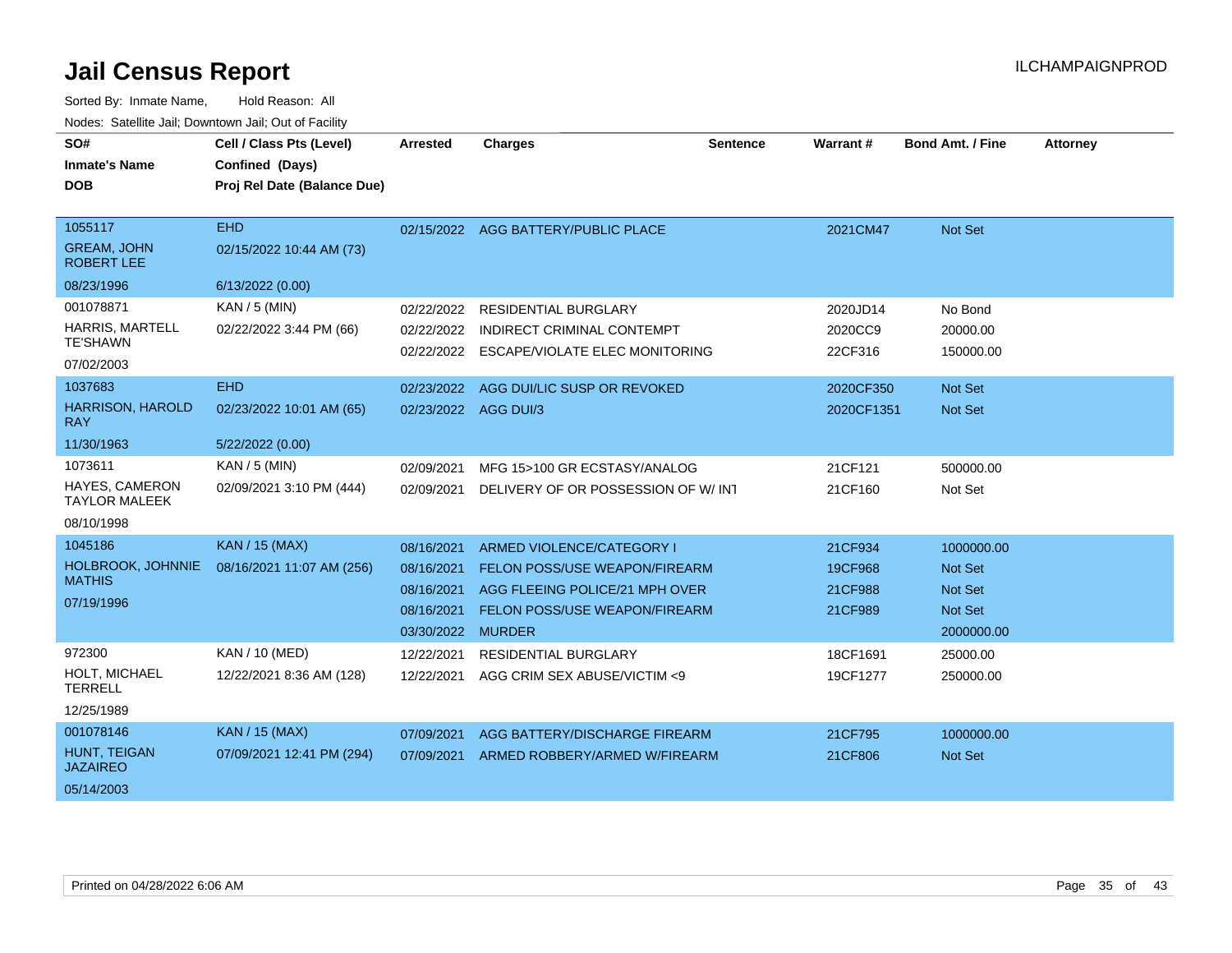| Todoo. Catolino can, Bomnomi can, Cat of Faoint<br>SO# | Cell / Class Pts (Level)    | <b>Arrested</b> | <b>Charges</b>                          | <b>Sentence</b> | Warrant#   | <b>Bond Amt. / Fine</b> | <b>Attorney</b> |
|--------------------------------------------------------|-----------------------------|-----------------|-----------------------------------------|-----------------|------------|-------------------------|-----------------|
| <b>Inmate's Name</b>                                   | Confined (Days)             |                 |                                         |                 |            |                         |                 |
| <b>DOB</b>                                             | Proj Rel Date (Balance Due) |                 |                                         |                 |            |                         |                 |
|                                                        |                             |                 |                                         |                 |            |                         |                 |
| 989743                                                 | <b>KAN / 15 (ADS)</b>       |                 | 04/13/2021 AGGRAVATED DOMESTIC BATTERY  |                 | 21CF399    | Not Set                 |                 |
| JACKSON, STEVE<br><b>ALLEN</b>                         | 04/13/2021 2:45 AM (381)    |                 |                                         |                 |            |                         |                 |
| 06/04/1991                                             |                             |                 |                                         |                 |            |                         |                 |
| 001078788                                              | KAN / 5 (ADS)               |                 | 01/21/2022 AGGRAVATED BATTERY           |                 | 22CF93     | Not Set                 |                 |
| JOHNSON, BRENTON<br>ZAE                                | 01/21/2022 8:33 PM (98)     |                 |                                         |                 |            |                         |                 |
| 08/07/1987                                             |                             |                 |                                         |                 |            |                         |                 |
| 57271                                                  | <b>EHD</b>                  | 03/08/2022      | DRIVING RVK/SUSP DUI/SSS 4-9            |                 | 2021CF34   | Not Set                 |                 |
| <b>KEYS, CAPREE</b><br><b>REMONE</b>                   | 03/08/2022 9:17 AM (52)     |                 | 03/08/2022 DRIVING RVK/SUSP DUI/SSS 4-9 |                 | 2020CF1116 | Not Set                 |                 |
| 11/23/1982                                             | 9/3/2022(0.00)              |                 |                                         |                 |            |                         |                 |
| 1064445                                                | KAN / 15 (MAX)              | 04/23/2021      | FELON POSS/USE FIREARM/PAROLE           |                 | 21CF899    | Not Set                 |                 |
| LARUE, TERENCE                                         | 04/23/2021 11:18 AM (371)   | 04/23/2021      | AGG DISCHARGE FIREARM/OCC VEH           |                 | 2021CF295  | 500000.00               |                 |
| <b>TRAMEL</b>                                          |                             | 04/23/2021      | POSSESS 15<100 GRAMS COCAINE            |                 | 19CF1052   | 10000.00                |                 |
| 12/23/1998                                             |                             |                 |                                         |                 |            |                         |                 |
| 001078237                                              | <b>KAN / 15 (ADS)</b>       | 08/03/2021      | AGG DISCHARGE FIREARM/OCC VEH           |                 | 21CF928    | No Bond                 |                 |
| <b>LAWS, TERON</b><br><b>RAMONTE</b>                   | 08/03/2021 6:29 PM (269)    |                 |                                         |                 |            |                         |                 |
| 04/03/2001                                             |                             |                 |                                         |                 |            |                         |                 |
| 001078470                                              | KAN / 15 (MAX)              | 10/10/2021      | MURDER/INTENT TO KILL/INJURE            |                 | 21CF1221   | Not Set                 |                 |
| LEE, AMAHRION<br><b>JA'MERE</b>                        | 10/10/2021 1:23 PM (201)    |                 |                                         |                 |            |                         |                 |
| 11/05/2002                                             |                             |                 |                                         |                 |            |                         |                 |
| 1052425                                                | <b>EHD</b>                  |                 | 04/26/2022 DRIVING ON SUSPENDED LICENSE |                 | 2021TR9328 | Not Set                 |                 |
| LEO, MICHAEL JAMES                                     | 04/26/2022 9:13 AM (3)      |                 |                                         |                 |            |                         |                 |
| 04/09/1994                                             | 5/25/2022 (0.00)            |                 |                                         |                 |            |                         |                 |
| 1005717                                                | KAN / 5 (MIN)               | 03/31/2022      | AGG DUI/3                               |                 | 22CF372    | 100000.00               |                 |
| LEWIS, ORLANDO<br><b>DESHONE</b>                       | 03/31/2022 1:56 PM (29)     |                 | 03/31/2022 AGG DUI/3                    |                 | 22CF373    | 100000.00               |                 |
| 01/31/1987                                             |                             |                 |                                         |                 |            |                         |                 |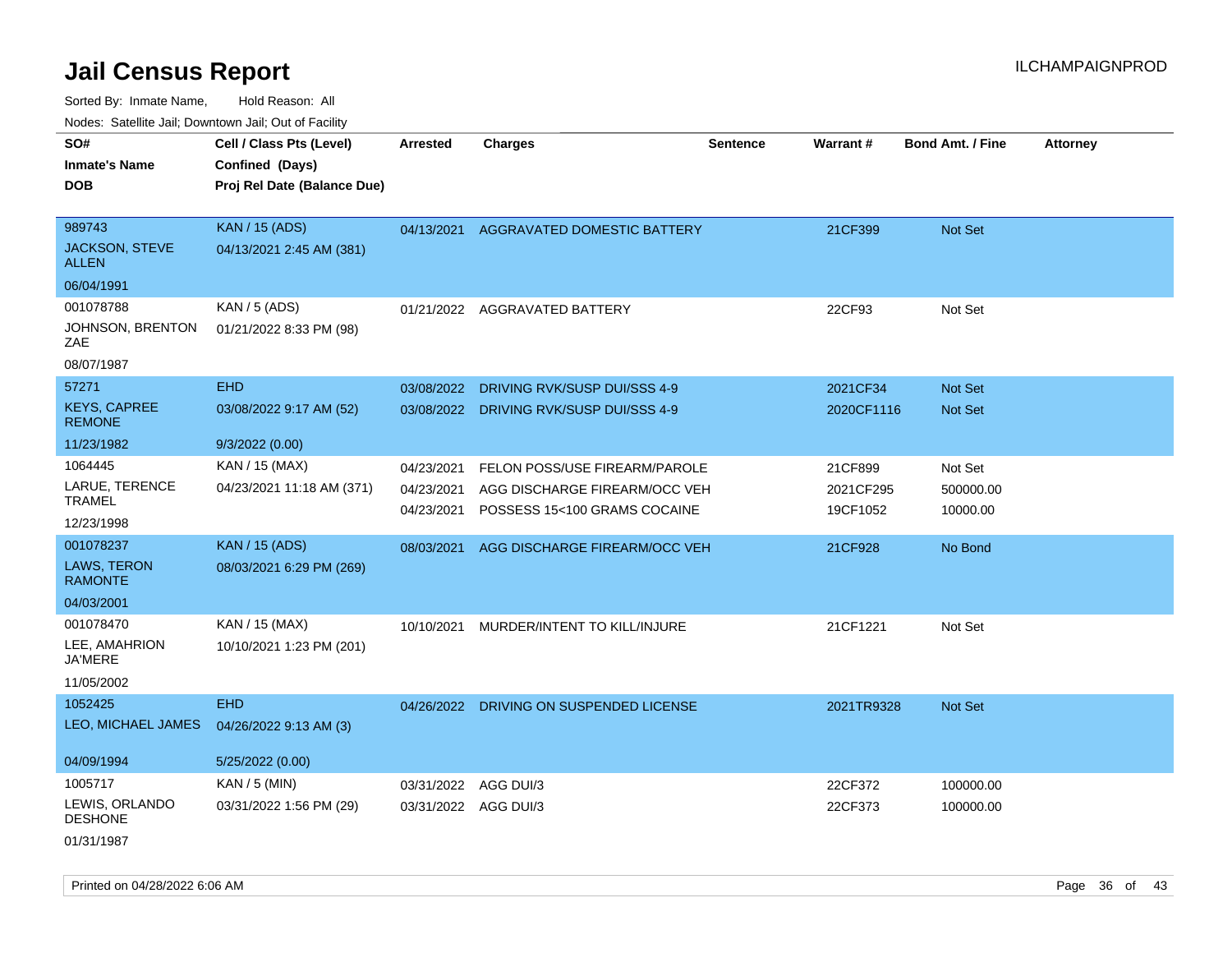Sorted By: Inmate Name, Hold Reason: All Nodes: Satellite Jail; Downtown Jail; Out of Facility

| SO#<br><b>Inmate's Name</b><br><b>DOB</b> | Cell / Class Pts (Level)<br>Confined (Days)<br>Proj Rel Date (Balance Due) | Arrested                        | <b>Charges</b>                     | Sentence | <b>Warrant#</b>     | <b>Bond Amt. / Fine</b>     | <b>Attorney</b> |
|-------------------------------------------|----------------------------------------------------------------------------|---------------------------------|------------------------------------|----------|---------------------|-----------------------------|-----------------|
| 56792                                     | <b>KAN / 10 (MED)</b>                                                      | 02/02/2021                      | <b>ARMED HABITUAL CRIMINAL</b>     |          | 2021CF141           | 500000.00                   |                 |
| LILLARD, LAWRENCE<br><b>TYRONE</b>        | 02/02/2021 2:11 PM (451)                                                   | 02/22/2021                      | DRIVING ON REVOKED LICENSE         |          | 21TR426             | 5000.00                     |                 |
| 10/20/1982                                |                                                                            |                                 |                                    |          |                     |                             |                 |
| 40877                                     | EHD                                                                        | 02/01/2022 AGG DUI/3            |                                    |          | 2020CF986           | Not Set                     |                 |
| MABRY-HALL,<br><b>REBECCA SUE</b>         | 02/01/2022 9:32 AM (87)                                                    |                                 |                                    |          |                     |                             |                 |
| 03/21/1971                                |                                                                            |                                 |                                    |          |                     |                             |                 |
| 001078896                                 | <b>KAN / 15 (MAX)</b>                                                      |                                 | 03/01/2022 ARMED HABITUAL CRIMINAL |          | 22CF239             | <b>Not Set</b>              |                 |
| MANN, DAVID<br><b>WILBERT, Junior</b>     | 03/01/2022 4:35 AM (59)                                                    |                                 |                                    |          |                     |                             |                 |
| 04/02/1976                                |                                                                            |                                 |                                    |          |                     |                             |                 |
| 1004137                                   | KAN / 15 (MAX)                                                             | 02/14/2022                      | AGG CRIM SEX ABUSE/VIC 13-17       |          | 22CF165             | 250000.00                   |                 |
| MCDONALD, DAVON D                         | 02/14/2022 4:21 PM (74)                                                    |                                 |                                    |          |                     |                             |                 |
| 11/08/1992                                |                                                                            |                                 |                                    |          |                     |                             |                 |
| 001078575                                 | <b>KAN / 10 (MED)</b>                                                      | 11/09/2021                      | <b>GUNRUNNING</b>                  |          | 21CF1330            | 750000.00                   |                 |
| <b>MCLAURIN, KEYON A</b>                  | 11/09/2021 12:41 PM (171)                                                  |                                 |                                    |          |                     |                             |                 |
| 11/19/2002                                |                                                                            |                                 |                                    |          |                     |                             |                 |
| 1011046                                   | KAN / 15 (ADS)                                                             | 04/10/2021                      | ATTEMPT (FIRST DEGREE MURDER)      |          | 21CF392             | Not Set                     |                 |
| MILES, DARRION<br><b>ANTONIO KEVONTA</b>  | 04/11/2021 12:46 AM (383)                                                  | 03/24/2022 MURDER               |                                    |          | 22CF346             | Not Set                     |                 |
| 03/18/1990                                |                                                                            |                                 |                                    |          |                     |                             |                 |
| 1075635                                   | <b>KAN / 10 (ADS)</b>                                                      | 05/11/2021                      | AGG DISCHARGE FIREARM/OCC VEH      |          | 21CF538             | <b>Not Set</b>              |                 |
| MILES, DEVLON VON,<br>Junior              | 05/11/2021 10:39 PM (353)                                                  | 05/11/2021<br>02/23/2022 MURDER | MFG/DEL CANNABIS/30-500 GRAMS      |          | 20CF1402<br>22CF219 | 100000.00<br><b>Not Set</b> |                 |
| 11/04/2000                                |                                                                            |                                 |                                    |          |                     |                             |                 |
| 001077278                                 | KAN / 15 (MAX)                                                             | 10/06/2020                      | MURDER/INTENT TO KILL/INJURE       |          | 2020CF146           | 2000000.00                  |                 |
| MILLER, D'ANDRE                           | 10/06/2020 12:49 PM (570)                                                  | 10/06/2020                      | AGG FLEEING POLICE/21 MPH OVER     |          | 2019CF1171          | 50000.00                    |                 |
|                                           |                                                                            |                                 |                                    |          |                     |                             |                 |

09/08/1986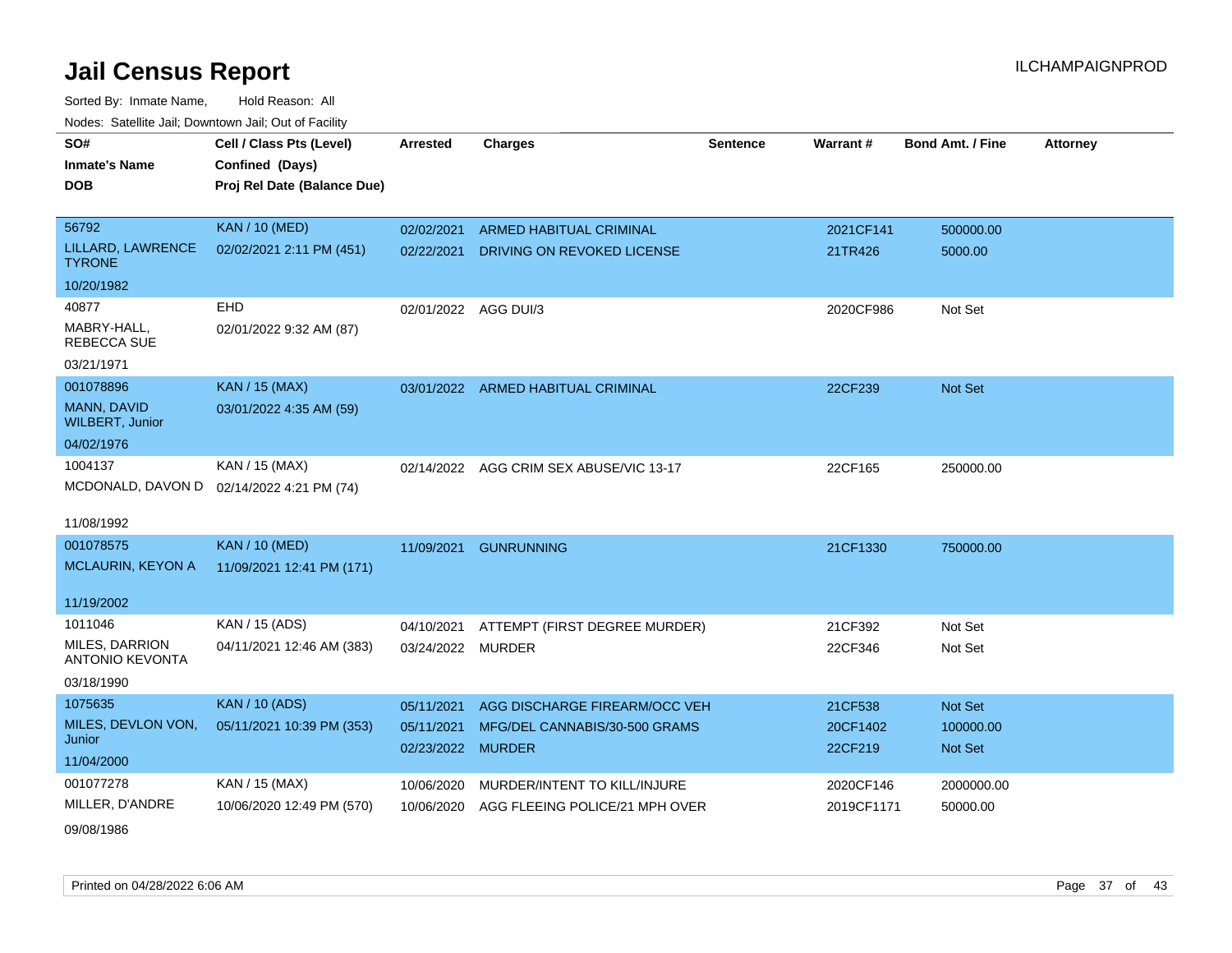| roaco. Catolino cali, Domntonn cali, Out of Facility |                                               |                 |                                           |                 |                 |                         |                 |
|------------------------------------------------------|-----------------------------------------------|-----------------|-------------------------------------------|-----------------|-----------------|-------------------------|-----------------|
| SO#                                                  | Cell / Class Pts (Level)                      | <b>Arrested</b> | <b>Charges</b>                            | <b>Sentence</b> | <b>Warrant#</b> | <b>Bond Amt. / Fine</b> | <b>Attorney</b> |
| <b>Inmate's Name</b>                                 | Confined (Days)                               |                 |                                           |                 |                 |                         |                 |
| <b>DOB</b>                                           | Proj Rel Date (Balance Due)                   |                 |                                           |                 |                 |                         |                 |
|                                                      |                                               |                 |                                           |                 |                 |                         |                 |
| 1019458                                              | <b>EHD</b>                                    |                 | 04/27/2022 AGG DUI/LIC SUSP OR REVOKED    |                 | 2021CF573       | Not Set                 |                 |
| MILLER, LAWRENCE<br><b>TOBBY, Junior</b>             | 04/27/2022 9:08 AM (2)                        |                 |                                           |                 |                 |                         |                 |
| 07/15/1993                                           | 5/5/2022 (0.00)                               |                 |                                           |                 |                 |                         |                 |
| 001078712                                            | KAN / 10 (MED)                                | 12/23/2021      | AGG DISCH FIREARM/1ST AID PERS            |                 | 21CF1581        | Not Set                 |                 |
| MONTGOMERY,<br>RASHARD MYKI                          | 12/23/2021 4:27 PM (127)                      |                 |                                           |                 |                 |                         |                 |
| 11/05/2001                                           |                                               |                 |                                           |                 |                 |                         |                 |
| 1026477                                              | <b>KAN / 15 (ADS)</b>                         | 09/21/2021      | AGG DISCHARGE FIREARM/OCC VEH             |                 | 21CF1138        | Not Set                 |                 |
| NEWBILL, DEVONTRE<br>LAMONT                          | 09/21/2021 2:27 AM (220)                      | 09/22/2021      | PROBATION VIOLATION                       |                 | 20CF577         | Not Set                 |                 |
| 11/22/1993                                           |                                               |                 |                                           |                 |                 |                         |                 |
| 1072907                                              | <b>KAN</b>                                    | 07/14/2021      | CRIMINAL DAMAGE <\$500/SCHOOL             |                 | 2021CF840       | 5000.00                 |                 |
|                                                      | NIKOLAEV, YEVGENIY 07/14/2021 10:10 PM (289)  | 07/14/2021      | ATTEMPT (FIRST DEGREE MURDER)             | 10y (DOC)       | 2021-CF-832     | 2000000.00              |                 |
|                                                      |                                               |                 |                                           |                 |                 |                         |                 |
| 10/06/1983                                           |                                               |                 |                                           |                 |                 |                         |                 |
| 001078063                                            | <b>KAN / 15 (MAX)</b>                         | 06/15/2021      | AGG CRIM SEX ASSAULT/WEAPON               |                 | 2021CF678       | 1000000.00              |                 |
|                                                      | PERRY, ROBERT Junior 06/15/2021 4:37 PM (318) | 06/15/2021      | <b>ROBBERY</b>                            |                 | 2021CF159       | 25000.00                |                 |
|                                                      |                                               |                 |                                           |                 |                 |                         |                 |
| 12/21/1990                                           |                                               |                 |                                           |                 |                 |                         |                 |
| 1059512                                              | KAN / 10 (MED)                                | 04/12/2022      | DOMESTIC BATTERY                          | 2y (DOC)        | 2019-CF-589     | Not Set                 |                 |
| PHILLIPS, LAMAR<br><b>DESHAWN</b>                    | 04/12/2022 5:15 PM (17)                       |                 | 04/12/2022 RESIST/OBSTRUCT WITH INJURY    |                 | 22CF451         | Not Set                 |                 |
| 04/02/1996                                           |                                               |                 |                                           |                 |                 |                         |                 |
| 1015033                                              | <b>KAN / 10 (MED)</b>                         | 03/05/2022      | POSSESSION OF STOLEN FIREARM              |                 | 21CF1172        | 500000.00               |                 |
| PICKENS, DANTE<br><b>DEVON</b>                       | 03/05/2022 4:01 AM (55)                       |                 | 03/05/2022 POSS AMT CON SUB EXCEPT(A)/(D) |                 | 20CF109         | 20000.00                |                 |
| 01/05/1993                                           |                                               |                 |                                           |                 |                 |                         |                 |
| 001078799                                            | KAN / 10 (MED)                                |                 | 01/27/2022 FIREARM/FOID INVALID/NOT ELIG  |                 | 22CF116         |                         |                 |
| PURNELL, MARKISE                                     | 01/27/2022 9:50 AM (92)                       |                 |                                           |                 |                 | Not Set                 |                 |
| <b>MONROE</b>                                        |                                               |                 |                                           |                 |                 |                         |                 |
| 07/13/2002                                           |                                               |                 |                                           |                 |                 |                         |                 |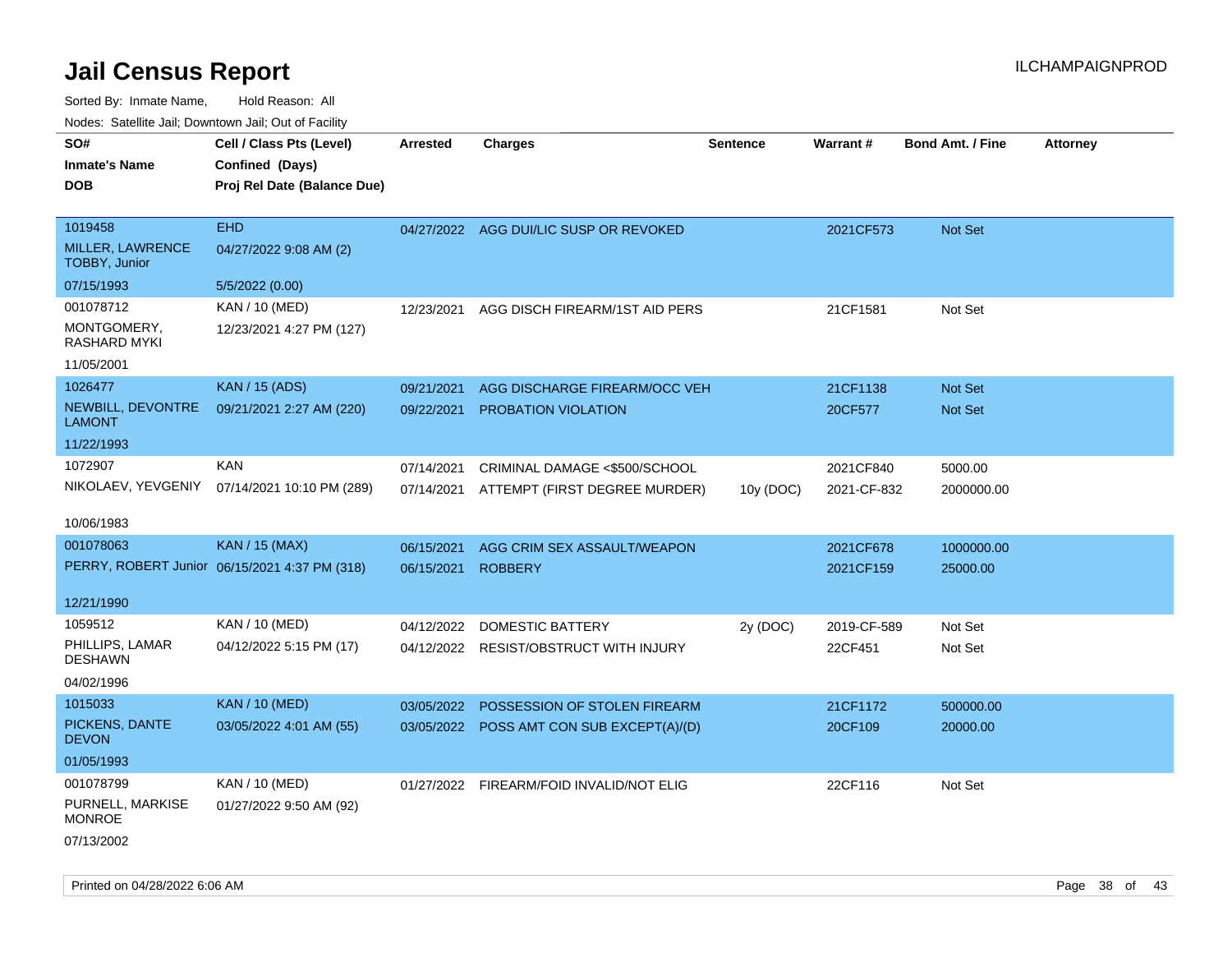| SO#<br><b>Inmate's Name</b><br><b>DOB</b>                      | Cell / Class Pts (Level)<br>Confined (Days)<br>Proj Rel Date (Balance Due) | <b>Arrested</b>                                                    | <b>Charges</b>                                                                                                                                            | <b>Sentence</b> | Warrant#                                                            | <b>Bond Amt. / Fine</b>                                      | <b>Attorney</b> |
|----------------------------------------------------------------|----------------------------------------------------------------------------|--------------------------------------------------------------------|-----------------------------------------------------------------------------------------------------------------------------------------------------------|-----------------|---------------------------------------------------------------------|--------------------------------------------------------------|-----------------|
| 001078942<br><b>QATTOUM, ADHAM M</b>                           | <b>KAN / 5 (MIN)</b><br>03/13/2022 11:31 PM (47)                           |                                                                    | 03/13/2022 MFG/DEL CANNABIS/500<2000 GR                                                                                                                   |                 | 22CF307                                                             | Not Set                                                      |                 |
| 07/22/1994<br>982660<br>REYNOLDS, DAVID<br>ALLEN<br>03/27/2002 | KAN / 10 (MED)<br>03/22/2022 4:11 AM (38)                                  | 03/22/2022 BURGLARY                                                |                                                                                                                                                           |                 | 22CF339                                                             | No Bond                                                      |                 |
| 001077614<br><b>DEVON</b><br>09/22/2002                        | <b>KAN / 15 (MAX)</b><br>ROBINSON, DONTRELL 01/17/2021 3:08 PM (467)       |                                                                    | 01/17/2021 ATTEMPT (FIRST DEGREE MURDER)                                                                                                                  |                 | 21CF66                                                              | Not Set                                                      |                 |
| 1061216<br>RUNGE, ANDRE<br><b>MARSEAN</b><br>12/05/1997        | KAN / 10 (MED)<br>06/22/2021 4:42 PM (311)                                 | 06/22/2021                                                         | HOME INVASION/FIREARM                                                                                                                                     |                 | 21CF727                                                             | Not Set                                                      |                 |
| 650295<br>SANDAGE, JERALD<br><b>EUGENE</b><br>06/07/1971       | <b>PIA / 50 (MAX)</b><br>04/22/2020 6:30 AM (737)                          | 04/22/2020<br>04/22/2020<br>04/22/2020<br>04/22/2020<br>04/22/2020 | <b>CRIMINAL SEXUAL ASSAULT</b><br><b>CRIMINAL SEXUAL ASSAULT</b><br><b>CRIMINAL SEXUAL ABUSE</b><br><b>CRIMINAL SEXUAL ASSAULT</b><br>OFFICIAL MISCONDUCT |                 | 2020-CF407<br>2020-CF408<br>2020-CF409<br>2020-CF410<br>2019-CF1811 | 750000.00<br>750000.00<br>750000.00<br>750000.00<br>25000.00 |                 |
| 1075386<br>SANDERS, MARQUIS<br><b>JOVON</b><br>01/19/2002      | KAN / 15 (MAX)<br>04/13/2022 7:18 PM (16)                                  | 04/13/2022                                                         | AGG UNLAWFUL USE OF WEAPON/VEH                                                                                                                            |                 | 2022CF463                                                           | No Bond                                                      |                 |
| 59178<br>SANDERS, MICHAEL<br><b>JEAN</b><br>12/22/1967         | <b>KAN / 15 (MAX)</b><br>12/13/2021 4:17 PM (137)                          | 12/13/2021                                                         | AGG DISCHARGE FIREARM/OCC VEH                                                                                                                             |                 | 21CF1274                                                            | 1500000.00                                                   |                 |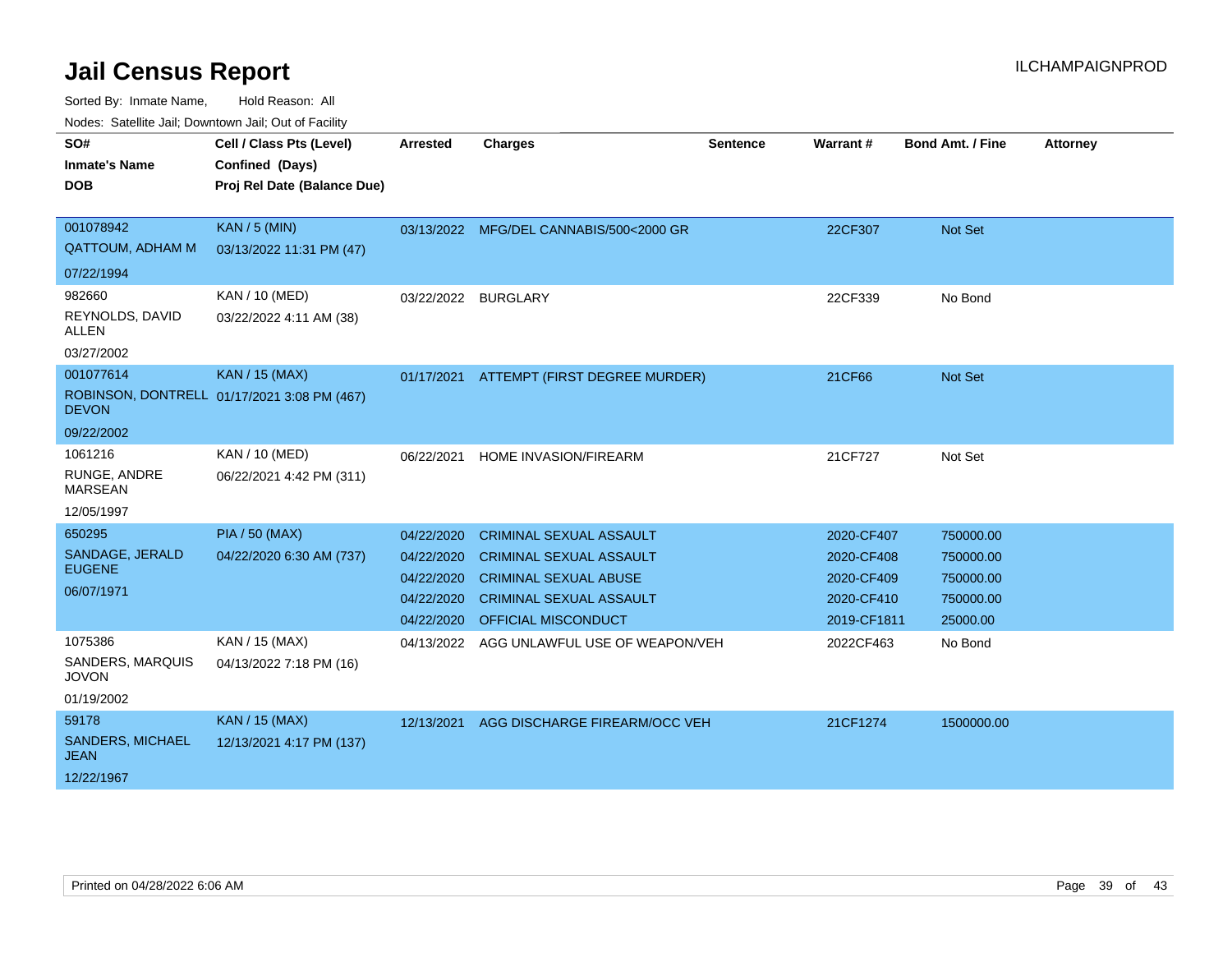| <b>NOULD:</b> Catoline bail, Downtown bail, Out of I dollty |                                                                            |                 |                                        |                 |            |                         |                 |
|-------------------------------------------------------------|----------------------------------------------------------------------------|-----------------|----------------------------------------|-----------------|------------|-------------------------|-----------------|
| SO#<br><b>Inmate's Name</b><br><b>DOB</b>                   | Cell / Class Pts (Level)<br>Confined (Days)<br>Proj Rel Date (Balance Due) | <b>Arrested</b> | <b>Charges</b>                         | <b>Sentence</b> | Warrant#   | <b>Bond Amt. / Fine</b> | <b>Attorney</b> |
| 001078898                                                   | <b>KAN / 15 (MAX)</b>                                                      |                 | 03/02/2022 AGG DISCHARGE FIREARM       |                 | 22CF254    | <b>Not Set</b>          |                 |
| SAROLAS, JONATHAN<br>Е.                                     | 03/02/2022 9:20 AM (58)                                                    |                 |                                        |                 |            |                         |                 |
| 07/16/1988                                                  |                                                                            |                 |                                        |                 |            |                         |                 |
| 1000820                                                     | KAN / 15 (MAX)                                                             | 01/24/2022      | FELON POSS/USE WEAPON/FIREARM          |                 | 22CF105    | Not Set                 |                 |
| SCHNEIDER, SONGAN<br><b>MICHAEL</b>                         | 01/24/2022 8:20 AM (95)                                                    |                 | 01/24/2022 AGGRAVATED DOMESTIC BATTERY |                 | 21CF1433   | 25000.00                |                 |
| 08/18/1992                                                  |                                                                            |                 |                                        |                 |            |                         |                 |
| 001078704                                                   | <b>KAN / 15 (MAX)</b>                                                      | 12/21/2021      | MURDER/INTENT TO KILL/INJURE           |                 | 21CF1575   | Not Set                 |                 |
| SHORTER, JAQUAN<br><b>MAURICE</b>                           | 12/23/2021 1:23 AM (127)                                                   |                 |                                        |                 |            |                         |                 |
| 10/08/1998                                                  |                                                                            |                 |                                        |                 |            |                         |                 |
| 47195                                                       | KAN / 5 (MIN)                                                              | 12/27/2021      | <b>RESIDENTIAL BURGLARY</b>            |                 | 2020CF1222 | 10000.00                |                 |
| SIMMONS, JAMES<br>ROBERT                                    | 12/27/2021 8:42 AM (123)                                                   | 12/28/2021      | <b>RESIDENTIAL BURGLARY</b>            |                 | 2021CF1596 | Not Set                 |                 |
| 03/13/1975                                                  |                                                                            |                 |                                        |                 |            |                         |                 |
| 1062194                                                     | <b>KAN / 15 (MAX)</b>                                                      | 02/27/2020      | MURDER/OTHER FORCIBLE FELONY           |                 | 20CF-247   | 1000000.00              |                 |
| SIMMONS, MICHAEL<br>JAMAL                                   | 02/27/2020 1:11 PM (792)                                                   | 09/23/2020      | AGG BATTERY/DISCHARGE FIREARM          |                 | 20CF1061   | <b>Not Set</b>          |                 |
| 11/03/1997                                                  |                                                                            |                 |                                        |                 |            |                         |                 |
| 1038158                                                     | KAN / 10 (MED)                                                             | 02/04/2022      | CRIMINAL SEX ASSAULT/CONSENT           |                 | 22CF146    | Not Set                 |                 |
| SMITH, RASHAD<br><b>JARECE</b>                              | 02/04/2022 11:42 PM (84)                                                   |                 |                                        |                 |            |                         |                 |
| 09/16/1995                                                  |                                                                            |                 |                                        |                 |            |                         |                 |
| 001077868                                                   | KAN / 15 (MAX)                                                             | 04/21/2021      | ARMED ROBBERY/ARMED W/FIREARM          |                 | 21CF445    | Not Set                 |                 |
| SPEARMENT,<br><b>KENTRELL</b>                               | 04/21/2021 9:48 PM (373)                                                   | 08/19/2021      | FLEEING/ATTEMPT ELUDE OFFICER          |                 | 2021TR1053 | 1000.00                 |                 |
| 01/21/2002                                                  |                                                                            |                 |                                        |                 |            |                         |                 |
| 001078182                                                   | $EHD / 5$ (MIN)                                                            | 12/20/2021      | DRIVING ON REVOKED LICENSE             |                 | 2021CF800  | No Bond                 |                 |
| STRONG, KEVIN<br><b>GARDNER</b>                             | 12/20/2021 4:34 PM (130)                                                   |                 |                                        |                 |            |                         |                 |
| 02/12/1963                                                  | 6/18/2022 (0.00)                                                           |                 |                                        |                 |            |                         |                 |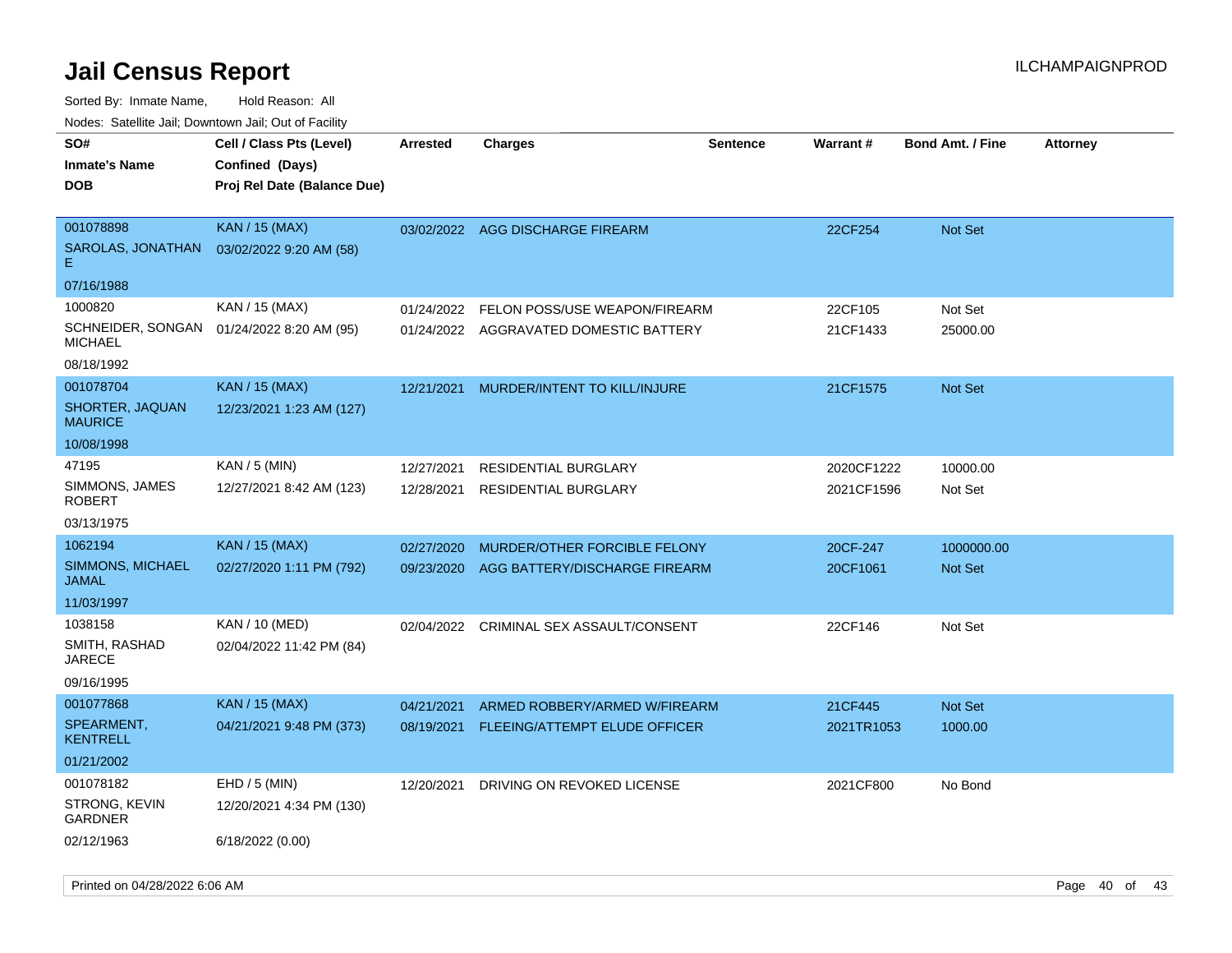Sorted By: Inmate Name, Hold Reason: All Nodes: Satellite Jail; Downtown Jail; Out of Facility

| roaco. Calcinio dan, Downtown dan, Cal or Fability |                                               |                 |                                          |                 |            |                         |                 |
|----------------------------------------------------|-----------------------------------------------|-----------------|------------------------------------------|-----------------|------------|-------------------------|-----------------|
| SO#                                                | Cell / Class Pts (Level)                      | <b>Arrested</b> | <b>Charges</b>                           | <b>Sentence</b> | Warrant#   | <b>Bond Amt. / Fine</b> | <b>Attorney</b> |
| <b>Inmate's Name</b>                               | Confined (Days)                               |                 |                                          |                 |            |                         |                 |
| <b>DOB</b>                                         | Proj Rel Date (Balance Due)                   |                 |                                          |                 |            |                         |                 |
|                                                    |                                               |                 |                                          |                 |            |                         |                 |
| 65920                                              | <b>KAN / 15 (MAX)</b>                         |                 | 12/21/2021 ARMED ROBBERY/ARMED W/FIREARM |                 | 21CF1543   | 100000.00               |                 |
| TAPSCOTT,<br><b>CORNELIUS</b>                      | 12/21/2021 10:57 PM (129)                     |                 |                                          |                 |            |                         |                 |
| 07/14/1985                                         |                                               |                 |                                          |                 |            |                         |                 |
| 1046632                                            | KAN / 15 (MAX)                                | 09/14/2021      | ARMED VIOLENCE/CATEGORY II               |                 | 21CF912    | 750000.00               |                 |
|                                                    | TATE, JAVON MARQUIS 09/14/2021 12:10 PM (227) |                 |                                          |                 |            |                         |                 |
| 08/10/1996                                         |                                               |                 |                                          |                 |            |                         |                 |
| 64779                                              | <b>EHD</b>                                    |                 | 04/27/2022 DRIVING RVK/SUSP DUI/SSS 4-9  |                 | 2021CF864  | Not Set                 |                 |
| <b>TERRY, MICHAEL</b><br><b>DWAYNE</b>             | 04/27/2022 9:57 AM (2)                        |                 |                                          |                 |            |                         |                 |
| 03/02/1963                                         | 10/23/2022 (0.00)                             |                 |                                          |                 |            |                         |                 |
| 001079064                                          | KAN / 10 (MED)                                |                 | 04/15/2022 AGG UUW/VEHICLE/NO FOID       |                 | 2022CFAWOW | Not Set                 |                 |
| <b>TOLBERT, ERIC</b><br><b>LAMONT</b>              | 04/15/2022 6:29 PM (14)                       |                 |                                          |                 |            |                         |                 |
| 05/27/1997                                         |                                               |                 |                                          |                 |            |                         |                 |
| 1033031                                            | <b>KAN / 15 (MAX)</b>                         | 08/19/2020      | *AGG BATTERY W/FIREARM/PERSON            |                 | 2020-CF923 | 500000.00               |                 |
| TOMS, ANDREW<br><b>CHUCKY</b>                      | 08/19/2020 5:59 PM (618)                      |                 |                                          |                 |            |                         |                 |
| 09/28/1978                                         |                                               |                 |                                          |                 |            |                         |                 |
| 1004142                                            | KAN / 15 (MAX)                                | 10/27/2021      | POSSESSION OF METH/15<100GRAMS           |                 | 2021CF1298 | 1500000.00              |                 |
| TOY, KAYON LARENZ                                  | 10/22/2021 1:01 PM (189)                      |                 |                                          |                 |            |                         |                 |
| 09/12/1991                                         |                                               |                 |                                          |                 |            |                         |                 |
| 001078250                                          | <b>KAN / 10 (ADS)</b>                         |                 | 08/07/2021 FELON POSS WEAPON/BODY ARMOR  |                 | 21CF950    | Not Set                 |                 |
| TRAVIS, JORDAN<br><b>TESHAUN</b>                   | 08/07/2021 10:27 AM (265)                     |                 |                                          |                 |            |                         |                 |
| 03/03/1996                                         |                                               |                 |                                          |                 |            |                         |                 |
| 512160                                             | KAN / 15 (MAX)                                | 03/10/2022      | ARMED HABITUAL CRIMINAL                  |                 | 22CF296    | Not Set                 |                 |
| TURNER, CHARLES<br><b>EDWARD</b>                   | 03/10/2022 12:00 PM (50)                      |                 | 03/11/2022 PAROLE REVOCATION             |                 | CH2201422  | No Bond                 |                 |
| 09/05/1986                                         |                                               |                 |                                          |                 |            |                         |                 |

Printed on 04/28/2022 6:06 AM Page 41 of 43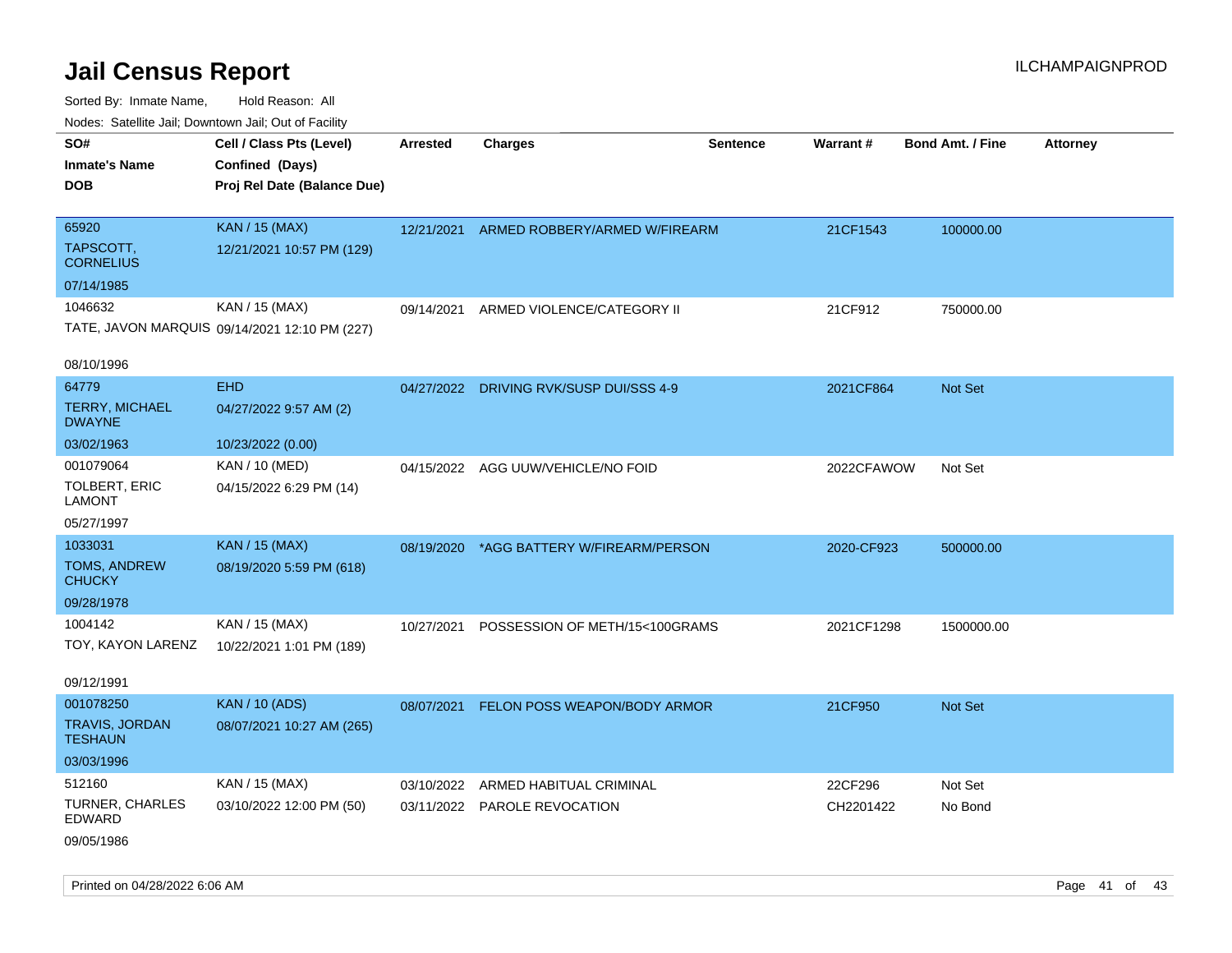| SO#                                       | Cell / Class Pts (Level)                       | Arrested                 | <b>Charges</b>                                                  | <b>Sentence</b> | Warrant#                     | <b>Bond Amt. / Fine</b> | <b>Attorney</b> |
|-------------------------------------------|------------------------------------------------|--------------------------|-----------------------------------------------------------------|-----------------|------------------------------|-------------------------|-----------------|
| <b>Inmate's Name</b><br><b>DOB</b>        | Confined (Days)<br>Proj Rel Date (Balance Due) |                          |                                                                 |                 |                              |                         |                 |
| 001077992                                 | KAN / 15 (MAX)                                 |                          | 03/31/2022 ARMED ROBBERY/NO FIREARM                             |                 | 21CF590                      | 100000.00               |                 |
| WADE, DONTE<br><b>LAMONT</b>              | 03/31/2022 1:25 PM (29)                        |                          |                                                                 |                 |                              |                         |                 |
| 09/05/1986                                |                                                |                          |                                                                 |                 |                              |                         |                 |
| 001079004                                 | KAN / 15 (MED)                                 |                          | 04/02/2022 FELON POSS/USE WEAPON/FIREARM                        |                 | 22CF391                      | No Bond                 |                 |
| <b>WALLS, MICHAEL</b><br><b>DIANSIO</b>   | 04/02/2022 4:16 AM (27)                        |                          |                                                                 |                 |                              |                         |                 |
| 06/21/1991                                |                                                |                          |                                                                 |                 |                              |                         |                 |
| 961786                                    | <b>KAN / 15 (ADS)</b>                          |                          | 01/24/2022 ARMED HABITUAL CRIMINAL                              |                 | 22CF104                      | <b>Not Set</b>          |                 |
| <b>WARREN, DESIE</b><br><b>ARNEZ</b>      | 01/24/2022 7:23 AM (95)                        |                          |                                                                 |                 |                              |                         |                 |
| 04/28/1988                                |                                                |                          |                                                                 |                 |                              |                         |                 |
| 1035462                                   | KAN / 15 (MAX)                                 | 03/25/2022               | ARMED HABITUAL CRIMINAL                                         |                 | 22CF186                      | 750000.00               |                 |
| <b>WASHINGTON, MARK</b><br><b>ANTHONY</b> | 03/25/2022 8:47 AM (35)                        |                          |                                                                 |                 |                              |                         |                 |
| 01/06/1994                                |                                                |                          |                                                                 |                 |                              |                         |                 |
| 1062558                                   | <b>KAN / 10 (MED)</b>                          | 10/02/2021               | FELON POSS/USE WEAPON/FIREARM                                   |                 | 21CF1185                     | Not Set                 |                 |
| <b>WELLS, JIAMANTE</b><br><b>AMORE</b>    | 10/02/2021 8:29 PM (209)                       |                          |                                                                 |                 |                              |                         |                 |
| 09/02/1995                                |                                                |                          |                                                                 |                 |                              |                         |                 |
| 1002033                                   | KAN / 15 (MAX)                                 | 09/08/2021               | DRIVING ON SUSPENDED LICENSE                                    |                 | 2019-TR-11944                | 5000.00                 |                 |
| <b>WEST, ANTONIO</b><br><b>DEONTA</b>     | 09/08/2021 11:01 PM (233)                      | 09/08/2021<br>09/08/2021 | ARMED ROBBERY/ARMED W/FIREARM<br>AGG UNLAWFUL USE OF WEAPON/VEH |                 | 2020-CF-1406<br>2021-CF-AWOW | 500000.00<br>Not Set    |                 |
| 04/15/1992                                |                                                | 09/08/2021               | OBSTRCT JUSTICE/LEAVE STATE                                     |                 | 2021-CF-AWOW                 | Not Set                 |                 |
|                                           |                                                | 09/08/2021               | ARMED VIOLENCE/CATEGORY I                                       |                 | 2021-CF-AWOW                 | Not Set                 |                 |
| 1022068                                   | <b>KAN / 15 (ADS)</b>                          | 10/10/2021               | FELON POSS/USE WEAPON/FIREARM                                   |                 | 21CF1212                     | <b>Not Set</b>          |                 |
| <b>WILKINS, MICHAEL</b><br><b>CARL</b>    | 10/10/2021 5:07 AM (201)                       |                          |                                                                 |                 |                              |                         |                 |
| 07/10/1992                                |                                                |                          |                                                                 |                 |                              |                         |                 |